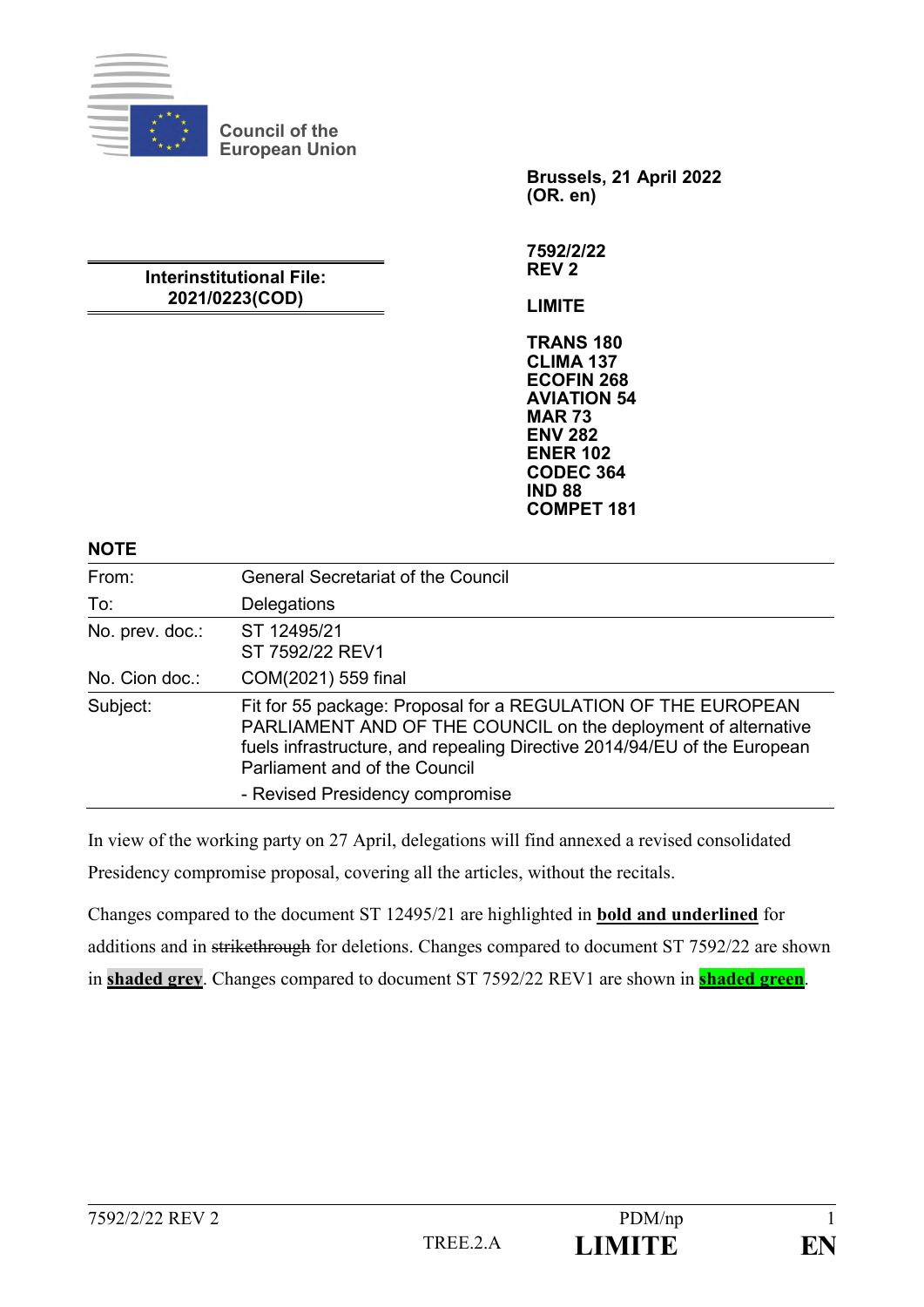Proposal for a

#### **REGULATION OF THE EUROPEAN PARLIAMENT AND OF THE COUNCIL**

#### **on the deployment of alternative fuels infrastructure, and repealing Directive 2014/94/EU of the European Parliament and of the Council**

(Text with EEA relevance)

THE EUROPEAN PARLIAMENT AND THE COUNCIL OF THE EUROPEAN UNION, HAVE ADOPTED THIS REGULATION:

#### *Article 1*

#### *Subject matter*

- 1. This Regulation sets out mandatory national targets for the deployment of sufficient alternative fuels infrastructure in the Union, for road vehicles, vessels and stationary aircraft. It lays down common technical specifications and requirements on user information, data provision and payment requirements for alternative fuels infrastructure.
- 2. This Regulation sets out rules for the national policy frameworks to be adopted by the Member States, including the deployment of alternative fuels infrastructure in areas where no mandatory Union wide targets are set and the reporting on the deployment of such infrastructure.
- 3. This Regulation establishes a reporting mechanism to stimulate cooperation and ensures a robust tracking of progress. The mechanism shall comprise a structured, transparent, iterative process between the Commission and Member States for the purpose of the finalisation of the national policy frameworks and their subsequent implementation and corresponding Commission action to support the faster and coherent deployment of infrastructure for alternative fuels in Member States.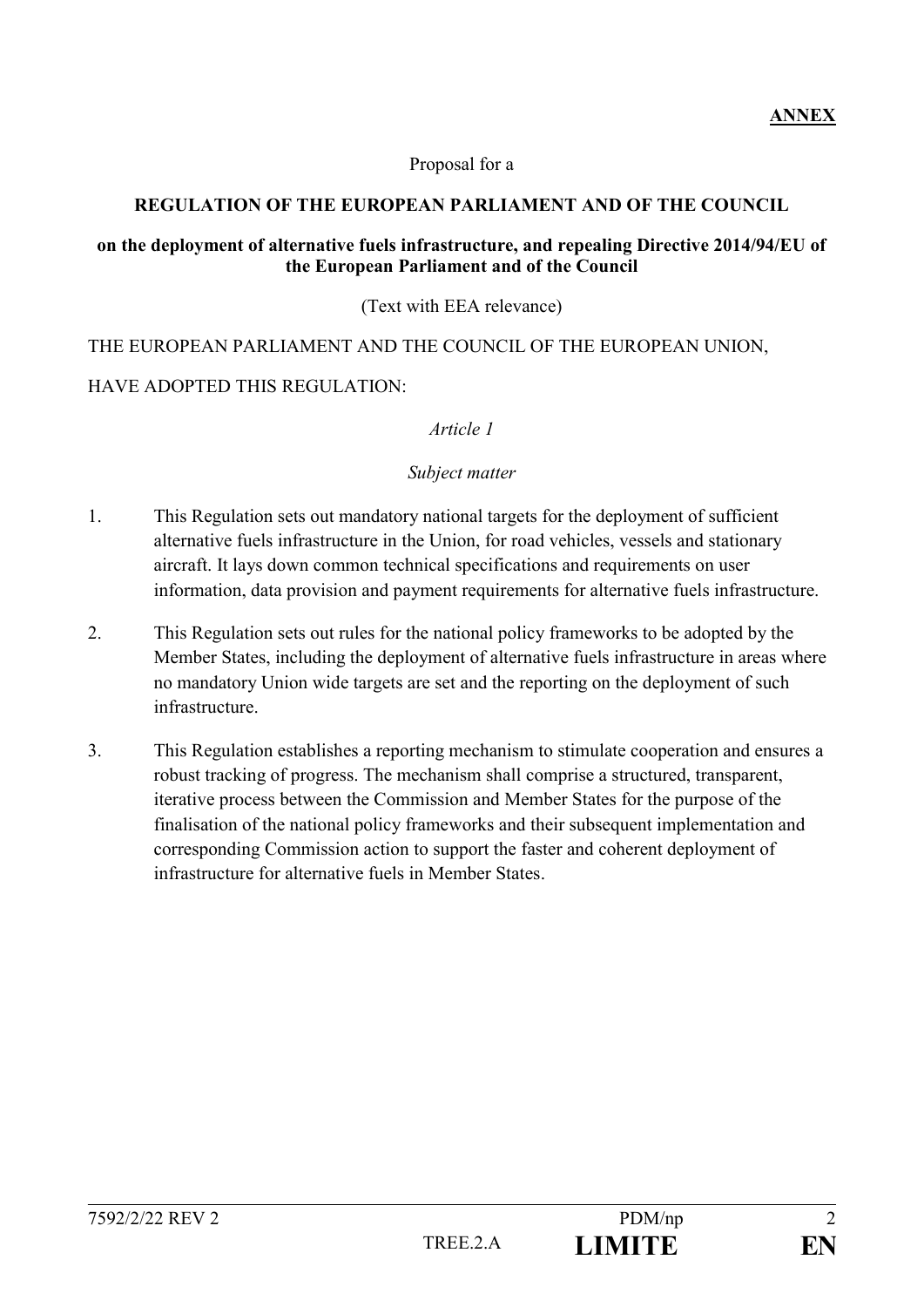### *Definitions*

For the purposes of this Regulation, the following definitions apply:

- (1) 'accessibility of data' means a possibility to request and obtain the data at any time in a machine readable format, as defined in Article 2, point (5) of Commission Delegated Regulation (EU) 2015/962**<sup>1</sup>** ;
- (2) 'ad hoc price' means the price charged by an operator of a recharging or refuelling point to an end user for recharging or refuelling on an ad hoc basis;
- (2a) 'along the TEN-T core or comprehensive network' means: for electric recharging stations that they are located on the TEN-T network or within 2 km driving distance from the nearest exit of a TEN-T road; for hydrogen refuelling stations that they are located on the TEN-T network or within 10 km driving distance from the nearest exit of a TEN-T road.
- (3) 'alternative fuels' means fuels or power sources which serve, at least partly, as a substitute for fossil oil sources in the energy supply to transport and which have the potential to contribute to its decarbonisation and enhance the environmental performance of the transport sector, including:
	- (a) 'alternative fuels for zero-emission vehicles, vessels or aircraft':
	- electricity,
	- hydrogen,
	- ammonia,
	- (b) 'renewable fuels':
	- biomass fuels, including biogas, and biofuels as defined in Article 2, points (27), (28) and (33) of Directive (EU) 2018/2001,
	- synthetic and paraffinic fuels, including ammonia, produced from renewable energy,
	- (c) 'transitional alternative fuels':
	- natural gas, in gaseous form (compressed natural gas (CNG)) and liquefied form (liquefied natural gas (LNG)),
	- liquefied petroleum gas (LPG),
	- synthetic and paraffinic fuels produced from non-renewable energy;

## **(3a) 'aircraft contact stand' means a stand in a designated area of the airport apron equipped with a passenger boarding bridge;**

<sup>1</sup> **<sup>1</sup>** Commission Delegated Regulation (EU) 2015/962 of 18 December 2014 supplementing Directive 2010/40/EU of the European Parliament and of the Council with regard to the provision of EU-wide real-time traffic information services (OJ L 157, 23.6.2015, p. 21).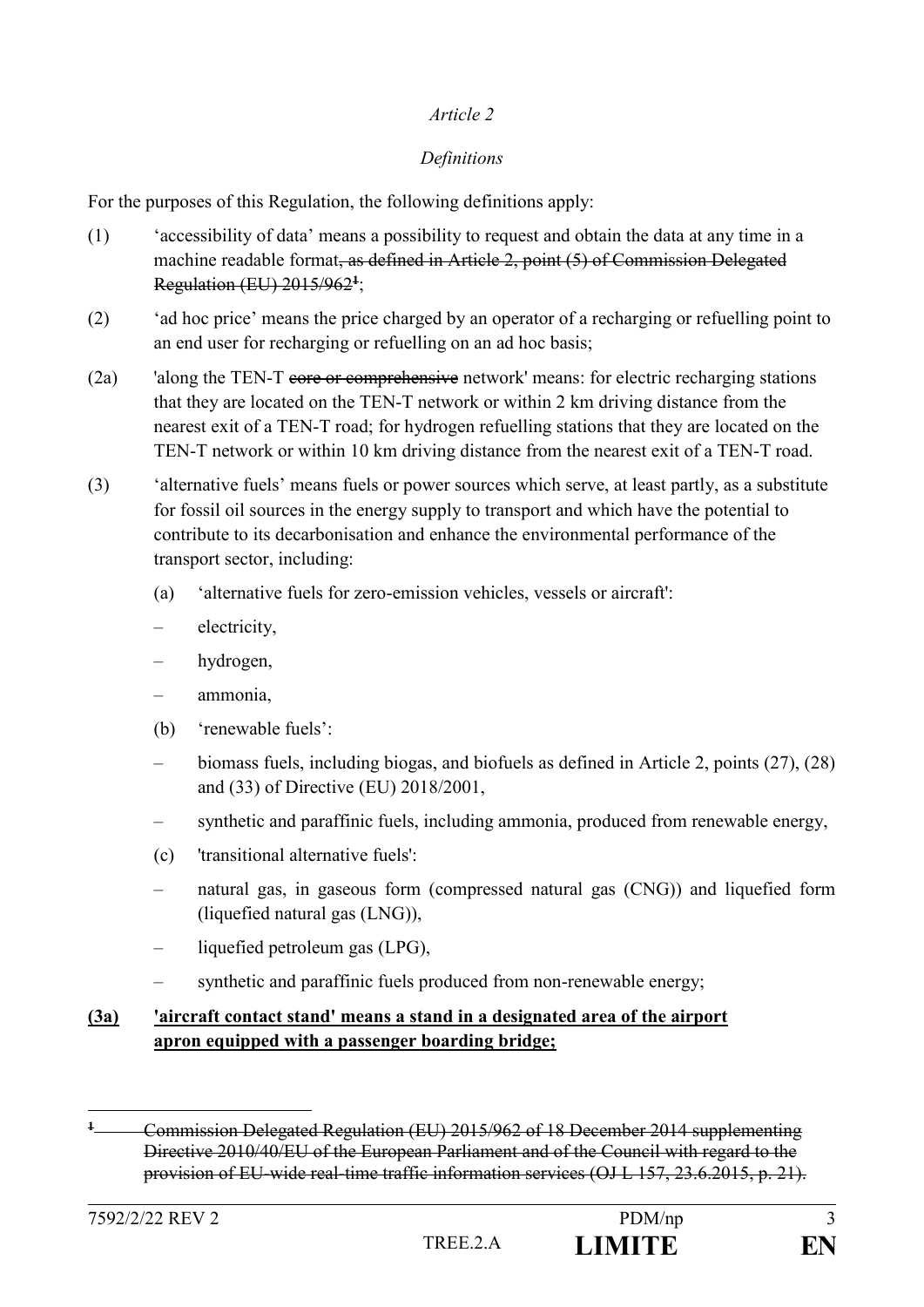### **(3b) 'aircraft remote stand' means a stand in a designated area of the airport apron not equipped with a passenger boarding bridge;**

- (4) 'airport of the TEN-T core and TEN-T comprehensive network' means an airport as listed and categorised in Annex II to Regulation (EU) No 1315/2013;
- (5) 'airport managing body' as defined in Article 2, point (2) of Directive 2009/12/EC of the European Parliament and of the Council**<sup>2</sup>** ;
- (6) 'automatic authentication' means the authentication of a vehicle at a recharging point through the recharging connector or telematics;
- (7) 'availability of data' means the existence of data in a digital machine-readable format.
- (8) 'battery electric vehicle' means an electric vehicle that exclusively runs on the electric motor, with no secondary source of propulsion;
- (9) 'bi-directional recharging' means a smart recharging operation where the direction of the electricity flow may be reversed, allowing that electricity flows from the battery to the recharging point it is connected to;
- (10) 'connector' means the physical interface between the recharging **or refuelling** point and the electric vehicle through which the alternative **fuel or electric energy** is exchanged;
- (11) 'commercial air transport' means air transport as defined in Article 3, point (24) of Regulation (EU) 2018/1139 of the European Parliament and of the Council**<sup>3</sup>** ;
- (12) 'container ship' means a ship designed exclusively for the carriage of containers in holds and on deck;
- (13) 'contract-based payment' means a payment for a recharging or refuelling service from the end user to a mobility service provider on the basis of a contract between the end user and the mobility service provider;
- (14) 'digitally-connected recharging point' means a recharging point that can send and receive information in real time, communicate bi-directionally with the electricity grid and the electric vehicle, and that can be remotely monitored and controlled, including to start and stop the recharging session and to measure electricity flows;
- (15) 'distribution system operator' means an operator as defined in Article 2, point (29) of Directive (EU) 2019/944;
- (16) 'dynamic data' means data that do change often or on a regular basis;

**<sup>3</sup>** Regulation (EU) 2018/1139 of the European Parliament and of the Council of 4 July 2018 on common rules in the field of civil aviation and establishing a European Union Aviation Safety Agency, and amending Regulations (EC) No 2111/2005, (EC) No 1008/2008, (EU) No 996/2010, (EU) No 376/2014 and Directives 2014/30/EU and 2014/53/EU of the European Parliament and of the Council, and repealing Regulations (EC) No 552/2004 and (EC) No 216/2008 of the European Parliament and of the Council and Council Regulation (EEC) (OJ L 212, 22.8.2018, p. 1).

<sup>1</sup> **<sup>2</sup>** Directive 2009/12/EC of the European Parliament and of the Council of 11 March 2009 on airport charges, (OJ L 70, 14.3.2009, p. 11).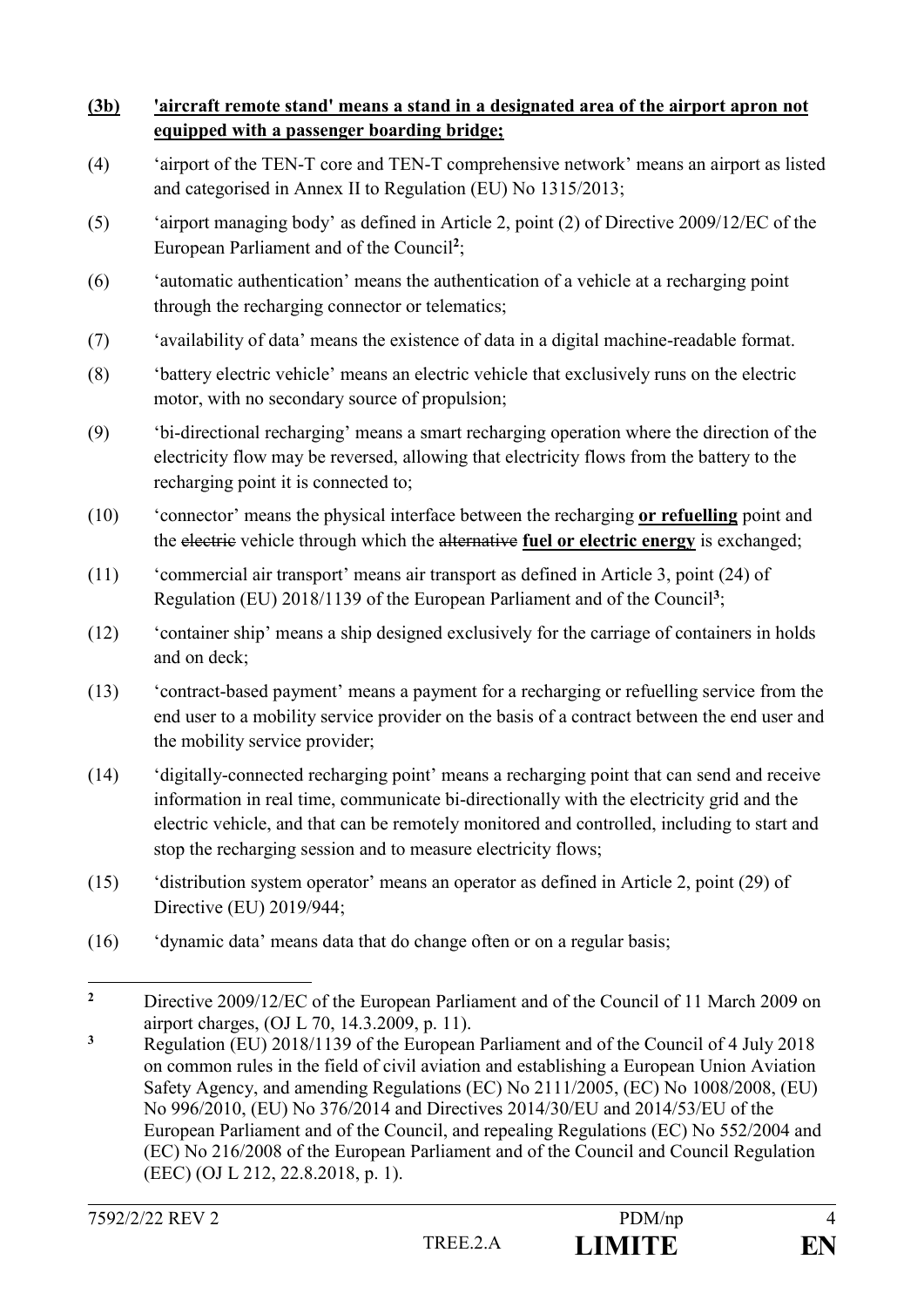### **(16a) 'electrical power demand at berth' means the demand in electricity from a ship at berth for powering all energy needs based on electricity on board;**

- (17) 'electric road system' means a physical installation along a road that allows for the transfer of electricity to an electric vehicle while the vehicle is in motion;
- (18) 'electric vehicle' means a motor vehicle equipped with a powertrain containing at least one non-peripheral electric machine as energy converter with an electric rechargeable energy storage system, which can be recharged externally;
- (19) 'electricity supply to stationary aircraft' means the supply of electricity through a standardised fixed or mobile interface to aircraft when stationed at **an aircraft contact stand or at an aircraft remote stand** the gate or at an airport outfield position;
- (20) 'end user' means a physical or legal person purchasing an alternative fuel for direct use in a vehicle;
- (21) 'e-roaming' means the exchange of data and payments between the operator of a recharging or refuelling point and a mobility service provider from which an end user purchases a recharging service;
- (22) 'e-roaming platform' means a platform connecting market actors, notably mobility service providers and operators of recharging or refuelling points, to enable services between them, including e-roaming;
- (23) 'European standard' means a standard as defined in Article 2, point (1)(b) of Regulation (EU) No 1025/2012.
- (24) 'freight terminal' means a freight terminal as defined in in Article 3 point (s) of Regulation (EU) No 1315/2013;
- (25) 'gross tonnage' (GT) means gross tonnage as defined in Article 3, point (e) of Regulation (EU) 2015/757 of the European Parliament and the Council **<sup>4</sup>** ;
- (26) 'heavy-duty vehicle' means a motor vehicle of categories M2, M3, N2 or N3 as defined **respectively** in **Article 4 (1) (a) (ii), Article 4 (1) (a) (iii), Article 4 (1) (b) (ii) and Article 4 (1) (b) (iii) of Regulation (EU) 2018/858** Annex II to Directive 2007/46/EC**<sup>5</sup>** ;
- (27) 'high power recharging point' means a recharging point that allows for a transfer of electricity to an electric vehicle with a power output of more than 22 kW;
- (28) 'high-speed passenger craft' means a craft as defined in Regulation 1 of Chapter X of SOLAS 74, and carrying more than 12 passengers;

<u>.</u>

**<sup>4</sup>** Regulation (EU) 2015/757 of the European Parliament and of the Council of 29 April 2015 on the monitoring, reporting and verification of carbon dioxide emissions from maritime transport, and amending Directive 2009/16/EC (OJ L 123, 19.5.2015, p. 55).

**<sup>5</sup>** Directive 2007/46/EC of the European Parliament and of the Council of 5 September 2007 establishing a framework for the approval of motor vehicles and their trailers, and of systems, components and separate technical units intended for such vehicles (Framework Directive) (OJ L 263, 9.10.2007, p. 1).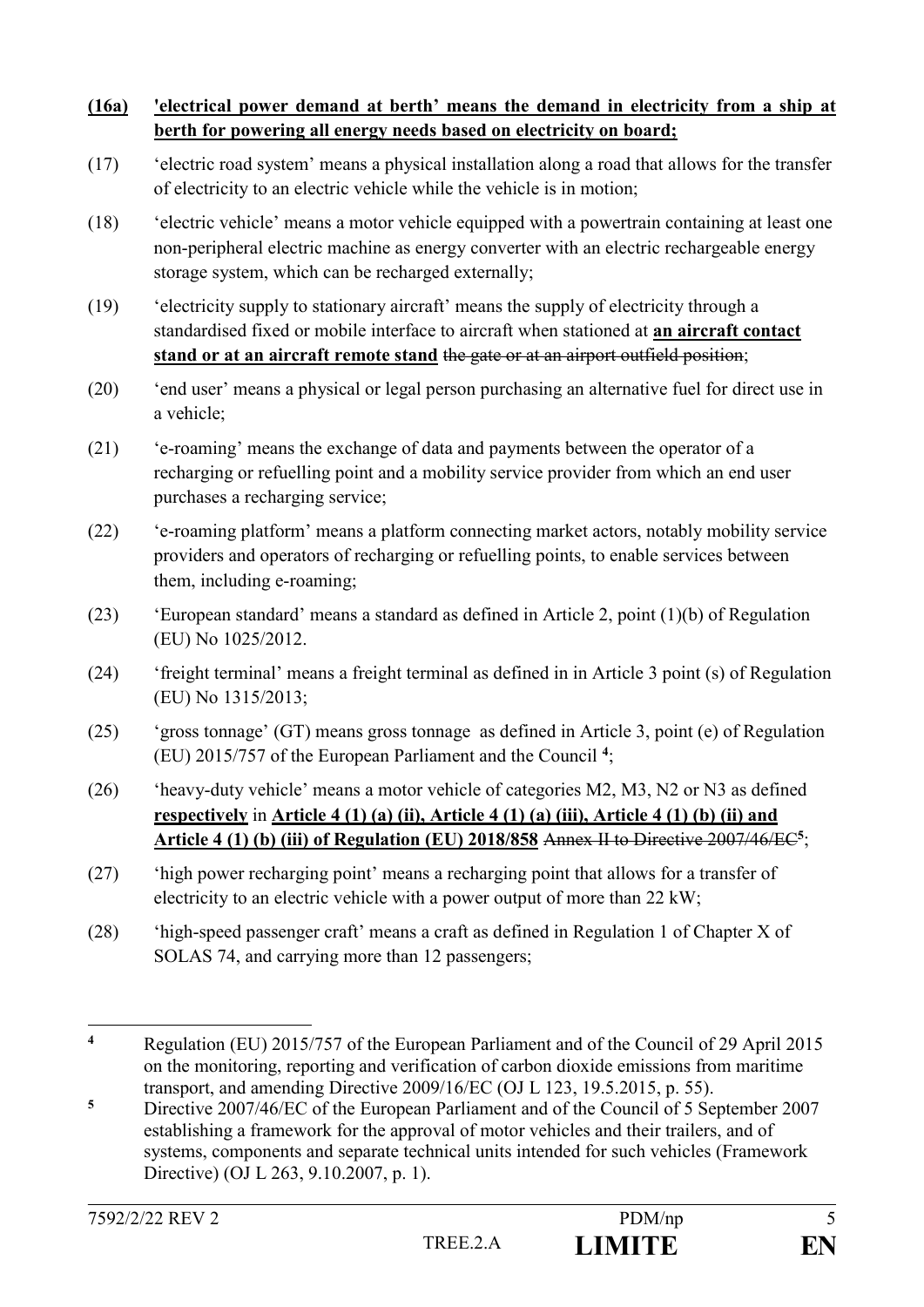(29) 'light-duty vehicle' means a motor vehicle of categories M1 or N1 as defined **respectively** in **Article 4 (1) (a) (i) and Article 4 (1) (b) (i) of Regulation (EU) 2018/858** Annex II to Directive 2007/46/EC<sup>.</sup>

#### **(29a) 'liquefied methane' means LNG, liquefied biogas or synthetic LNG, including blends of those fuels;**

- (30) 'mobility service provider' means a legal person who provides services in return for remuneration to an end user, including the sale of a recharging service;
- (31) 'normal power recharging point' means a recharging point that allows for a transfer of electricity to an electric vehicle with a power output less than or equal to 22 kW;
- (32) 'national access point' means a digital interface **as defined in Article [4(22)] <sup>6</sup> of Directive 2010/40/EU** where certain static and dynamic data are made accessible for reuse to data users, as implemented by Member States in compliance with Article 3 of Commission Delegated Regulation (EU) 2015/962;
- (32a) 'on-shore power supply' means the system to supply electricity to ships at berth, at low or high voltage, alternate or direct current, including ship side and on-shore installations;
- (33) 'operator of a recharging point' means the entity responsible for the management and operation of a recharging point, which provides a recharging service to end users, including in the name and on behalf of a mobility service provider;
- (34) 'operator of a refuelling point' means the entity responsible for the management and operation of a refuelling point, which provides a refuelling service to end users, including in the name and on behalf of a mobility service provider;
- (35) 'passenger ship' means a ship that carries more than 12 passengers, including cruise ships, high-speed passenger crafts and ships with facilities to enable road or rail vehicles to roll on and roll off the vessel ('ro-ro passenger ships');
- (36) 'plug-in hybrid vehicle' means an electric vehicle constituted by a conventional combustion engine combined with an electric propulsion system, which can be recharged from an external electric power source;
- (37) 'power output' means the theoretical maximum power, expressed in kW, that can be provided by a recharging point, station, or pool or a **shore-side electricity** on-shore power supply installation to a vehicle or vessel connected to that recharging point, station, pool or installation;
- (38) 'publicly accessible alternative fuels infrastructure<sup>'</sup><sup>*I*</sup>, means an alternative fuels infrastructure which is located at a site or premise that is open to the general public, irrespective of whether the alternative fuels infrastructure is located on public or on private property, whether limitations or conditions apply in terms of access to the site or premise and irrespective of the applicable use conditions of the alternative fuels infrastructure;

**<sup>6</sup>** *As proposed in COM(2021) 813 final (ITS Directive)* **<sup>7</sup>** *Recital 17 as proposed in the Commission proposal COM(2021) 559 final*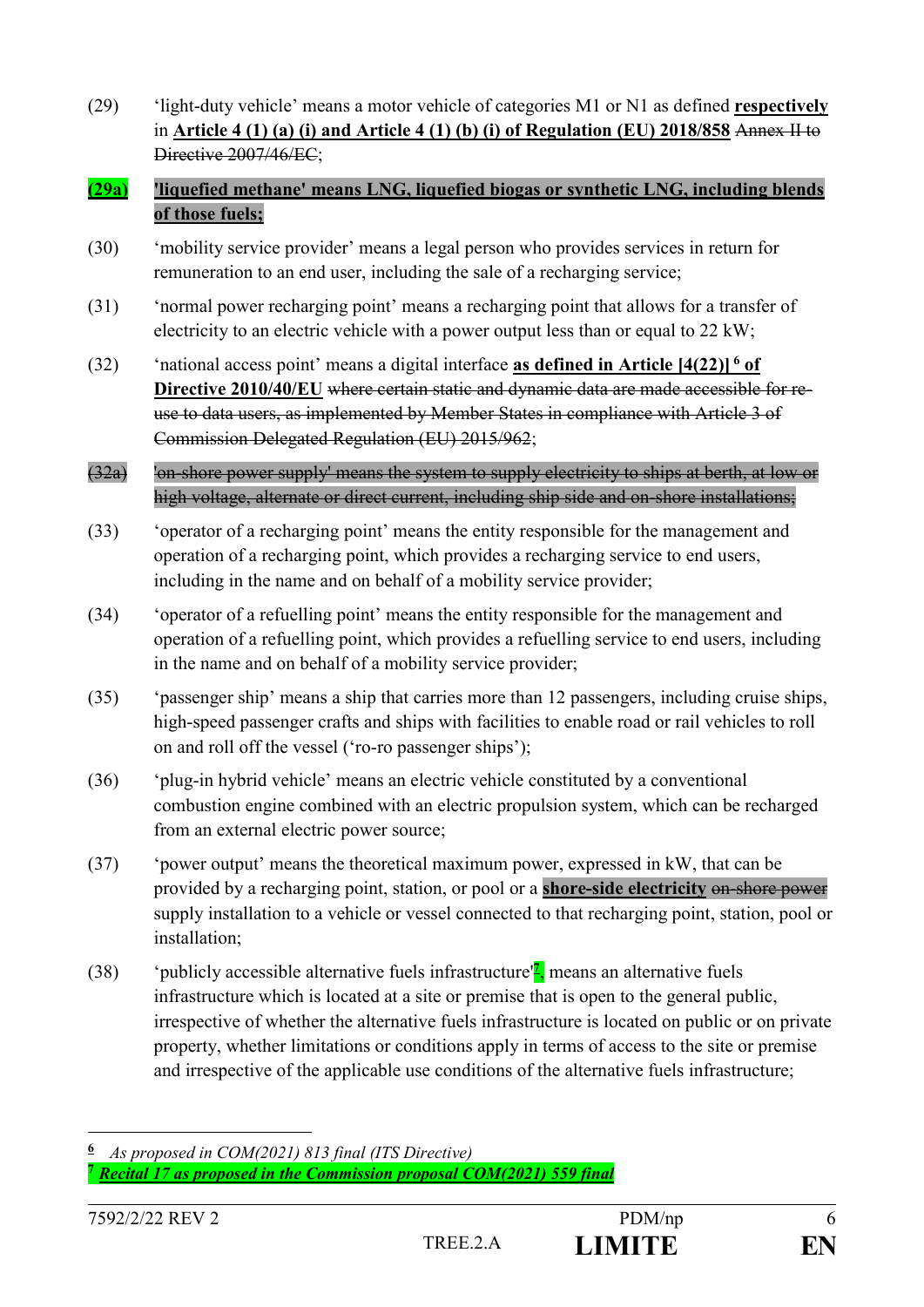- (39) 'Quick Response code' (QR code) means an ISO 18004-compliant encoding and visualization of data;
- (40) 'recharge on an ad hoc basis' means a recharging service purchased by an end user without the need for that end user to register, conclude a written agreement, or enter into a longerlasting commercial relationship with the operator of that recharging point beyond the mere purchase of the service;
- (41) 'recharging point' means a fixed or mobile interface that allows for the transfer of electricity to an electric vehicle, which, whilst it may have one or several connectors to accommodate different connector types, is capable of recharging only one electric vehicle at a time, and excludes devices with a power output less than or equal to 3,7 kW the primary purpose of which is not recharging electric vehicles.
- (42) 'recharging point, station or pool dedicated to light-duty vehicles' means a recharging point, station or pool intended for recharging light-duty vehicles, either due to the specific design of the connectors/plugs or the design of the parking space adjacent to the recharging point, station or pool, or both;
- (43) 'recharging point, station or pool dedicated to heavy-duty vehicles' means a recharging point, station or pool intended for recharging heavy-duty vehicles, either due to the specific design of the connectors/plugs or to the design of the parking space adjacent to the recharging point, station or pool, or both;
- (44) 'recharging pool' means one or more recharging stations at a specific location;
- (45) 'recharging station' means a single physical installation at a specific location, consisting of one or more recharging points;
- (46) 'recharging service' means the sale or provision of electricity, including related services, through a publicly accessible recharging point;
- (47) 'recharging session' means the full process of recharging a vehicle at a publicly accessible recharging point from the moment the vehicle is connected to the moment the vehicle is disconnected;
- (48) 'refuel on an ad hoc basis' means a refuelling service purchased by an end user without the need for that end user to register, conclude a written agreement, or enter into a longerlasting commercial relationship with the operator of that refuelling point beyond the mere purchase of the service;
- (49) 'refuelling point' means a refuelling facility for the provision of any liquid or gaseous alternative fuel, through a fixed or a mobile installation, which is capable of refuelling only one vehicle, **one vessel or one aircraft** at a time;
- (50) 'refuelling service' means the sale or provision of any liquid or gaseous alternative fuel through a publicly accessible refuelling point;
- (51) 'refuelling session' means the full process of refuelling a vehicle at a publicly accessible refuelling point from the moment the vehicle is connected to the moment the vehicle is disconnected;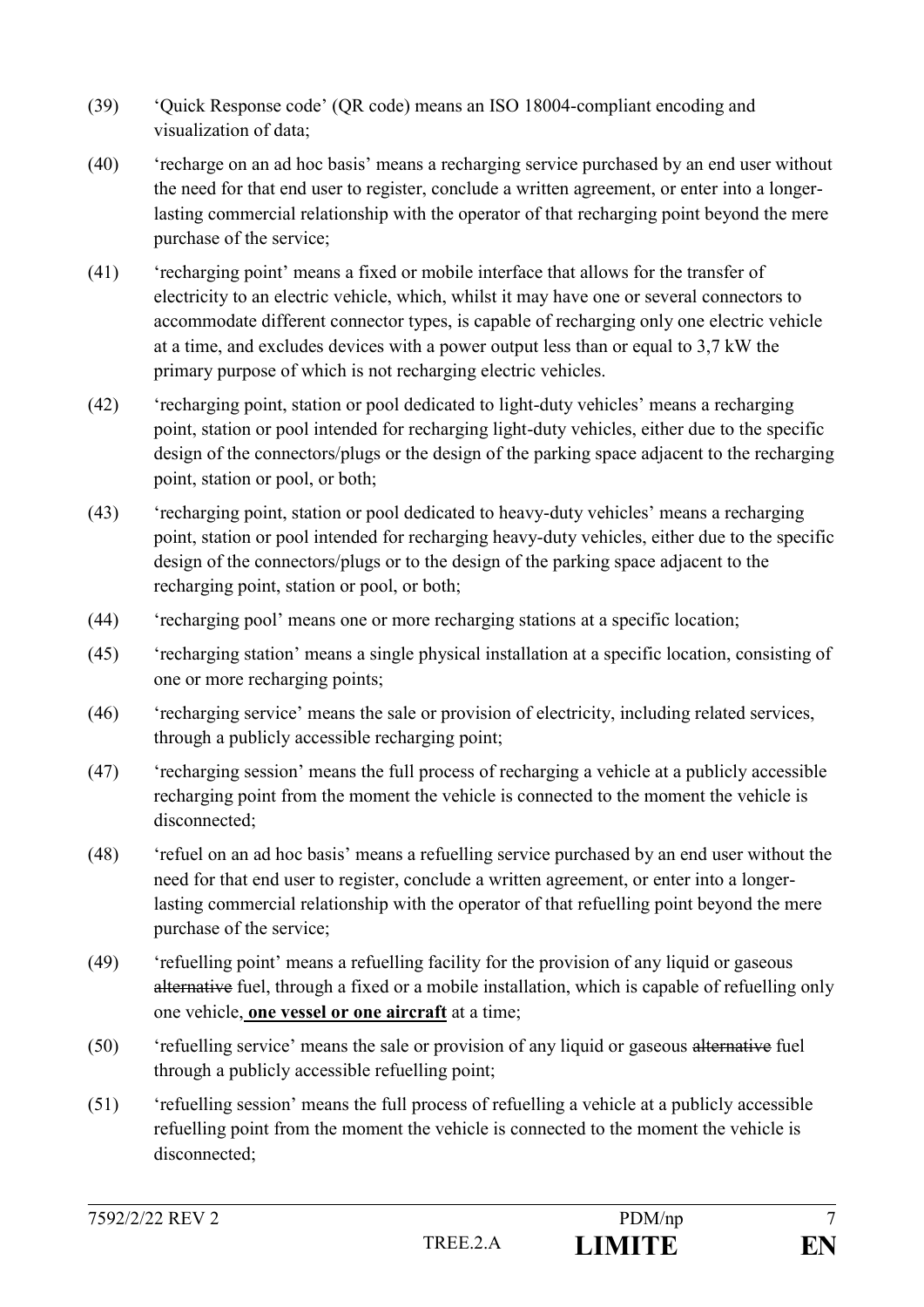- (52) 'refuelling station' means a single physical installation at a specific location, consisting of one or more refuelling points;
- (53) 'regulatory authority' means a regulatory authority designated by each Member State pursuant to Article 57(1) of Directive (EU) 2019/944;
- (54) 'renewable energy' means energy from renewable non-fossil sources as defined in Article 2, point (1) of Directive (EU) 2018/2001;
- (55) 'ro-ro passenger ship' means a ship with facilities to enable road or rail vehicles to roll on and roll off the vessel, and carrying more than 12 passengers;
- (56) 'safe and secure parking' means a parking and rest area as referenced in Article 17, point(1)(b) of Regulation (EU) No 1315/2013, that is dedicated to heavy-duty vehicles overnight parking and has been certified pursuant to the provisions in Article 8a of Regulation (EC) No 561/2006 **and the delegated acts adopted on the basis thereof**;
- (57) 'ship at berth' means ship at berth as defined in Article 3, point (n) of Regulation (EU) 2015/757;
- **(58) 'shore-side electricity supply' means the provision of shore-side electrical power through a standardised interface to seagoing ships or inland waterway vessels moored at the quayside** at berth**;**
- (59) 'smart recharging' means a recharging operation in which the intensity of electricity delivered to the battery is adjusted **dynamically** in real-time, based on information received through electronic communication;
- $(60)$  'static data' means data that do not change often or on a regular basis;
- (61) 'TEN-T comprehensive network' means a network as defined in Article 9 of Regulation (EU) No 1315/2013;
- (62) 'TEN-T core network' means a network as defined in Article 38 of Regulation (EU) No 1315/2013;
- (63) 'TEN-T core inland waterway port and TEN-T comprehensive inland waterway port' means an inland waterway port of the TENT-T core or comprehensive networks, as listed and categorised in Annex II of Regulation (EU) No 1315/2013;
- (64) 'TEN-T core maritime port and TEN-T comprehensive maritime port' means a maritime port of the TENT-T core or comprehensive networks, as listed and categorised in Annex II of Regulation (EU) No 1315/2013;
- (65) 'transmission system operator' means a system operator as defined in Art 2, point (35) of Directive (EU) 2019/944;
- (66) 'urban node' means an urban node as defined in Article 3, point (p) of Regulation (EU No) 1315/2013.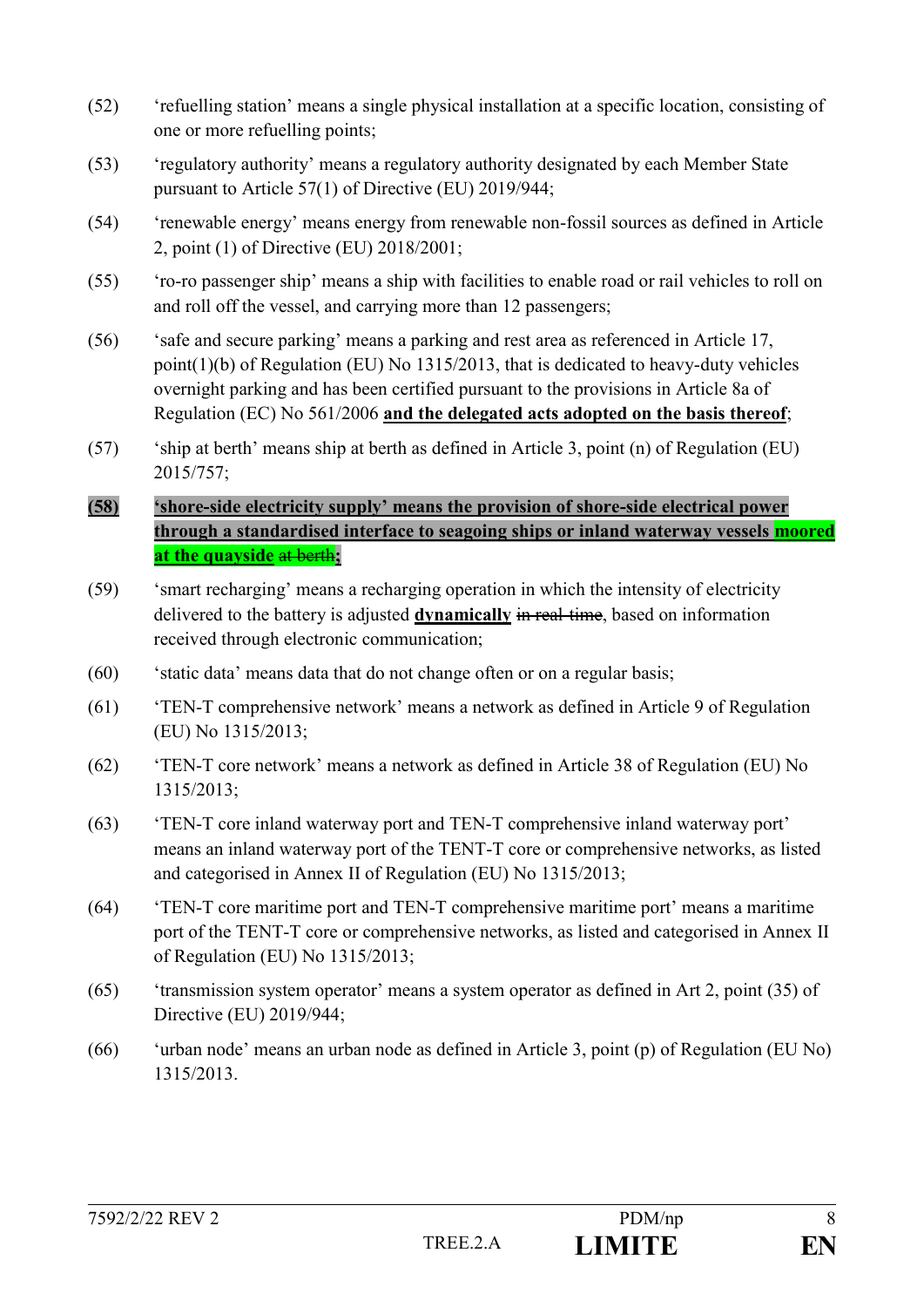### *Targets for electric recharging infrastructure dedicated to light-duty vehicles*

- 1. Member States shall ensure that:
	- ‒ **, in their territory,** publicly accessible recharging stations **dedicated to** for light-duty vehicles are deployed commensurate to the uptake of light-duty electric vehicles;
	- ‒ **and** in their territory, publicly accessible recharging stations dedicated to lightduty vehicles are deployed that provide sufficient power output for those vehicles.**<sup>8</sup>**

To that end, Member States shall ensure that, at the end of each year, starting from the year **of the date of application as** referred to in Article 24, the following power output targets are met cumulatively:

- (a) for each battery electric light-duty vehicle registered in their territory, a total power output of at least 1 kW is provided through publicly accessible recharging stations; and
- (b) for each plug-in hybrid light-duty vehicle registered in their territory, a total power output of at least 0.66 kW is provided through publicly accessible recharging stations.
- **1a. When a Member State demonstrates that the share of battery electric and plug-in hybrid light-duty vehicles compared to the total fleet of ligh-duty vehicles registered in its territory has reached such a level that the requirements set out in the second subparagraph of paragraph 1 may have adverse effects by discouraging private investments and are no longer justified, that Member State may submit to the Commission a reasoned request for the authorisation to apply lower requirements in terms of level of total power output or to cease to apply such requirements.<sup>9</sup>**

**<sup>8</sup>** *This will become a sentence, without indents:* Member States shall ensure that**, in their territory,** publicly accessible recharging stations **dedicated to** light-duty vehicles are deployed commensurate to the uptake of light-duty electric vehicles **and** provide sufficient power output for those vehicles.

**<sup>9</sup>** *The following recital (12a) would be inserted:* **Depending on the specific circumstances in a Member State, the requirements to provide through publicly accessible recharging stations fixed total power outputs for each battery electric and plug-in hybrid lightduty vehicle registered might no longer be justified in case it has adverse effects, especially by discouraging private investments due to a risk of oversupply on the medium term. This risk might be related to the fact that a high number of private recharging points has been installed and addresses the needs of the users or that the use rate of publicly accessible recharging stations is low compared to the initial assumptions, with the consequence that the total power output available through publicly accessible recharging stations has reached a disproportionately high level**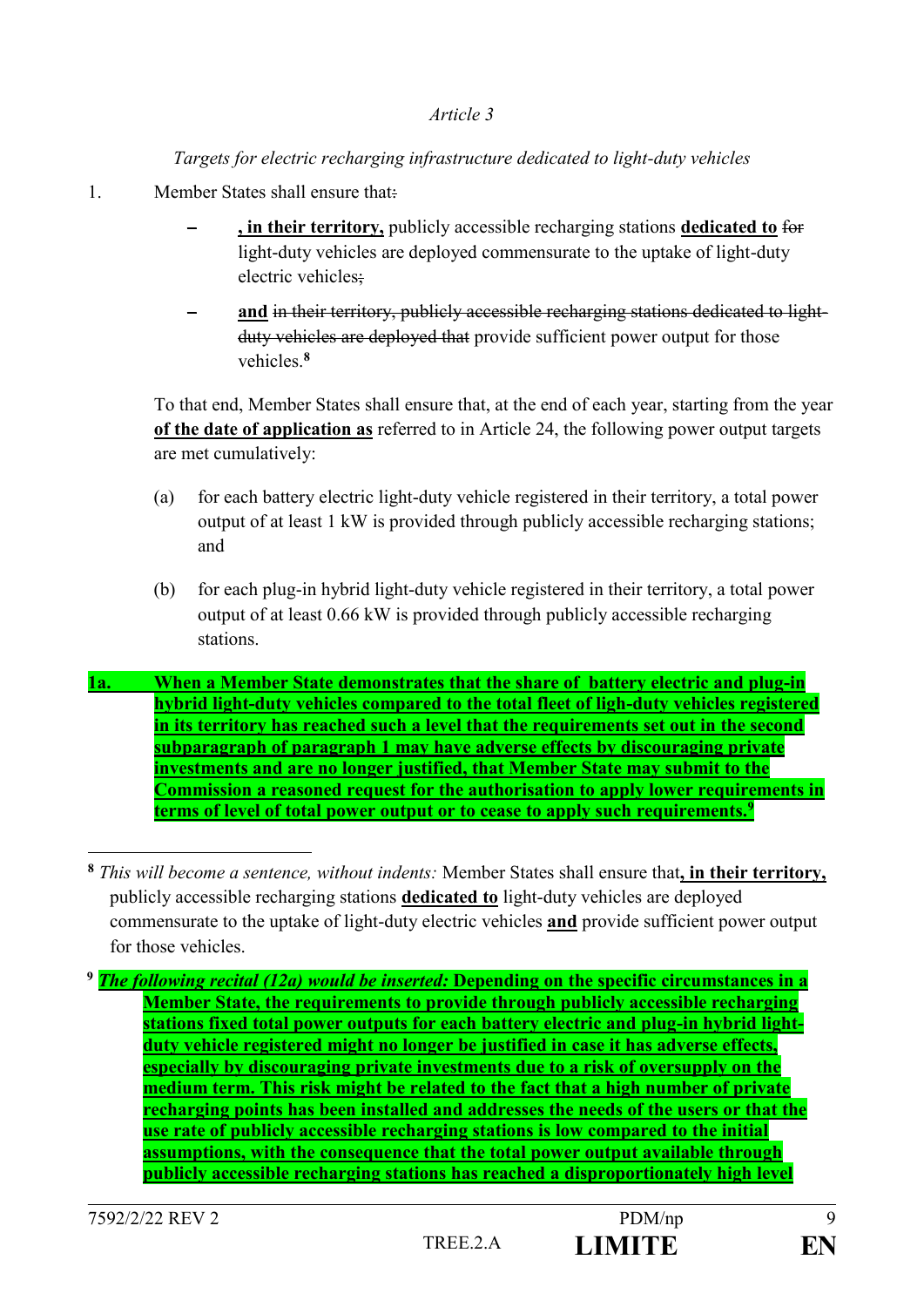**Where the conditions for granting such an authorisation, as laid down in the first subparagraph of this paragraph, are fulfilled, the Commission shall, by means of an implementing act adopted in accordance with article 21(2), grant such an authorisation, as justified in each case.**

- 2. Member States shall ensure a minimum coverage of publicly accessible recharging points dedicated to light-duty vehicles on the road network in their territory. To that end, Member States shall ensure that:
	- (a) along the TEN-T core network, publicly accessible recharging pools dedicated to light-duty vehicles and meeting the following requirements are deployed in each direction of travel with a maximum distance of 60 km in-between them:
		- (i) by 31 December 2025, each recharging pool shall offer a power output of at least 300 kW and include at least one recharging **point** station with an individual power output of at least 150 kW;
		- (ii) by 31 December 2030, each recharging pool shall offer a power output of at least 600 kW and include at least two recharging **points** stations with an individual power output of at least 150 kW;
	- (b) along the TEN-T comprehensive network, publicly accessible recharging pools dedicated to light-duty vehicles and meeting the following requirements are deployed in each direction of travel with a maximum distance of 60 km in-between them:
		- (i) by 31 December 2030, each recharging pool shall offer a power output of at least 300 kW and include at least one recharging **point** station with an individual power output of at least 150 kW;
		- (ii) by 31 December 2035, each recharging pool shall offer a power output of at least 600 kW and include at least two recharging **points** stations with an individual power output of at least 150 kW.
- **2a. A single publicly accessible recharging pool dedicated to light-duty vehicles may be deployed along TEN-T roads for both directions of travel provided that such pool is easily accessible from both directions of travel, that appropriate signposting is deployed and that the requirements set out in paragraph 2 in terms of distance, total power output of the pool, number of points and power output of single points are complied with as for two directions of travel.**

**compared to the actual use of such stations. In that case, the Member State concerned should be able to request the authorisation to apply lower requirements than the ones laid down in this Regulation in terms of level of total power output or to cease to apply such requirements. The Member State should duly justify its request.**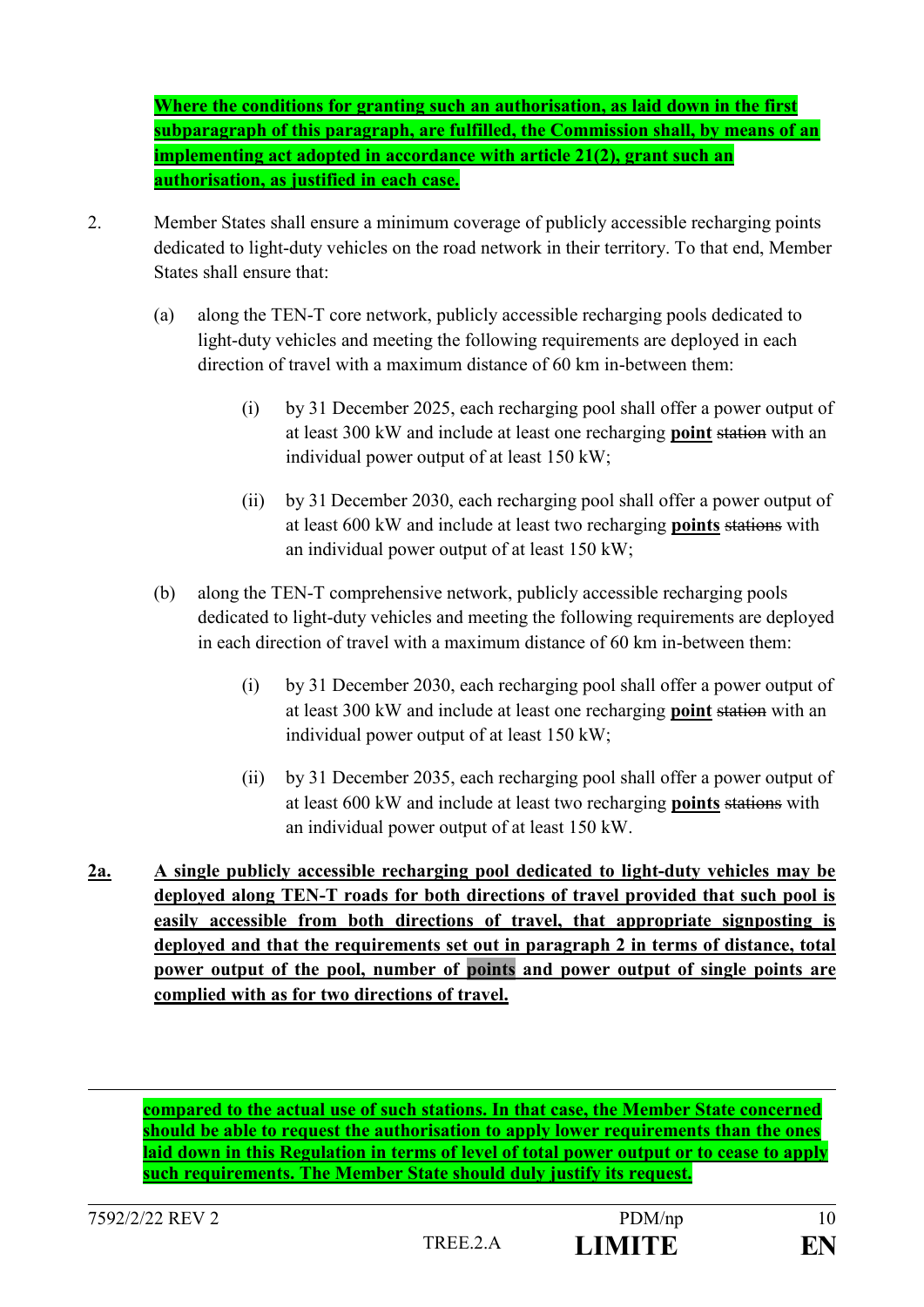- **2b. By way of derogation from paragraph 2a, along TEN-T roads with a total annual average daily traffic of less than [10.000] light-duty vehicles and where the infrastructure cannot be justified in socio-economic cost-benefit terms, Member States may provide that a publicly accessible recharging pool dedicated to light-duty vehicles may serve both directions of travel while meeting the requirements set out in paragraph 2 in terms of distance, total power output of the pool, number of points and power output of single points applicable for a single direction of travel provided that the recharging pool is easily accessible from both directions of travel and that appropriate signposting is deployed. Member States shall notify such exemptions to the Commission. They shall review them every [two] years in the framework of the national progress report referred to in Article 14.**
- **2c. By way of derogation from paragraph 2, along TEN-T roads with a total annual average daily traffic of less than [10.000] light-duty vehicles and where the infrastructure cannot be justified in socio-economic cost-benefit terms, Member States may reduce up to 50% the total power output of a publicly accessible recharging pool dedicated to light-duty vehicles required pursuant to paragraph 2, provided that such recharging pool serves only one direction of travel and that the other requirements set out in paragraph 2 in terms of distance, number of points and power output of single points are complied with. Member States shall notify such exemptions to the Commission. They shall review them every [two] years in the framework of the national progress report referred to in Article 14.**
- 3. Neighbouring Member States shall ensure that the maximum distances referred to in paragraph 2, points (a) and (b) are not exceeded for cross-border sections of the TEN-T core and the TEN-T comprehensive network.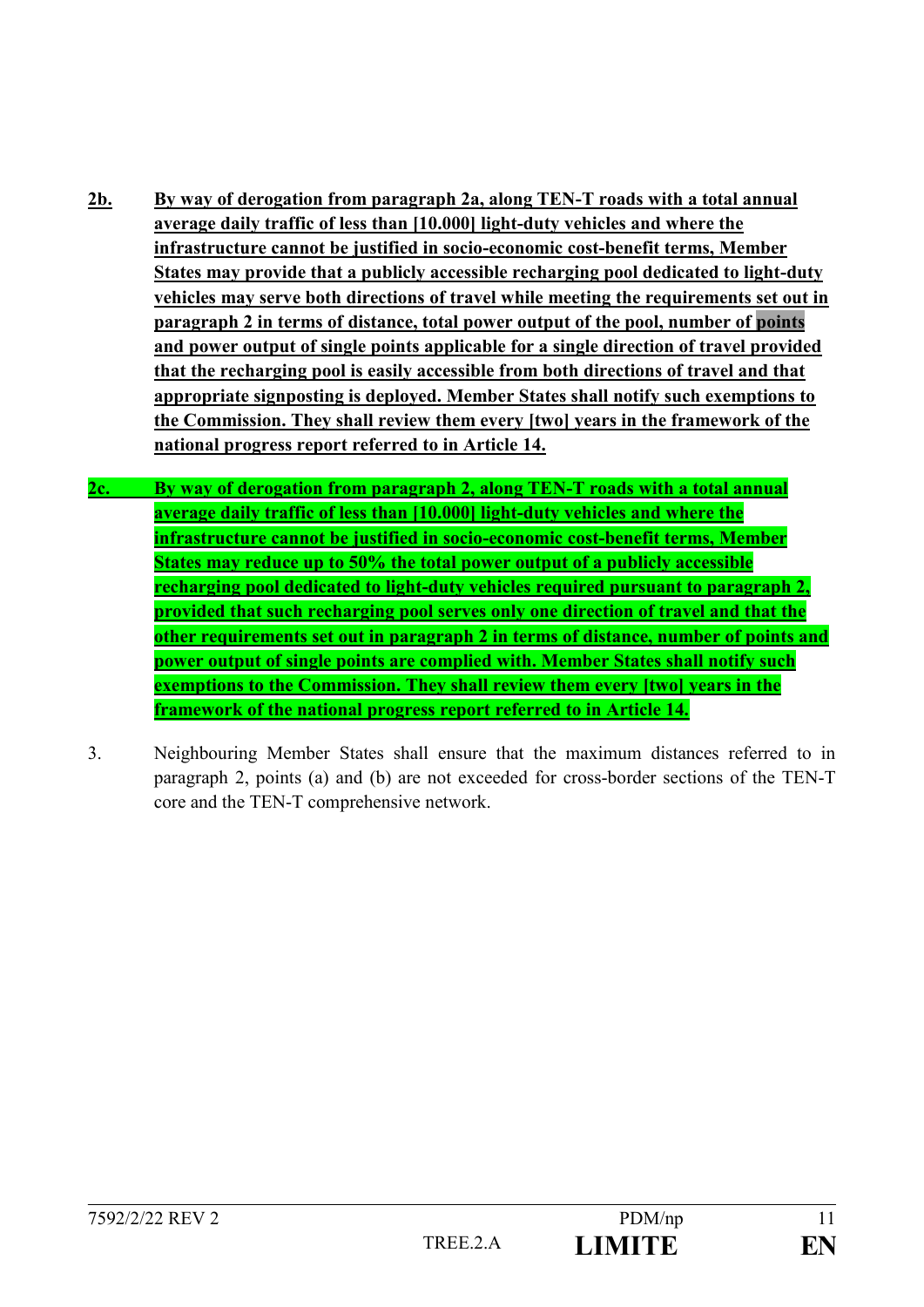*Targets for electric recharging infrastructure dedicated to heavy-duty vehicles*

- 1. Member States shall ensure a minimum coverage of publicly accessible recharging points dedicated to heavy-duty vehicles in their territory. To that end, Member States shall ensure that:
	- **(a01) by 31 December 2025, at least along [0 - 50] % of the length of the TEN-T network, publicly accessible recharging pools dedicated to heavy-duty vehicles are deployed in each direction of travel and that each recharging pool offers a power output of at least 1400 kW and includes at least one recharging point with an individual power output of at least 350 kW;**
	- **(a02) by 31 December 2027, at least along [20 - 75] % of the length of the TEN-T network, publicly accessible recharging pools dedicated to heavy-duty vehicles are deployed in each direction of travel and that each recharging pool:** 
		- **(i) along the TEN-T core network, offers a power output of at least 2800 kW and includes at least two recharging points with an individual power output of at least 350 kW**
		- **(ii) along the TEN-T comprehensive network, offers a power output of at least 1 400 kW and includes at least one recharging point with an individual power output of at least 350 kW;**
	- (a) **by 31 December 2030,** along the TEN-T core network, publicly accessible recharging pools dedicated to heavy-duty vehicles and meeting the following requirements are deployed in each direction of travel with a maximum distance of 60 km in-between them:
		- (i) by 31 December 2025, each recharging pool shall offer a power output of at least 1400 kW and include at least one recharging station with an individual power output of at least 350 kW;
		- (ii) by 31 December 2030, **and that** each recharging pool shall offer**s** a power output of at least 3500 kW and include**s** at least two recharging stations **points** with an individual power output of at least 350 kW;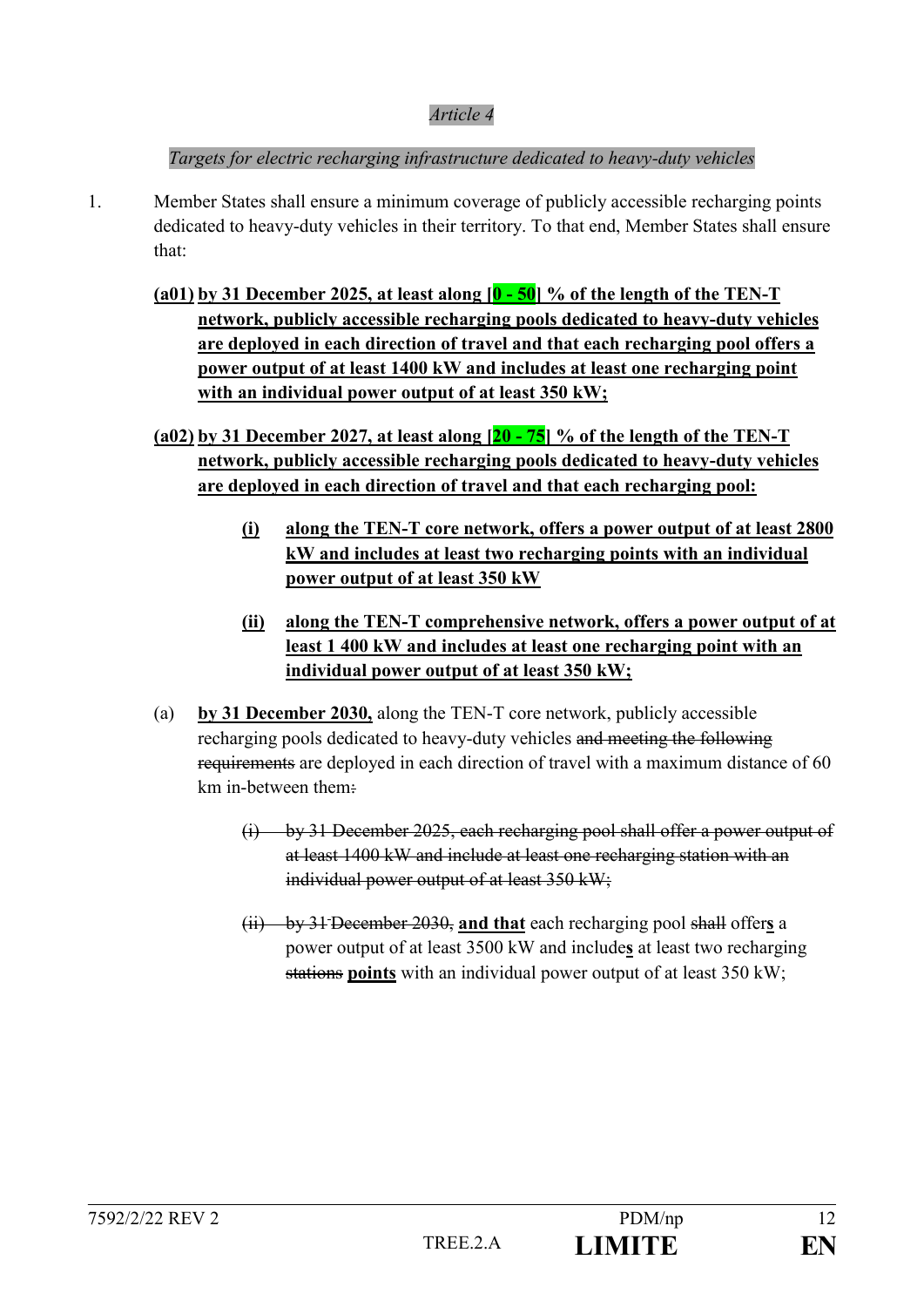- (b) **by 31 December 2030,** along the TEN-T comprehensive network, publicly accessible recharging pools dedicated to heavy-duty vehicles and meeting the following requirements are deployed in each direction of travel with a maximum distance of 100 km in-between them:
	- (i) by 31 December 2030, **and** that each recharging pool shall offer**s** a power output of at least 1400 kW and include**s** at least one recharging station **point** with an individual power output of at least 350 kW;
	- (ii) by 1 December 2035, each recharging pool shall offer a power output of at least 3500 kW and include at least two recharging stations with an individual power output of at least 350 kW;
- (c) by 31 December 2030, in each safe and secure parking area at least one recharging station dedicated to heavy-duty vehicles with a power output of at least 100 kW is installed;
- (d) by 31 December 2025, in each urban node publicly accessible recharging points dedicated to heavy-duty vehicles providing an aggregated power output of at least 600 kW are deployed, provided by recharging stations with an individual power output of at least 150 kW;
- (e) by 31 December 2030, in each urban node publicly accessible recharging points dedicated to heavy-duty vehicles providing an aggregated power output of at least 1200 kW are deployed, provided by recharging stations with an individual power output of at least 150 kW.

## **1a. The calculation of the percentage of the length of TEN-T network referred to in points (a01) and (a02) of paragraph 1, shall be based on the following elements:**

- **(i) for the calculation of the denominator: the total length of the TEN-T network within the territory of the Member State;**
- **(ii) for the calculation of the numerator: the cumulated length of the sections of the TEN-T network between two publicly accessible recharging pools dedicated to heavy-duty vehicles; sections of the TEN-T network between two recharging pools that are more than 120 km apart shall not be taken into account when calculating the numerator.**
- **1b. A single publicly accessible recharging pool dedicated to heavy-duty vehicles may be deployed along TEN-T roads for both directions of travel provided that such pool is easily accessible from both directions of travel, that appropriate signposting is deployed and that the requirements set out in paragraph 1 in terms of distance, total power output of the pool, number of points and power output of single points are complied with as for two directions of travel.**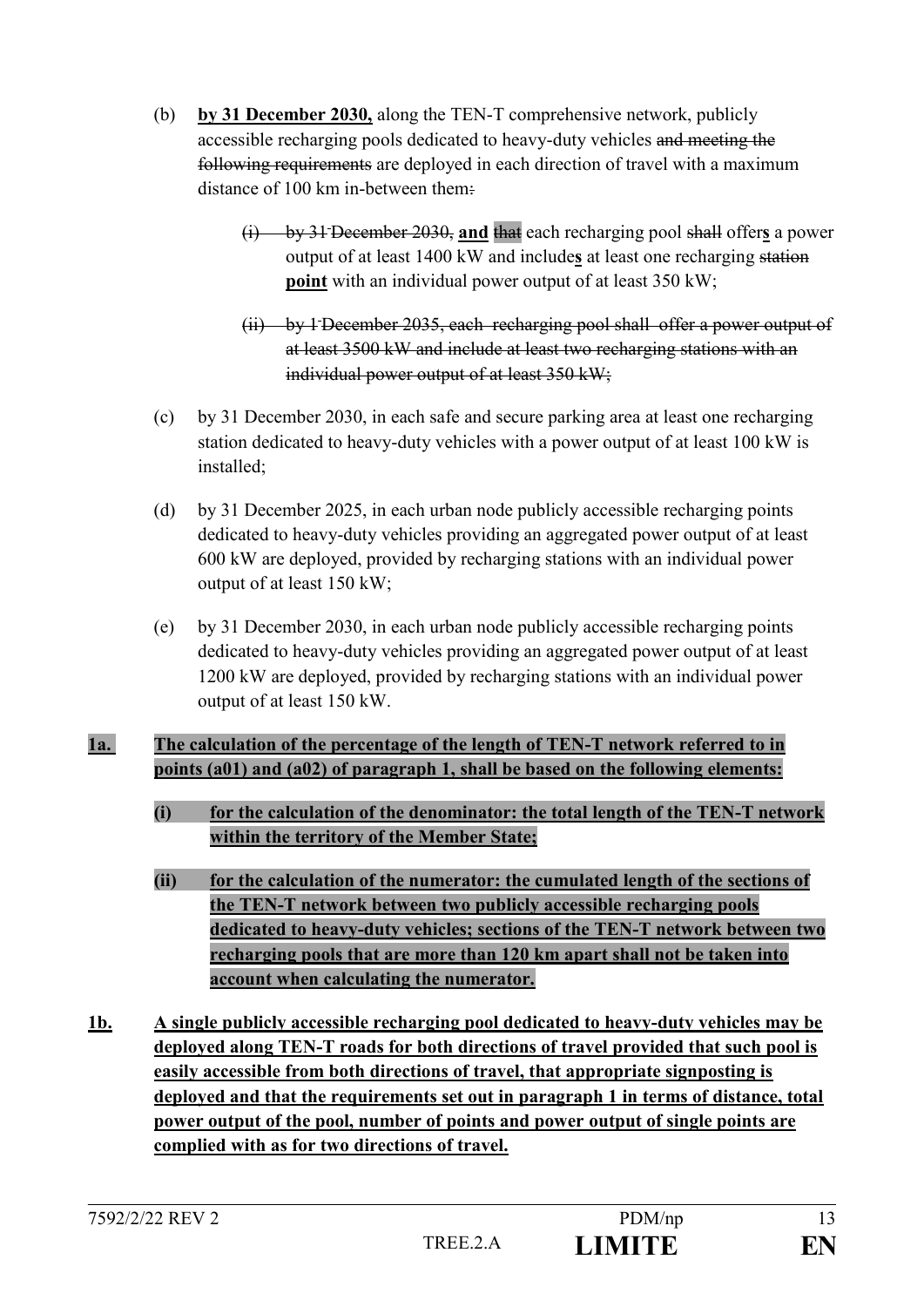- **1c. By way of derogation from paragraph 1b, along TEN-T roads with a total annual average daily traffic of less than [800 - 2.000] heavy-duty vehicles and where the infrastructure cannot be justified in socio-economic cost-benefit terms, Member States may provide that a publicly accessible recharging pool dedicated to heavy-duty vehicles may serve both directions of travel while meeting the requirements set out in paragraph 1 in terms of distance, total power output of the pool, number of points and power output of single points applicable for a single direction of travel provided that the recharging pool is easily accessible from both directions of travel and that appropriate signposting is deployed. Member States shall notify such exemptions to the Commission. They shall review them every [two] years in the framework of the national progress report referred to in Article 14.**
- **1d. By way of derogation from paragraph 1, along TEN-T roads with a total annual average daily traffic of less than [800 - 2.000] heavy-duty vehicles and where the infrastructure cannot be justified in socio-economic cost-benefit terms, Member States may reduce up to 50% the total power output of a publicly accessible recharging pool dedicated to heavy-duty vehicles required pursuant to paragraph 1, provided that such recharging pool serves only one direction of travel and that the requirements set out in paragraph 1 in terms of distance, number of points and power output of single points are complied with. Member States shall notify such exemptions to the Commission. They shall review them every [two] years in the framework of the national progress report referred to in Article 14.**
- 2. **By 31 December 2030,** neighbouring Member States shall ensure that the maximum distances referred to in points (a) and (b) **of paragraph 1** are not exceeded for cross-border sections of the TEN-T core and the TEN-T comprehensive network. **Before that date, attention shall be given to cross border sections and neighbouring Member States shall make all possible efforts to respect those maximum distances as soon as they deploy the recharging infrastructure along the cross border sections of the TEN-T network.**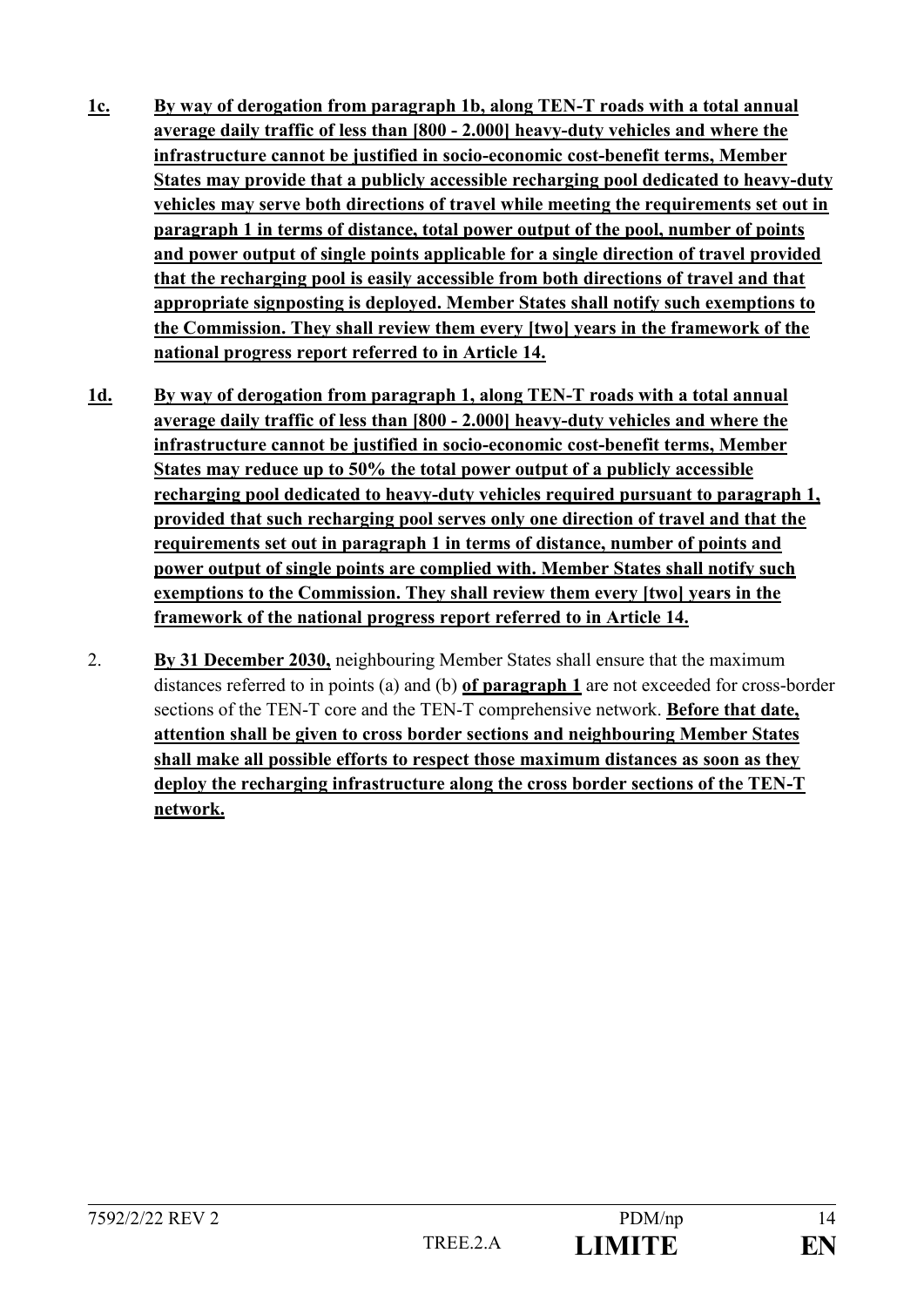### *Recharging infrastructure*

# […]

2. Operators of recharging points shall, at the publicly accessible recharging points operated by them and deployed from the date referred to in Article 24, provide end users with the possibility to recharge their electric vehicle on an ad hoc basis**.**

**At those recharging points deployed from the date of application referred to in Article 24, ad hoc charging shall be possible** using a payment instrument that is widely used in the Union. To that end, operators of recharging points shall ensure that these public recharging points**, at those points** stations**,** accept electronic payments. Operators of recharging points shall, where appropriate include, **through terminals and devices used for payment services, includeing** at least one of the following terminal and devices:

- (i) payment card readers;
- (ii) devices with a contactless functionality that is at least able to read payment cards;
- (iii) **for publicly accessible recharging points** stations **with a power output below 50 kW, devices using an internet connection and allowing for a secure payment transaction such as those generating** with which for instance a **specific** Quick Response code can be specifically generated and;

From 1 January 2027 onwards, operators of recharging points shall ensure that all publicly accessible recharging **points** stations on the TEN-T network **operated by them**, **including those points** stations **deployed before the date of application referred to in Article 24, that meet the requirements set out in Article 3(2)** with **and have** a power output equal to or more than 50 kW operated by them, are equipped with a payment instrument, as defined in paragraph 1 of this article, **comply with the requirements set out in points (i) or** and **(ii)**.

#### **One payment terminal or device referred to in the second subparagraph may serve several recharging points** stations **within a recharging pool.**

The requirements laid down in this paragraph shall not apply to publicly accessible recharging points that do not require payment for the recharging service.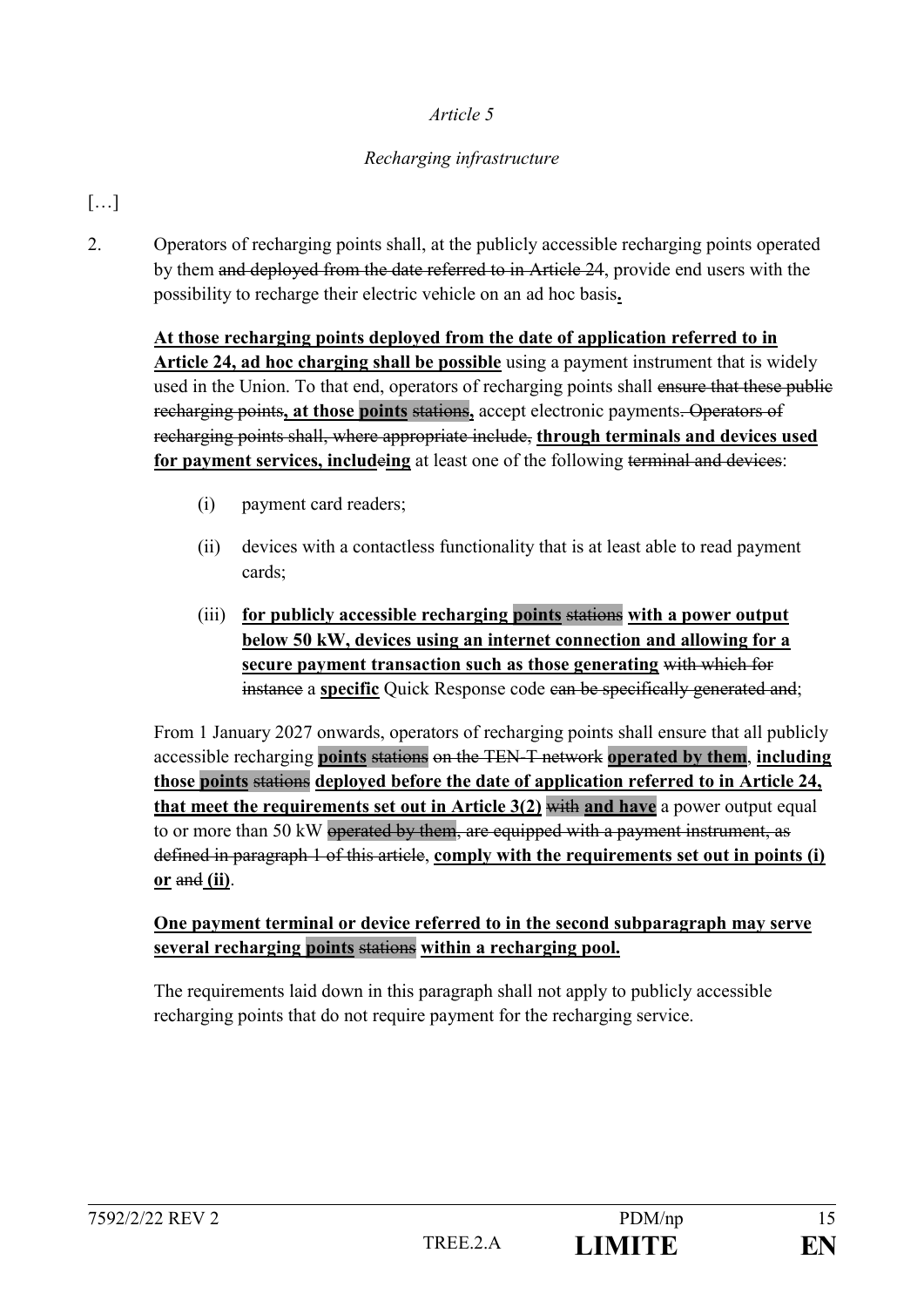- 3. Operators of recharging points shall, when they offer automatic authentication at a publicly accessible recharging point operated by them, ensure that end users always have the right not to make use of the automatic authentication and may either recharge their vehicle on an ad hoc basis, as provided for in paragraph 2, or use another contract-based recharging solution offered at that recharging point. Operators of recharging points shall transparently display that option and offer it in a convenient manner to the end user, at each publicly accessible recharging point that they operate and where they make available automatic authentication.
- 4. Operators of publicly accessible recharging points shall ensure that any mobility service provider has access to the recharging stations operated by them in a non-discriminatory manner. Where appropriate, the access may not be granted according to an objective justification*.* Prices charged by operators of publicly accessible recharging points shall be reasonable, easily and clearly comparable, transparent and non-discriminatory. Operators of publicly accessible recharging points shall not discriminate between the prices charged to end users and prices charged to mobility service providers nor between prices charged to different mobility service providers. Where relevant, the level of prices may only be differentiated in a proportionate manner, according to an objective justification.
- 5. Operators of recharging points shall **clearly** make the information on the ad hoc price and all its components available at all publicly accessible recharging stations operated by them so that these are **this information is** known to end users before they initiate a recharging session. **This information shall include all price components charged by the operator to calculate the price of a recharging session such as** at least the following price components, if applicable at the recharging station**<sup>10</sup>** shall be made available:
	- price per session,
	- price per minute,
	- price per kWh.**<sup>11</sup>**

<sup>1</sup> **<sup>10</sup>** *Recital (24) will be amended as follows:* 'Price transparency is crucial to ensure seamless and easy recharging and refuelling. Users of alternative fuel vehicles should be given accurate price information before the start of the recharging or refuelling service. The price should be communicated in a clearly structured manner to allow end users to identify all applicable **the different** cost components **applicable at the recharging stations and anticipate the total cost**. **This requirement should be without prejudice to the right of Member States to determine the applicable unit price of the electricity recharged from a charging station in accordance with Directive 98/6/EC.**

**<sup>11</sup>** *This will become a sentence, without indents:* **This information shall include all price components charged by the operator to calculate the price of a recharging session such as price per session, price per minute or price per kWh.**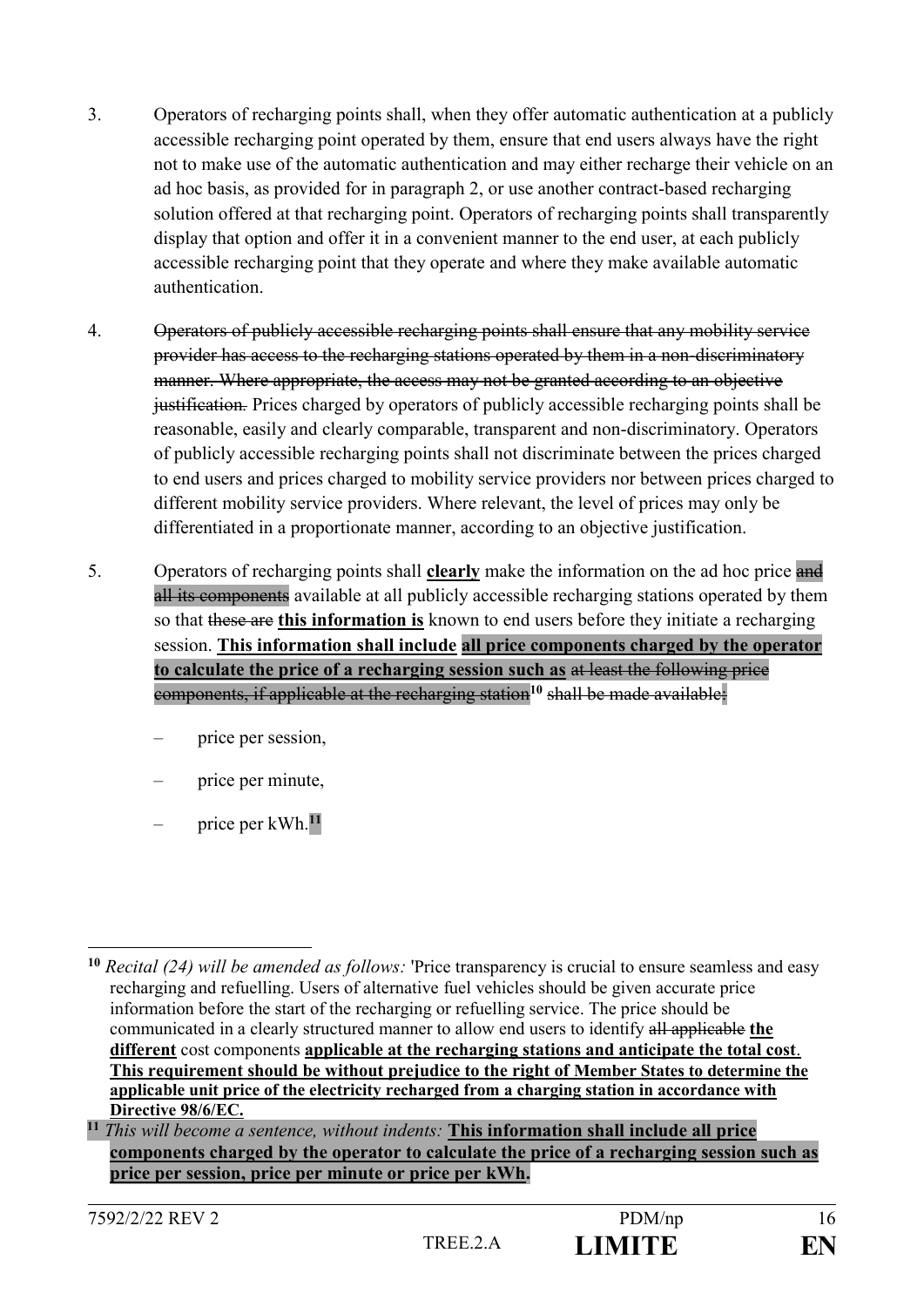**With respect to publicly accessible recharging points** stations **with a power output equal to or more than 50 kW, deployed from the date of application referred to in Article 24** or **and with respect to those recharding points referred to in the** second **third subparagraph of paragraph 2, this information shall be clearly shown** displayed **at the recharging station.**

- 6. Prices charged by mobility service providers to end users shall be reasonable, transparent and non-discriminatory. Mobility service providers shall make available to end users all applicable price information, prior to the start of the recharging session, and specific to their intended recharging session, through freely available, widely supported electronic means, clearly distinguishing **all** the price components **charged by the operator of** recharging point, **including** applicable e-roaming costs and other fees or charges applied by the mobility service provider. The fees shall be reasonable, transparent and nondiscriminatory. No extra charges for cross-border e-roaming shall be applied.
- 7. **No later than 1 year after the date of application as referred to in Article 24,** O**o**perators of recharging points shall ensure that all newly **publicly accessible recharging points** built or renovated after the date of application referred to in Article 24 publicly accessible recharging points operated by them are digitally-connected recharging points.
- 8. Operators of recharging points shall ensure that all newly **publicly accessible normal power recharging points** built or renovated **after the date of application referred to in Article 24** publicly accessible normal power recharging points operated by them are capable of smart recharging.
- […]
- 10. No later than 1 year **after the date of application as referred to in Article 24** this Regulation enters into force, the Operators of publicly accessible recharging points shall ensure that all direct current (DC) publicly accessible recharging points operated by them have a fixed recharging cable installed.
- 11. Where the operator of a recharging point is not the owner of that point, the owner shall make available to the operator, in accordance with the arrangements between them, a recharging point with the technical characteristics which enable the operator to comply with the obligation set out in paragraphs 3, 7, 8 and 10.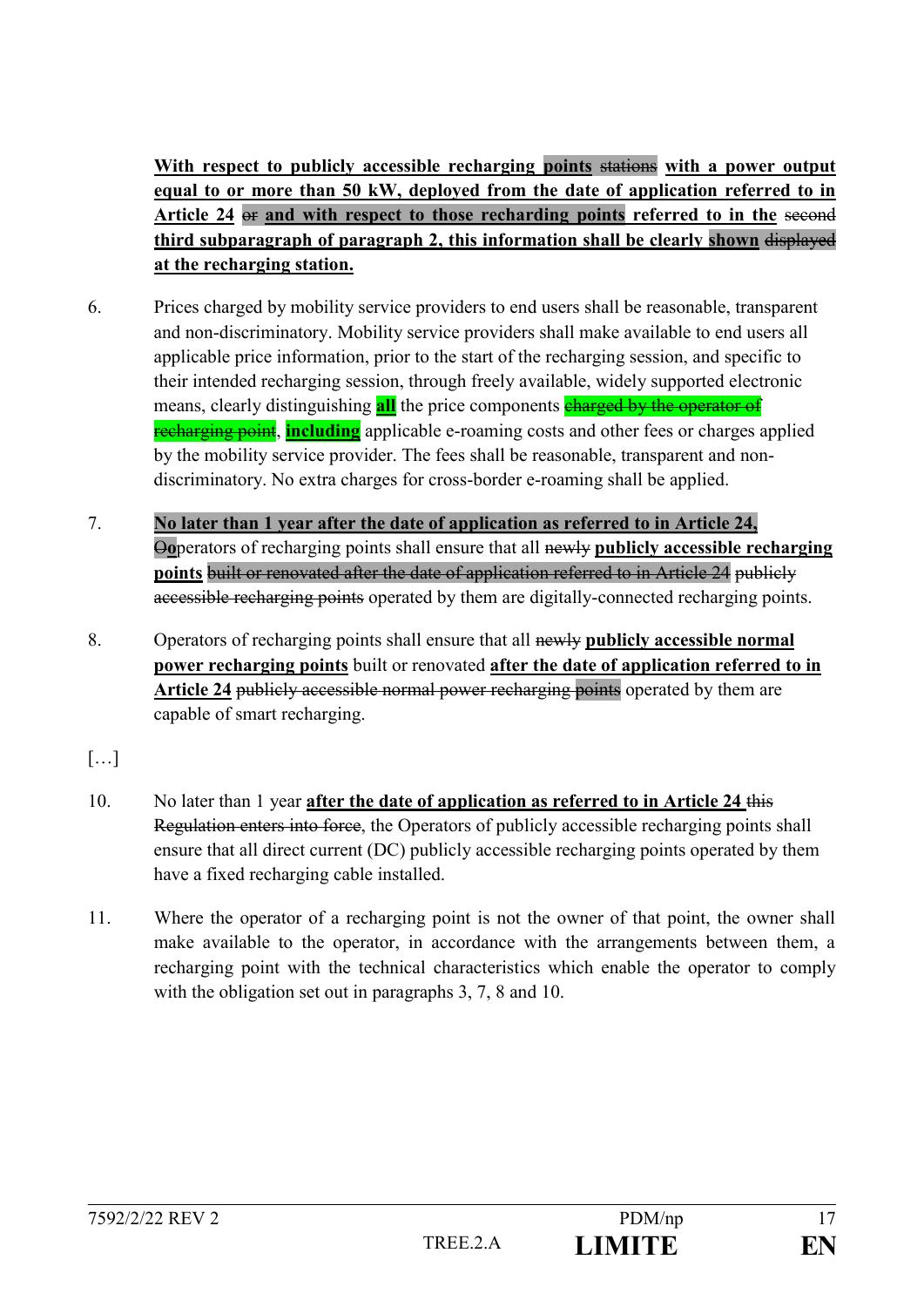### *Targets for hydrogen refuelling infrastructure of road vehicles*

1. Member States shall ensure that, in their territory, a minimum number of publicly accessible hydrogen refuelling stations are put in place by 31 December 2030.

To that end Member States shall ensure that by 31 December 2030 publicly accessible hydrogen refuelling stations with a minimum capacity of 2 t/day and **equipped with at least a 700 bars dispenser are deployed with a maximum distance of [**150 **- 200** 250**] km in-between them** along the TEN-T core **[**and the TEN-T comprehensive**]** network are deployed with an average distance of [150] km in-between them, but not more then a distance of [180] km. Liquid hydrogen shall be made available at publicly accessible refuelling stations with a maximum distance of 450 km in-between them.

Member States shall ensure that by 31 December 2030, at least one publicly accessible hydrogen refuelling station is deployed in each urban node. An analysis on the best location shall be carried out **by Member States** for such refuelling stations **and** that shall in particular consider the deployment of such stations **in urban nodes or their vicinity, or** in multimodal hubs where also other transport modes could be supplied.

- 2. Neighbouring Member States shall ensure that the maximum distance referred to in paragraph 1, second subparagraph is not exceeded for cross-border sections of the TEN-T core and the TEN-T comprehensive network.
- 3. The operator of a publicly accessible refuelling station or, where the operator is not the owner, the owner of that station in accordance with the arrangements between them, shall ensure that the station is designed to serve light-duty and heavy-duty vehicles. In freight terminals, operators or owners of these publicly accessible hydrogen refuelling stations shall ensure that these stations also serve liquid hydrogen.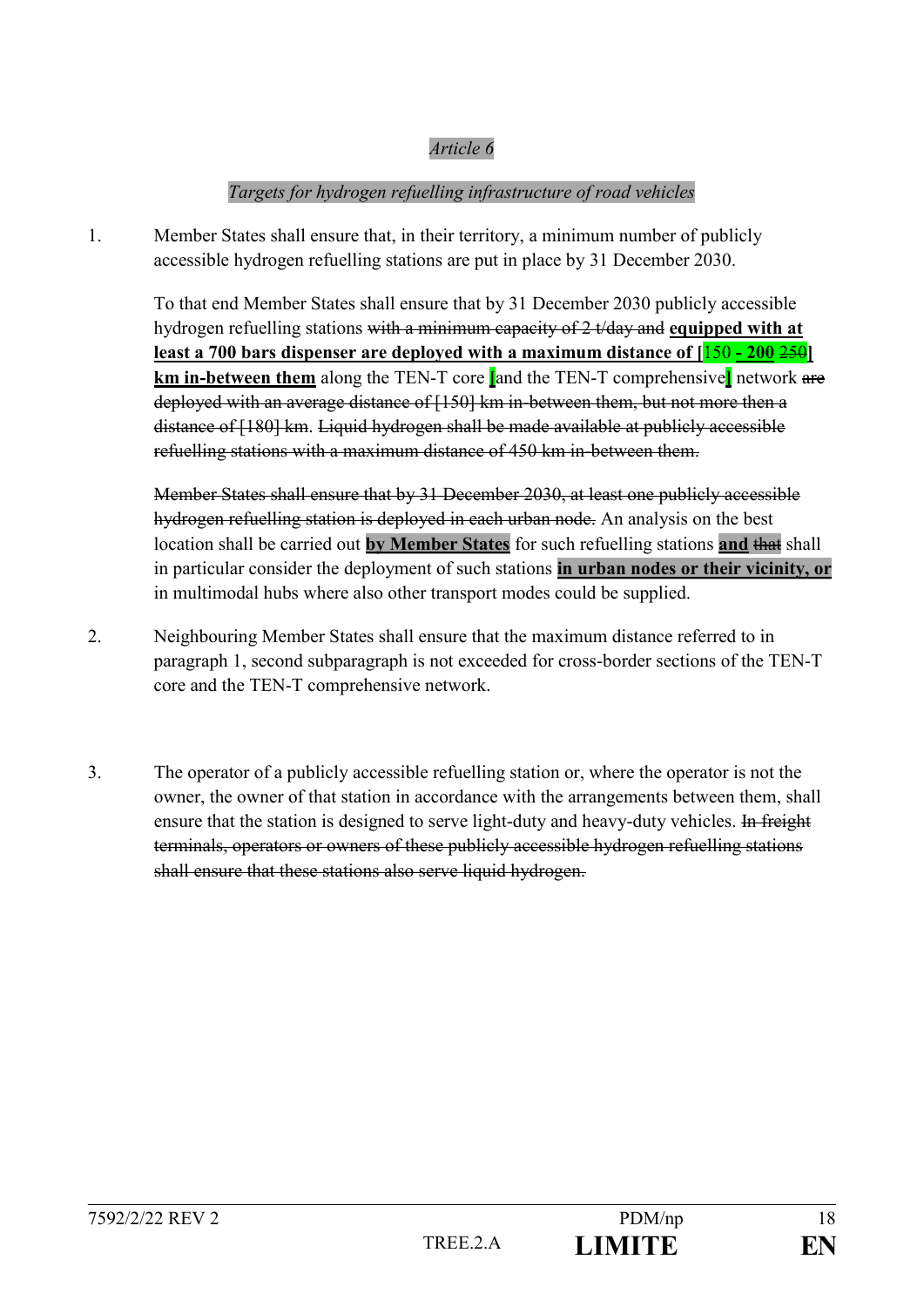## *Hydrogen refuelling infrastructure*

1. From the date referred to in Article 24 all o**O**perators of publicly accessible hydrogen refuelling stations **shall, at the publicly accessible refuelling stations** operated by them shall provide for the possibility for end users **with the possibility** to refuel on an ad hoc basis**.**

**Ad hoc refuelling shall be possible at all publicly accessible hydrogen refuelling stations** using a payment instrument that is widely used in the Union. To that end, operators of **those** hydrogen refuelling stations shall ensure that these hydrogen refuelling stations operated by them accept electronic payments **through terminals and devices used for payment services**. Operators of refuelling points shall include, where appropriate, **including** at least one of the following terminal and devices:

- (a) payment card readers;
- (b) devices with a contactless functionality that is at least able to read payment cards.

## **The requirements set out in this paragraph shall apply from the date of application referred to in Article 24 for those publicly accessible refuelling stations deployed after that date. For publicly accessible refuelling stations deployed before that date, those requirements shall apply from 6 months after that date.**

Where the operator of the hydrogen refuelling point is not the owner of that point, the owner shall make available to the operator, in accordance with the arrangements between them, hydrogen refuelling points with the technical characteristics which enable the operator to comply with the obligation set out in this paragraph.

- 2. Prices charged by the operators of publicly accessible hydrogen refuelling points shall be reasonable, easily and clearly comparable, transparent and non-discriminatory. Operators of publicly accessible hydrogen refuelling points shall not discriminate between the prices charged to end users and those charged to mobility service providers as well as between the prices charged to different mobility service providers. Where relevant, the level of prices may only be differentiated according to an objective justification.
- 3. Operators of hydrogen refuelling points shall make price information available before the start of a refuelling session at the refuelling stations operated by them.
- 4. Operators of publicly accessible refuelling stations may provide hydrogen refuelling services to customers on a contractual basis, including in the name and on behalf of other mobility service providers. Mobility service providers shall charge prices to end users that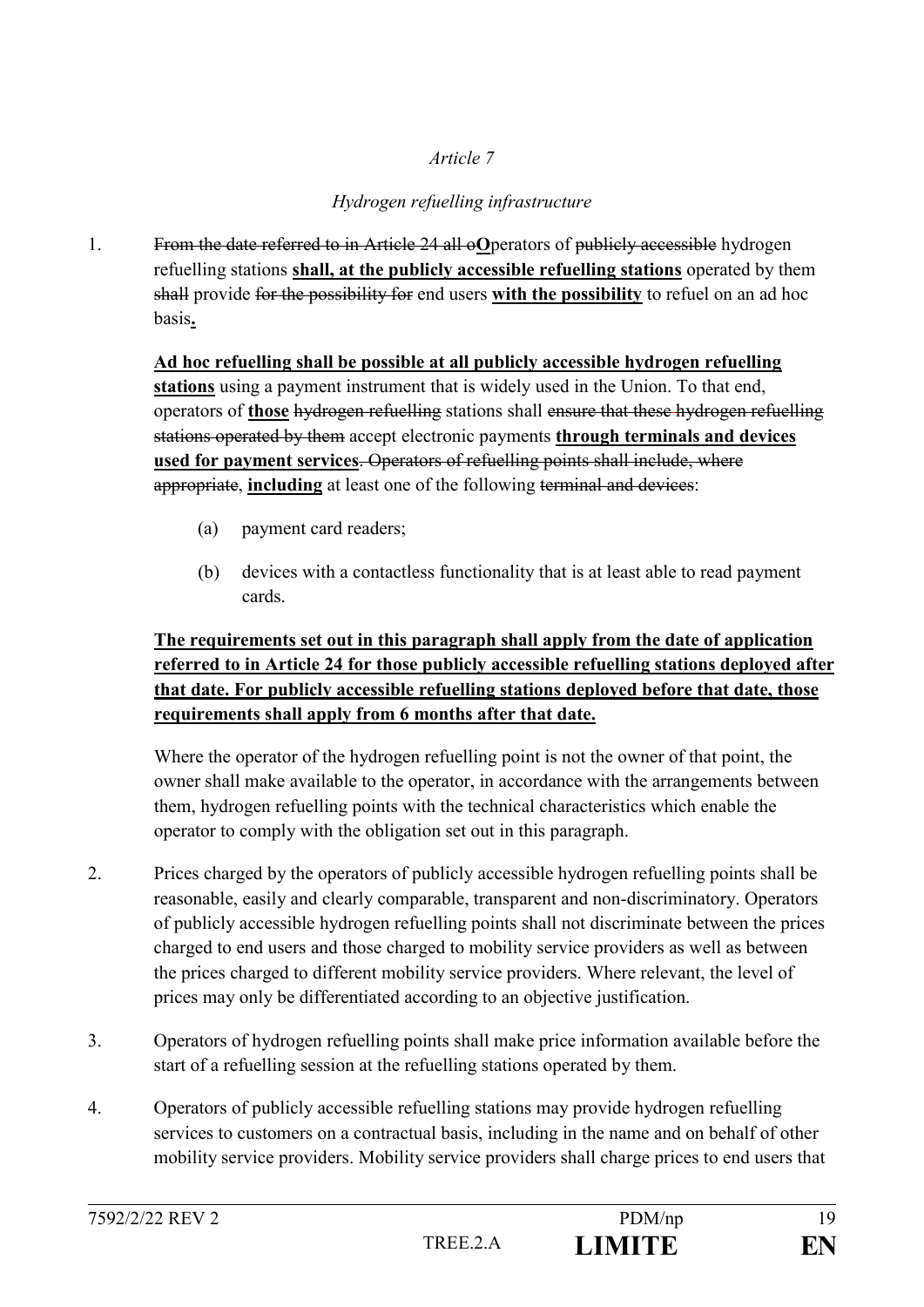are reasonable, transparent and non-discriminatory. Mobility service providers shall make available to end users all applicable price information, prior to the start of the **refuelling**  recharging session, and specific to their intended **refuelling** recharging session, through freely available, widely supported electronic means, clearly distinguishing the price components charged by the operator of the hydrogen refuelling point, applicable e-roaming costs and other fees or charges applied by the mobility service provider.

### *Article 8*

#### *LNG Infrastructure for liquefied methane for road transport vehicles*

Member States shall ensure until 1 January 2025 that an appropriate number of publicly accessible refuelling points for LNG **liquefied methane** are put in place, at least along the TEN-T core network, in order to allow LNG heavy-duty motor vehicles **using liquefied methane** to circulate throughout the Union, where there is demand, unless the costs are disproportionate to the benefits, including environmental benefits.

#### *Article 9*

### *Targets for shore-side electricity on-shore power supply in maritime ports*

- 1. Member States shall ensure that a minimum **shore-side electricity** on-shore power supply for seagoing container ships and seagoing passenger ships is provided in TEN-T maritime ports. To that end, Member States shall ensure that the managing body of the port, or the competent authority of the port, pursuant to the provisions of Regulation (EU) 2017/352, shall take the necessary measures to ensure that by 1 January 2030:
	- (a) TEN-T core and TEN-T comprehensive maritime ports, **for which the** whose average annual number of port calls **of ships that are moored at the quayside** over the last three years by seagoing container ships above 5000 gross tonnes is above [50], are equipped to provide **each year** the required **shore-side electricity** on-shore power to supply **for** at least [90%] of these **total number of** port calls **of seagoing container ships above 5000 gross tonnes that are moored at the quayside at the maritime port concerned**;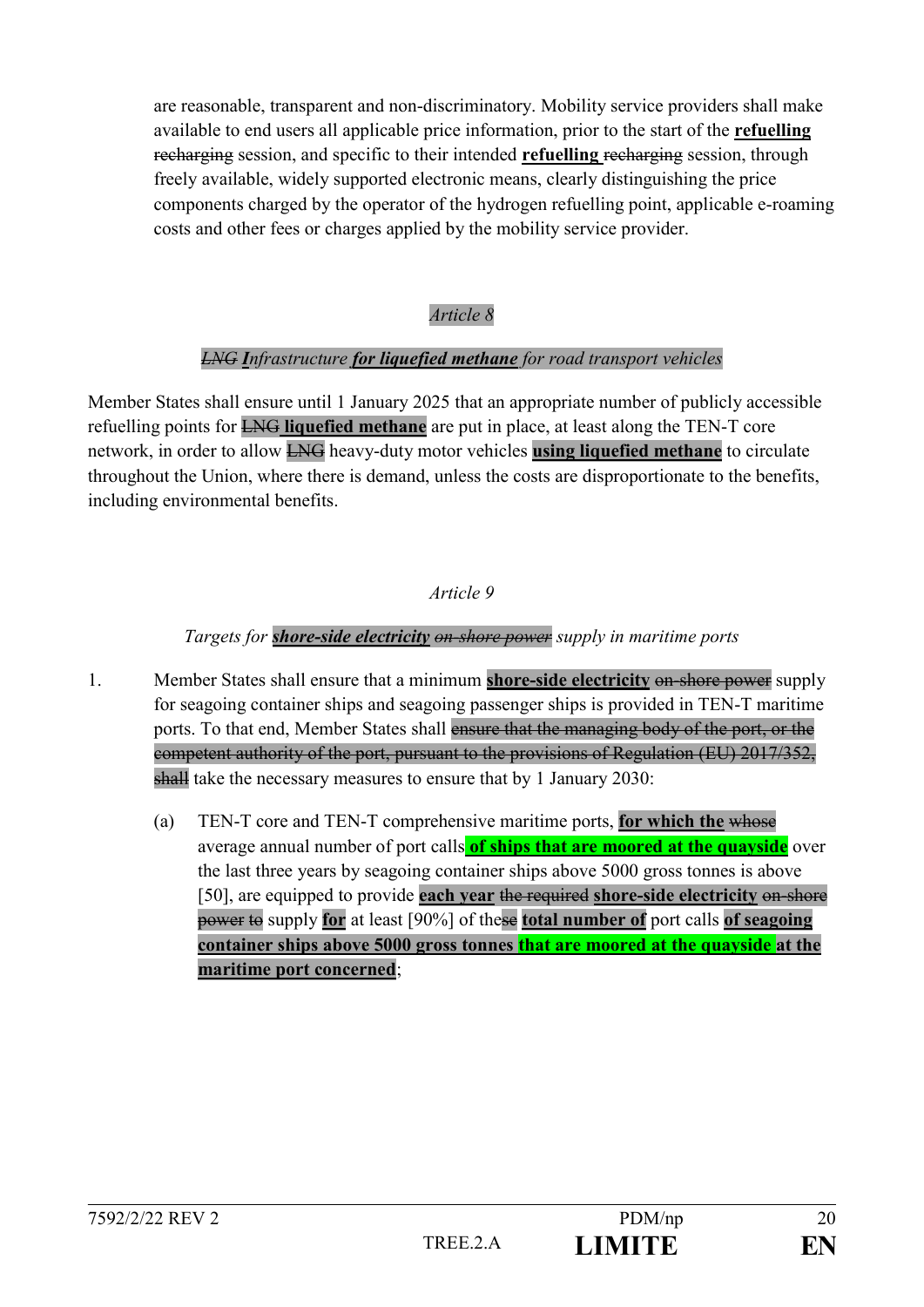- (b) TEN-T core and TEN-T comprehensive maritime ports, **for which the** whose average annual number of port calls **of ships that are moored at the quayside** over the last three years by seagoing ro-ro passenger ships **above 5000 gross tonnes** and seagoing high-speed passenger crafts above 5000 gross tonnes is above [40], are equipped to provide **each year** the required **shore-side electricity** on-shore power to supply **for** at least [90%] of these **total number of** port calls **of seagoing ro-ro passenger ships above 5000 gross tonnes and seagoing high-speed passenger crafts above 5000 gross tonnes that are moored at the quayside at the maritime port concerned**;
- (c) TEN-T core and TEN-T comprehensive maritime ports, **for which the** whose average annual number of port calls **of ships that are moored at the quayside** over the last three years by seagoing passenger ships above 5000 gross tonnes other than seagoing ro-ro passenger ships and seagoing high-speed passenger craft above 5000 gross tonnes is above [25], are equipped to provide **each year** the required **shoreside electricity** on-shore power to supply **for** at least [90%] of these **total number of** port calls **of seagoing passenger ships above 5000 gross tonnes other than seagoing ro-ro passenger ships and seagoing high-speed passenger craft that are moored at the quayside at the maritime port concerned**.
- 2. For the determination of the number of port calls, t**The following port calls** shall not be taken into account the **for the purposes of determining the total number of** port calls **of ships that are moored at the quayside** of ship **at the port concerned under paragraph 1**:
	- (a) **the port calls of ships** that are **moored at the quayside** at berth for less than two hours, calculated on the basis of hour of departure and arrival monitored in accordance with Article 14 of the proposal for a Regulation COM(2021)562 *(FuelEUMaritime)*;
	- (b) **the port calls of** by **ships** that use zero-emission technologies**, as specified pursuant to [article 5, paragraph 4 of FuelEUMaritime - cf ST 7601/22], for their electrical power demand at berth, while moored at the quayside**, as specified in Annex III of the proposal for a Regulation COM(2021)562 *(FuelEUMaritime)*;
	- (c) **the port calls of ships that have to make an** unscheduled **and not systematic** port calls for reasons of safety or saving life at sea**, due to unforeseen circumstances beyond the control of the owner or master**;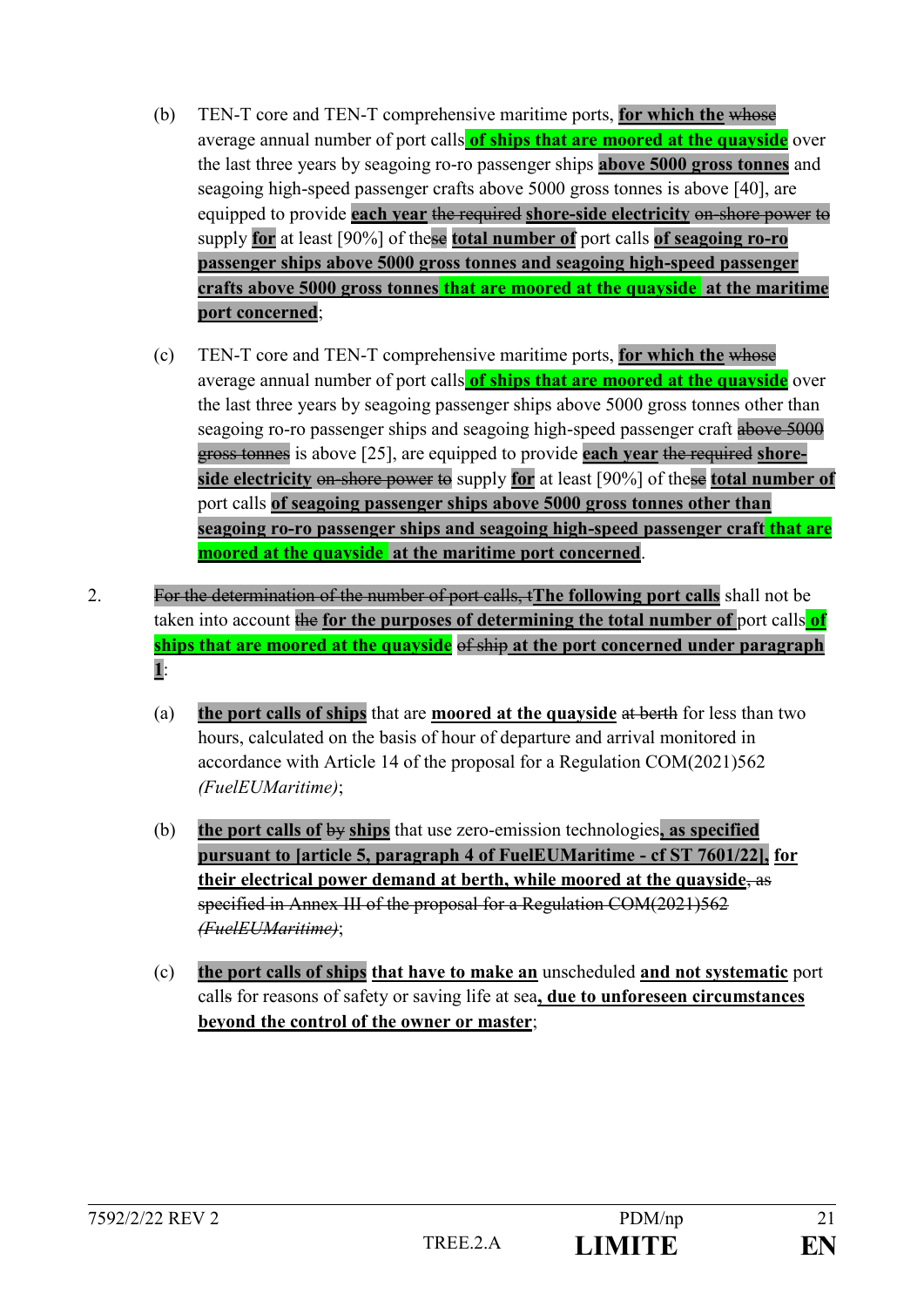3. Where the maritime port of the TEN-T core network and the TEN-T comprehensive network is located on an island or in an outermost region as referred to in Article 349 of the Treaty on the Functioning of the European Union, which is not connected directly to the electricity grid **of the mainland, or in case of an outermost region to the electricity grid of a neighbouring country**, paragraph 1 shall not apply, until such a connection has been completed or there is a sufficient locally generated **electricity** capacity from elean **non-fossil** energy sources **to cover the needs of the island or the outermost region**.

### *Article 10*

### *Targets for shore-side electricity on-shore power supply in inland waterway ports*

Member States shall ensure that:

- (a) at least one installation providing **shore-side electricity** on-shore power supply to inland waterway vessels is deployed at all TEN-T core inland waterway ports by 1 January 2025;
- (b) at least one installation providing **shore-side electricity** on-shore power supply to inland waterway vessels is deployed at all TEN-T comprehensive inland waterway ports by 1 January 2030.

#### *Article 11*

### *Targets for supply of LNG liquefied methane in maritime ports*

- 1. Member States shall ensure that an appropriate number of refuelling points for LNG **liquefied methane** are put in place at TEN-T core maritime ports referred to in paragraph 2, to enable seagoing ships to circulate throughout the TEN-T core network by 1 January 2025. Member States shall cooperate with neighbouring Member States where necessary to ensure adequate coverage of the TEN-T core network.
- 2. Member States shall designate in their national policy frameworks TEN-T core maritime ports that shall provide access to the refuelling points for LNG **liquefied methane** referred to in paragraph 1, also taking into consideration actual market needs and developments.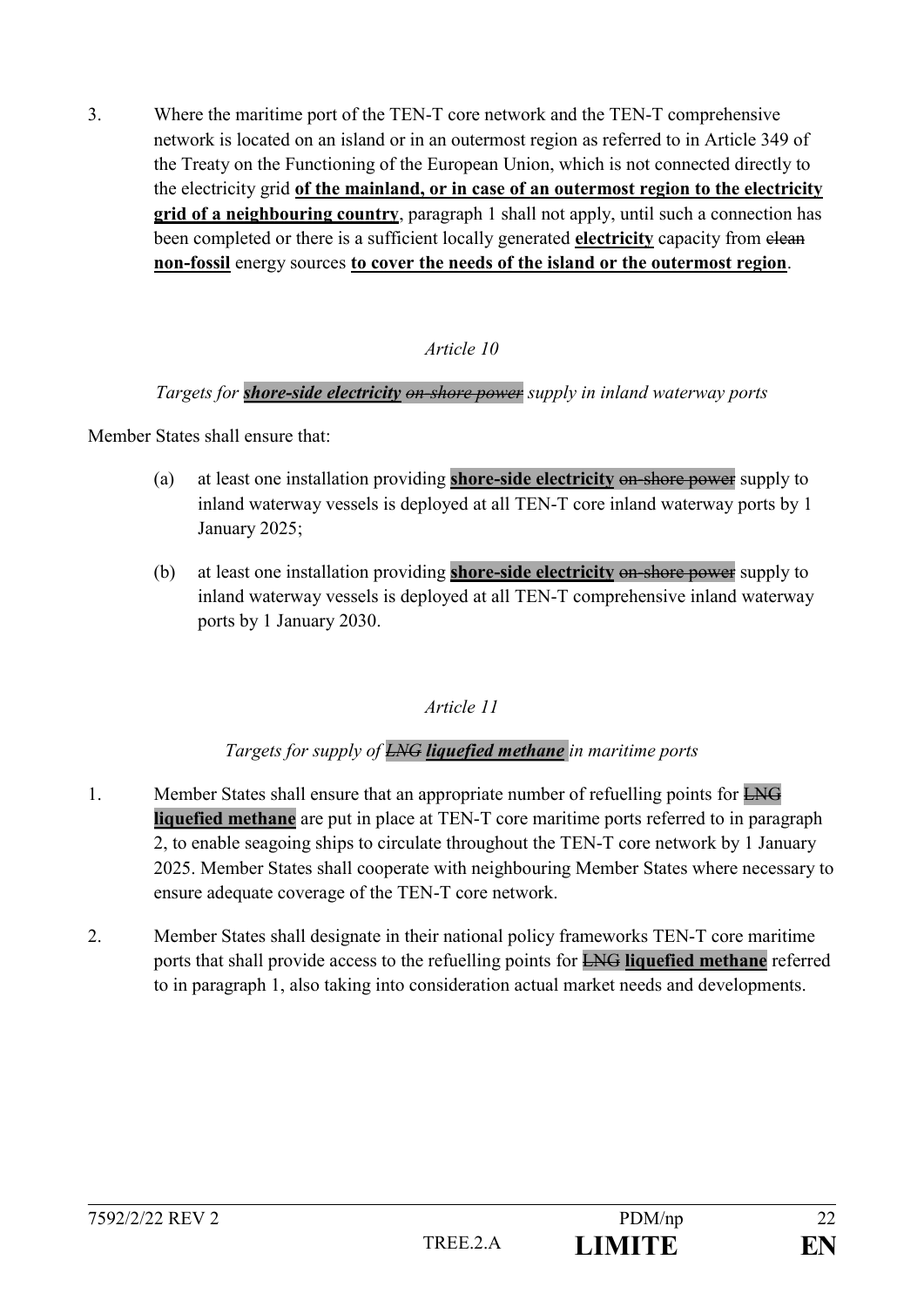#### *Targets for supply of electricity to stationary aircraft*

- 1. Member States shall ensure that**,** airport managing bodies of **at** all TEN-T core and comprehensive network airports**,** ensure the provision of electricity supply to stationary aircraft **is ensured** by**<sup>12</sup>**:
	- (a) 1 January 2025, at all **aircraft contact stands** gates used for commercial air transport operations;
	- (b) 1 January 2030, at all **aircraft remote stands** outfield posts used for commercial air transport operations.
- 1a. Member States may exempt airports of the TEN-T comprehensive network, with less than 10 000 commercial flight movements per year, in the last three years, from the obligation to provide electricity to stationary aircraft at all **remote stands** outfield posts. **13**
- 2. As of 1 January 2030 at the latest, Member States shall take the necessary measures to ensure that the electricity supplied pursuant to paragraph 1 comes from the electricity grid or is generated on site **without** using alternative **fossil** fuels.

 $\frac{12}{2}$  The following sentence would be inserted at the end of recital (36): **The external energy supply to aircraft could be ensured thanks to fixed or mobile ground power units, both at contact stands and remote stands.** 

**<sup>13</sup>** The following sentence would be inserted in the recitals: **Members States should be able to exempt airports of the TEN-T network, with less than 10 000 commercial flight movements per year, from the obligation to provide electricity to stationary aircraft at all remote stands. Considering the number of flights concerned, the investment and maintenance costs for providing the remote stands with electricity in those airports may not be proportionate to the environmental benefit, especially in comparison with more efficient investments to tackle airports' CO2 emissions.**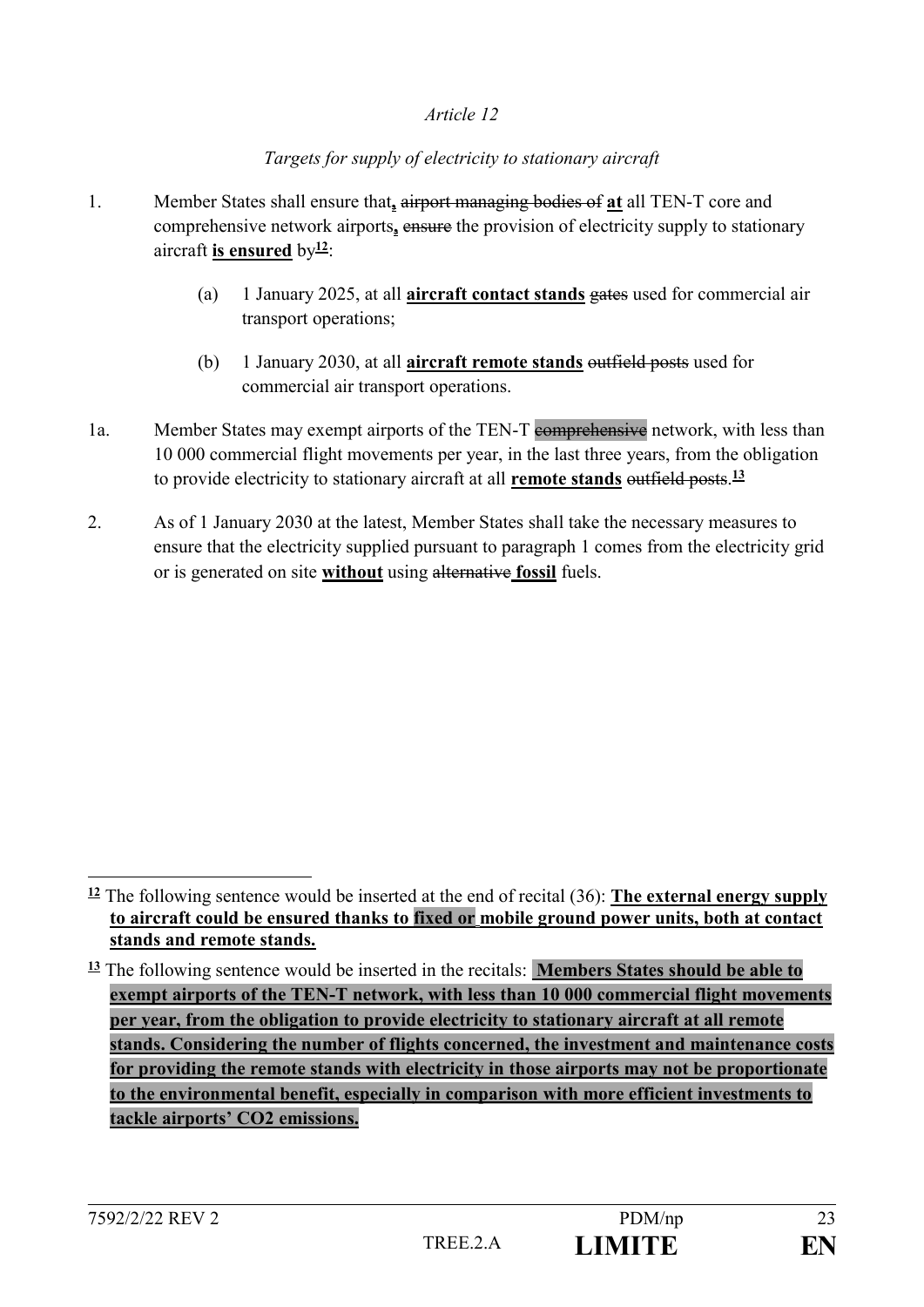### *National policy frameworks*

1. By 1 January 2024, each Member State shall prepare and send to the Commission a draft national policy framework for the development of the market as regards alternative fuels in the transport sector and the deployment of the relevant infrastructure.

(a) **The** That national policy framework shall contain at least the following elements:

- (1) an assessment of the current state and future development of the market as regards alternative fuels in the transport sector, and of the development of alternative fuels infrastructure, considering intermodal access of alternative fuels infrastructure and, where relevant, cross-border continuity;
- (2) national targets and objectives pursuant to Articles 3, 4, 6, 8, 9, 10, 11 and 12 for which mandatory national targets are set out in this Regulation;
- $[...]$
- (3) policies and measures necessary to ensure that the mandatory targets and objectives referred to in points  $2 \left( b \right)$  and  $\left( c \right)$  of this paragraph are reached;
- (4) measures to promote the deployment of alternative fuels infrastructure for captive fleets, in particular for electric recharging and hydrogen refuelling stations for public transport services and electric recharging stations for car sharing;
- (5) measures to encourage and facilitate the deployment of recharging stations for lightduty and heavy-duty vehicles at private locations that are not accessible to the public;
- (6) measures to promote alternative fuels infrastructure in urban nodes, in particular with respect to publicly accessible recharging points;
- (7) measures to promote a sufficient number of publicly accessible high power recharging points;
- **(7a) measures necessary to ensure that the deployment and operation of recharging points, including the geographical distribution of bidirectional charging points, contribute to the flexibility of the energy system and to the penetration of renewable electricity into the electric system;**
- (8) measures to ensure that publicly accessible recharging and refuelling points **for alternative fuels** are accessible to older persons, persons with reduced mobility and with disabilities, which have to be in line with the accessibility requirements of Annex I and Annex III of Directive 2019/882.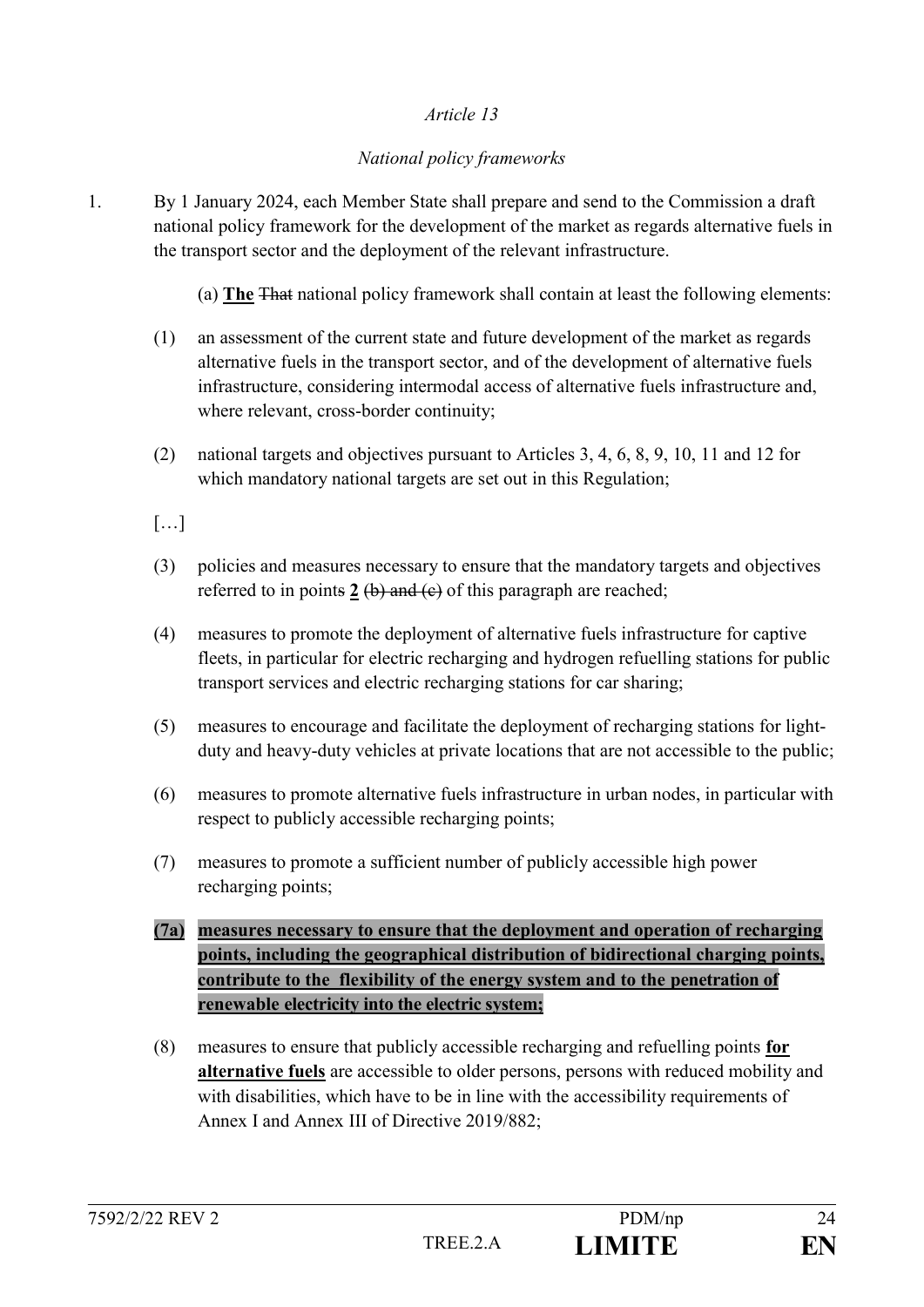(9) measures to remove possible obstacles with regards to planning, permitting**,** and procuring **and operating** of alternative fuels infrastructure;

(b) **The** That national policy framework may contain the following elements:

- (1) a deployment plan for alternative fuels infrastructure in airports other than for electricity supply to stationary aircraft, , **for instance** in particular for hydrogen and electric recharging for aircrafts;
- (2) a deployment plan for alternative fuels infrastructure in maritime ports, **for instance** in particular for electricity and hydrogen, for port services as defined in Regulation (EU) 2017/352 of the European Parliament and of the Council**<sup>14</sup>**;
- (3) a deployment plan for alternative fuels infrastructure in maritime ports other than for **liquefied methane LNG** and **shore-side electricity** on-shore power supply for use by sea going vessels, , **for instance** in particular for hydrogen, ammonia and electricity;
- (4) a deployment plan for alternative fuels in inland waterway transport, , **for instance** in **particular** for both hydrogen and electricity;
- (5) a deployment plan including targets, key milestones and financing needed, for hydrogen or battery electric trains on network segments that will not be electrified.
- (6) national targets and objectives for the deployment of alternative fuels infrastructure related to points  $(1)$ ,  $(2)$ ,  $(3)$ ,  $(4)$  and  $(5)$  of this subparagraph for which no mandatory targets are set out in this Regulation;
- 2. Member States shall ensure that the national policy frameworks take into account the needs of the different transport modes existing on their territory.
- 3. Member States shall ensure that national policy frameworks take into account, as appropriate, the interests of regional and local authorities, in particular when recharging and refuelling infrastructure for public transport is concerned, as well as those of the stakeholders concerned.
- 4. Where necessary, Member States shall cooperate, by means of consultations or joint policy frameworks, to ensure that the measures required to achieve the objectives of this Regulation are coherent and coordinated. In particular, Member States shall cooperate on the strategies to use alternative fuels and deployment of corresponding infrastructure in waterborne transport. The Commission shall assist the Member States in the cooperation process.

<sup>1</sup> **<sup>14</sup>** Regulation (EU) 2017/352 of the European Parliament and of the Council of 15 February 2017 establishing a framework for the provision of port services and common rules on the financial transparency of ports (OJ L 57, 3.3.2017, p. 1).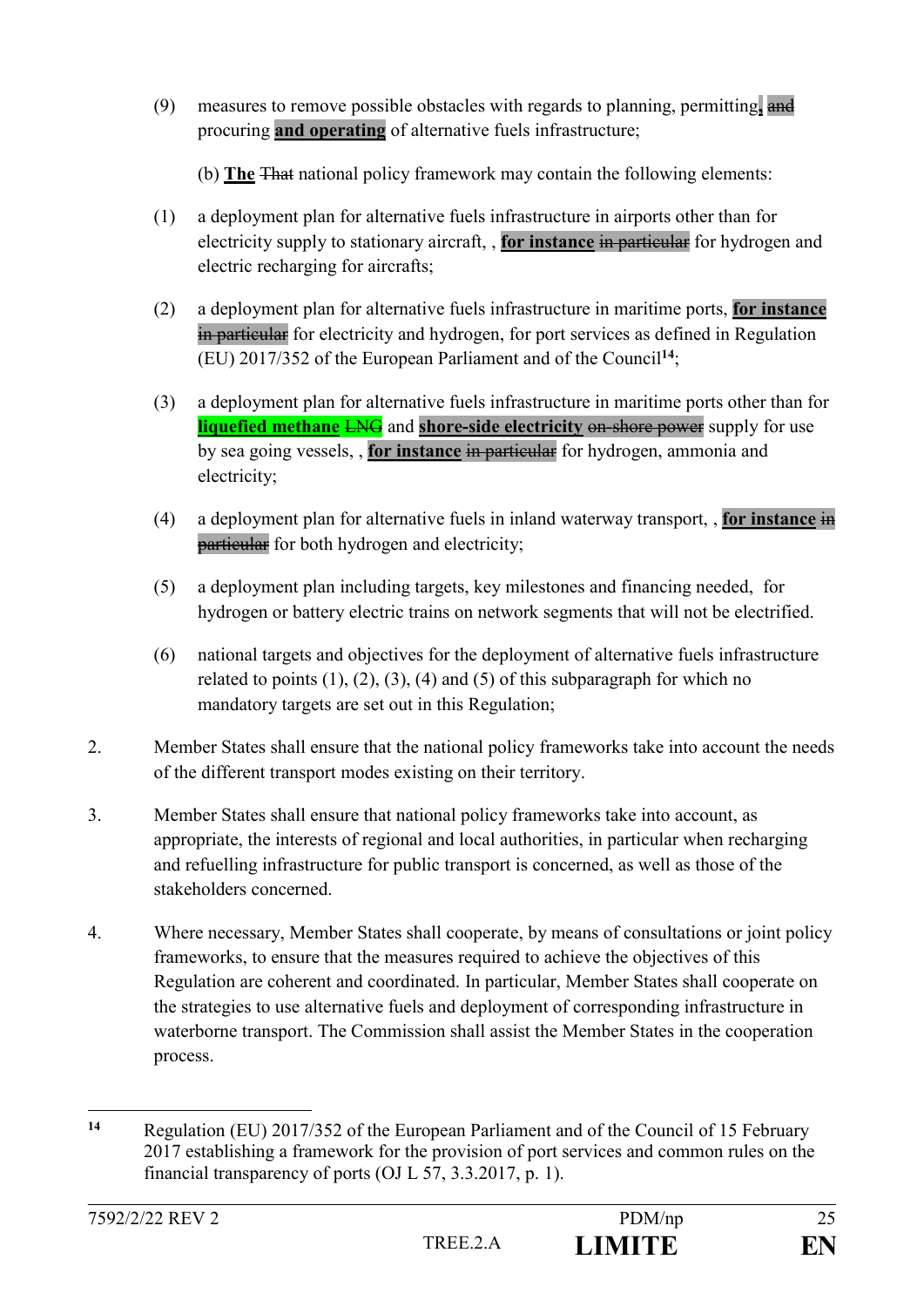- 5. Support measures for alternative fuels infrastructure shall comply with the relevant State aid rules of the TFEU.
- 6. Each Member State shall make available to the public its draft national policy framework and shall ensure that the public is given early and effective opportunities to participate in the preparation of the draft national policy framework.
- 7. The Commission shall assess the draft national policy frameworks and may issue recommendations to a Member State no later than six months after the submission of the draft national policy frameworks as referred to in paragraph 1. Those recommendations may, in particular, address:
	- (a) the level of ambition of targets and objectives with a view to meet the obligations set out in Articles 3, 4, 6, 8, 9, 10, 11 and 12;
	- (b) policies and measures relating to Member States' objectives and targets.
- 8. Each Member State shall take due account of any recommendations from the Commission in its **final** national policy framework. If the Member State concerned does not address a recommendation or a substantial part thereof, that Member State shall provide a written explanation to the Commission.
- 9. By 1 January 2025, each Member State shall notify to the Commission its final national policy framework.

### *Reporting*

- 1. Each Member State shall submit to the Commission a standalone **national** progress report on the implementation of its national policy framework for the first time by 1 January 2027 and every **two** three years thereafter.
- 2. The progress reports shall cover the information listed in Annex I and shall, where appropriate, include a relevant justification regarding the level of attainment of the national targets and objectives referred to in Article 13.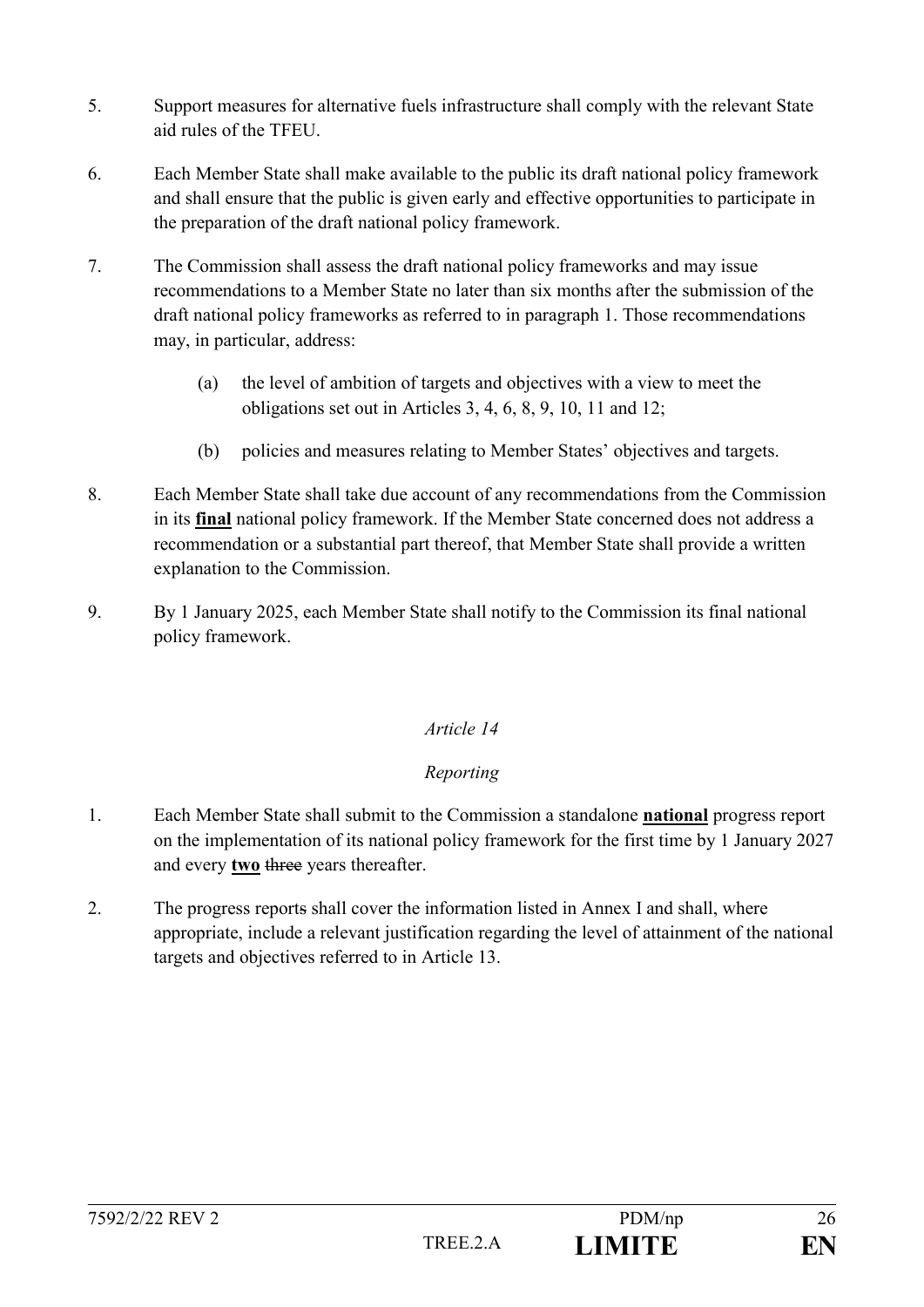- 3. **Member States** or their The regulatory authority of a Member States shall assess, at the latest by 30 June 2024 and periodically every **four** three years thereafter, how the deployment and operation of recharging points could enable electric vehicles to further contribute to the flexibility of the energy system, including their participation in the balancing market, and to the further absorption of renewable electricity. That assessment shall take into account all types of recharging points, whether public or private, and provide recommendations in terms of type, supporting technology and geographical distribution in order to facilitate the ability of users to integrate their electric vehicles in the system. It shall be made publicly available. **Member States may request the regulatory authority to carry out this assessment.** On the basis of the results of the assessment, Member States shall, if necessary, take the appropriate measures for the deployment of additional recharging points and include them in their progress report referred to in paragraph 1. The assessment and measures shall be taken into account by the system operators in the network development plans referred to in Article 32(3) and Article 51 of Directive (EU) 2019/944.
- 4. On the basis of input from transmission system operators and distribution system operators, the regulatory authority of a Member States shall assess, at the latest by 30 June 2024 and periodically every **four** three years thereafter, the potential contribution of bidirectional charging to the penetration of renewable electricity into the electricity system. That assessment shall be made publicly available. On the basis of the results of the assessment, Member States shall take, if necessary, the appropriate measures to adjust the availability and geographical distribution of bidirectional recharging points in private areas and include them in their progress report referred to in paragraph 1.
- 5. The Commission shall adopt guidance and templates concerning the content, structure and format of the national policy frameworks and the content of the national progress reports to be submitted by the Member States in accordance with Article 13(1), no later than six months after the date referred to in Article 24. The Commission may adopt guidance and templates to facilitate the effective application across the Union of any other provisions of this Regulation.

### *Article 14a*

#### *Content, structure and format of national policy frameworks and national progress reports*

**The Commission shall adopt guidance and templates concerning the content, structure and format of the national policy frameworks and the content of the national progress reports to be submitted by the Member States in accordance with Article 13 and Article 14(1), no later than six months after the date of application referred to in Article 24. The Commission may adopt guidance and templates to facilitate the effective application across the Union of any other provisions of this Regulation.**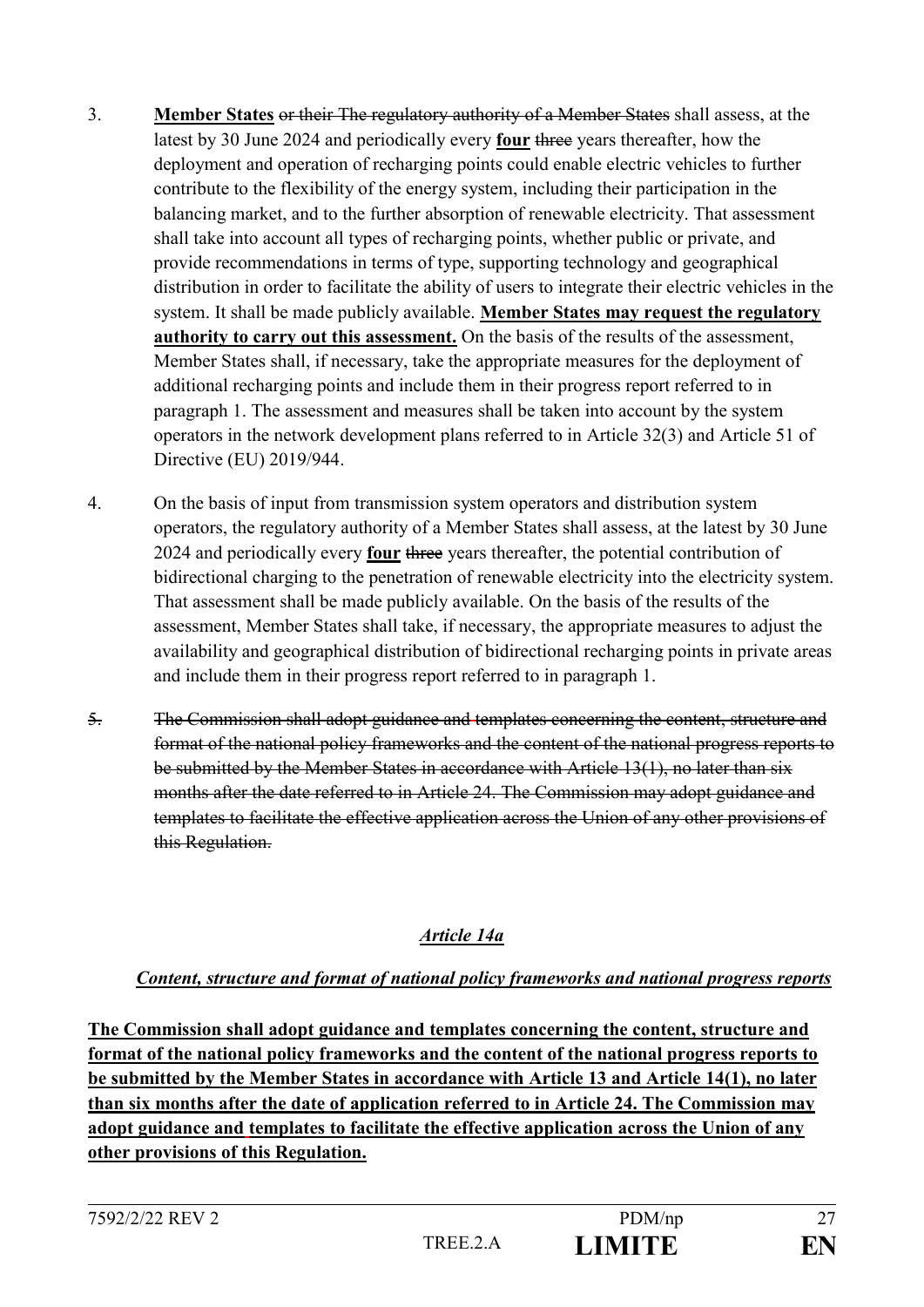### *Review of national policy frameworks and national progress reports*

- 1. By 1 January 2026, the Commission shall assess the national policy framework notified by Member States pursuant to Article 13(9) and submit to the European Parliament and to the Council a report on the assessment of those national policy frameworks and their coherence at Union level, including a first assessment of the expected level of attainment of the national targets and objectives referred to in Article 13(1).
- 2. The Commission shall assess the **national** progress reports submitted by Member States pursuant to Article 14(1) and shall as appropriate issue recommendations to Member States to ensure the achievement of the objectives and obligations laid down in this Regulation. Following those recommendations, the Member States **may** shall issue an update of their **national** progress report within six months following the Commission's recommendations.
- 3. The Commission shall submit to the European Parliament and to the Council a report on its assessment of the **national** progress reports pursuant to Article 14(1) one year after submission of th**ose**e national progress reports by the Member States **pursuant to Article 14(1)**. This assessment shall contain an assessment of:
	- (a) the progress made **by** at Member States level on the achievement of the targets and objectives;
	- (b) the coherence of the development at Union level.
- 4. On the basis of national policy frameworks, and national progress reports **and reports submitted by** Member States pursuant to **respectively** Article 13(**9**1) **Article** and 14(1) **and Article 16(1)**, the Commission shall publish and regularly update information on the national targets and the objectives submitted by each Member State regarding:
	- (a) the number of publicly accessible recharging points and stations, separately for recharging points dedicated to light-duty vehicles and recharging points dedicated to heavy-duty vehicles, and in accordance with the categorisation provided in Annex III;
	- (b) the number of publicly accessible hydrogen refuelling points;
	- (c) the infrastructure for **shore-side electricity** on-shore power supply in maritime and inland ports of the TEN-T core network and the TEN-T comprehensive network;
	- (d) the infrastructure for electricity supply for stationary aircraft in airports of the TEN-T core network and the TEN-T comprehensive network;
	- (e) the number of refuelling points for LNG **liquefied methane** at maritime and inland ports of the TEN-T core network and the TEN-T comprehensive network;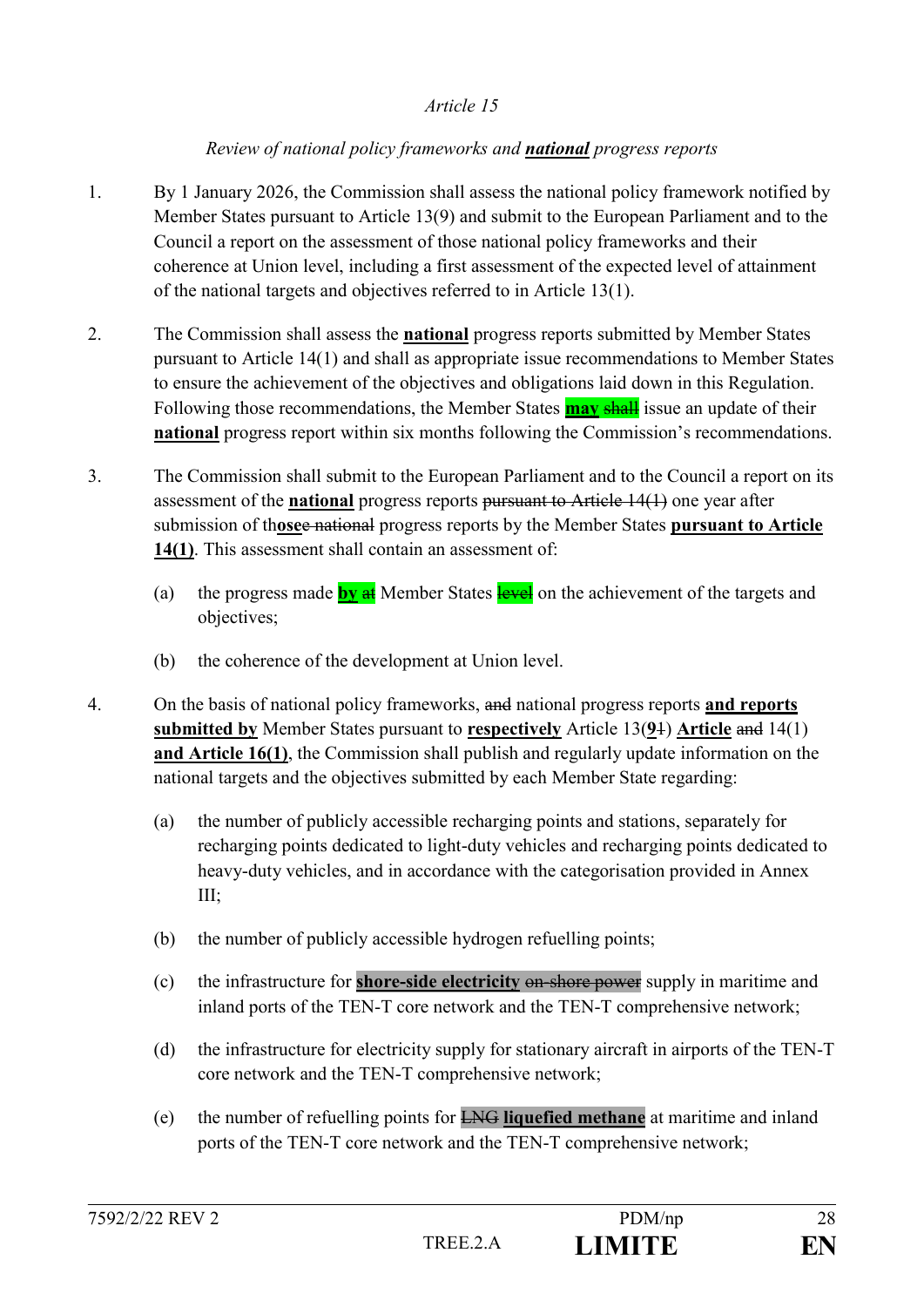- (f) the number of publicly accessible refuelling points for LNG **liquefied methane** for motor vehicles;
- (g) the number of publicly accessible CNG refuelling points for motor vehicles;
- (h) refuelling and recharging points for other alternative fuels at TEN-T core and comprehensive maritime and inland ports;
- (i) refuelling and recharging points for other alternative fuels at airports of the TEN-T core network and the TEN-T comprehensive network;
- (j) refuelling **points for alternative fuels** and recharging points for rail transport.

### *Progress tracking*

- 1. By **31 March** 28 February of the year following **the date of application referred to in Article 24** entry into force of this Regulation and every year thereafter by the same date, Member States shall report to the Commission the total aggregated recharging power output, the number of publicly accessible recharging points and the number of registered battery electric and plug-in hybrid vehicles deployed on their territory on 31 December of the previous year, in accordance with the requirements of Annex III.
- 2. **Without prejudice to the procedure laid down in Article 258 TFEU,** W**w**here it is evident from the report referred to in paragraph 1 of this Article or from any information available to the Commission that a Member State is at risk of **did** not meeting its national targets as referred to in Article 3(1), the Commission may issue a finding to this effect and request **recommend** the Member State concerned to take corrective measures to meet the national targets. Within three months following the receipt of the Commission's findings, the Member State concerned shall notify to the Commission the corrective measures that it plans to implement to meet the targets set in Article 3(1) **including** . The corrective measures shall entail additional actions that the Member State shall **intends to** implement to meet the **those** targets set in Article 3(1) and a clear timetable for actions that enables the assessment of the annual progress towards meeting those targets. Where the Commission finds that the corrective measures are satisfactory, the Member State concerned shall update its latest **national** progress report as referred to in Article 14 with these corrective measures and submit it to the Commission.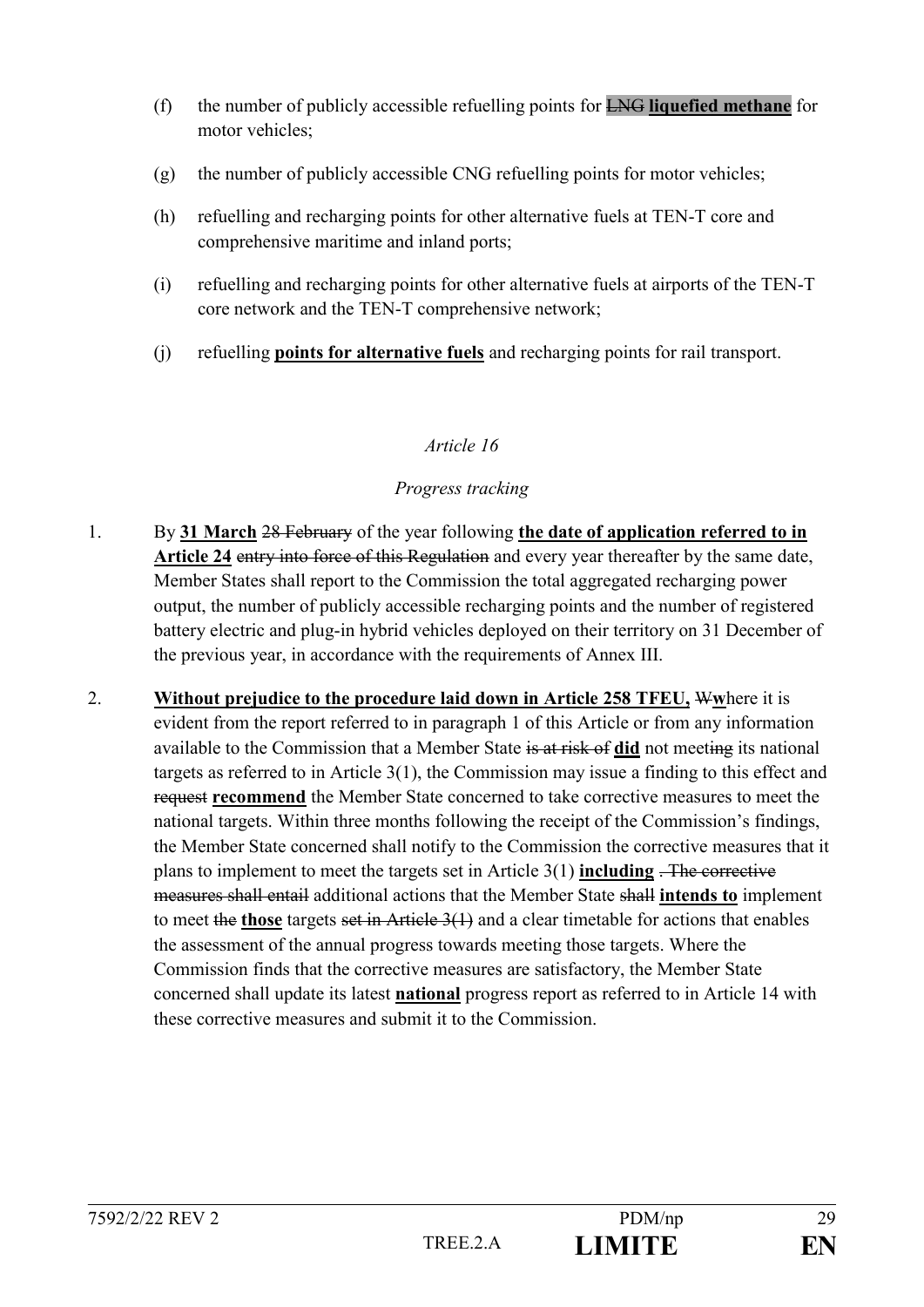### *User information*

- 1. Relevant, consistent and clear information shall be made available as regards motor vehicles which can be regularly fuelled with individual fuels placed on the market, or recharged **at** by recharging points. To that end, Member States shall ensure That information **shall be** is made available**:**
	- **(i)** in motor vehicle manuals **and on motor vehicles by manufacturers as referred to in Article 3(40) of Regulation (EU) 2018/858 when those vehicles are placed on the market;**
	- **(ii)** at refuelling that information shall be made available in motor vehicle manuals, at refuelling and recharging points **by refuelling and recharging point operators**, and
	- **(iii)** in motor vehicle dealerships **by the distributors as referred to in Article 3(43) of Regulation (EU) 2018/858** dealers in their territory.

This requirement shall apply to all motor vehicles, and their motor vehicle manuals, placed on the market after 18 November 2016.

- 2. Identification of vehicles and infrastructures compatibility as well as identification of fuels and vehicle compatibility referred to in paragraph 1 shall be in compliance with the technical specifications referred to in points 9.1 and 9.2 of Annex II. Member States shall ensure that Where such standards refer to a graphical expression, including a colour coding scheme, the graphical expression shall be simple and easy to understand, and it shall be placed in a clearly visible manner:
	- (a) **by refuelling point operators** on corresponding pumps and their nozzles at all refuelling points **operated by them**, as from the date on which fuels are placed on the market;
	- (b) **by manufacturers as referred to in Article 3(40) of Regulation (EU) 2018/858** in the immediate proximity of all fuel tanks' filling caps of motor vehicles recommended for and compatible with that fuel and in motor vehicle manuals, when such motor vehicles are newly placed on the market after 18 November 2016.
- 3. When fuel prices are displayed at a fuel **refuelling** station, Member States shall ensure that a comparison between the relevant unit prices is displayed where appropriate, and in particular for electricity and hydrogen, for information purposes following the common methodology for alternative fuels unit price comparison referred to in point 9.3 of Annex II.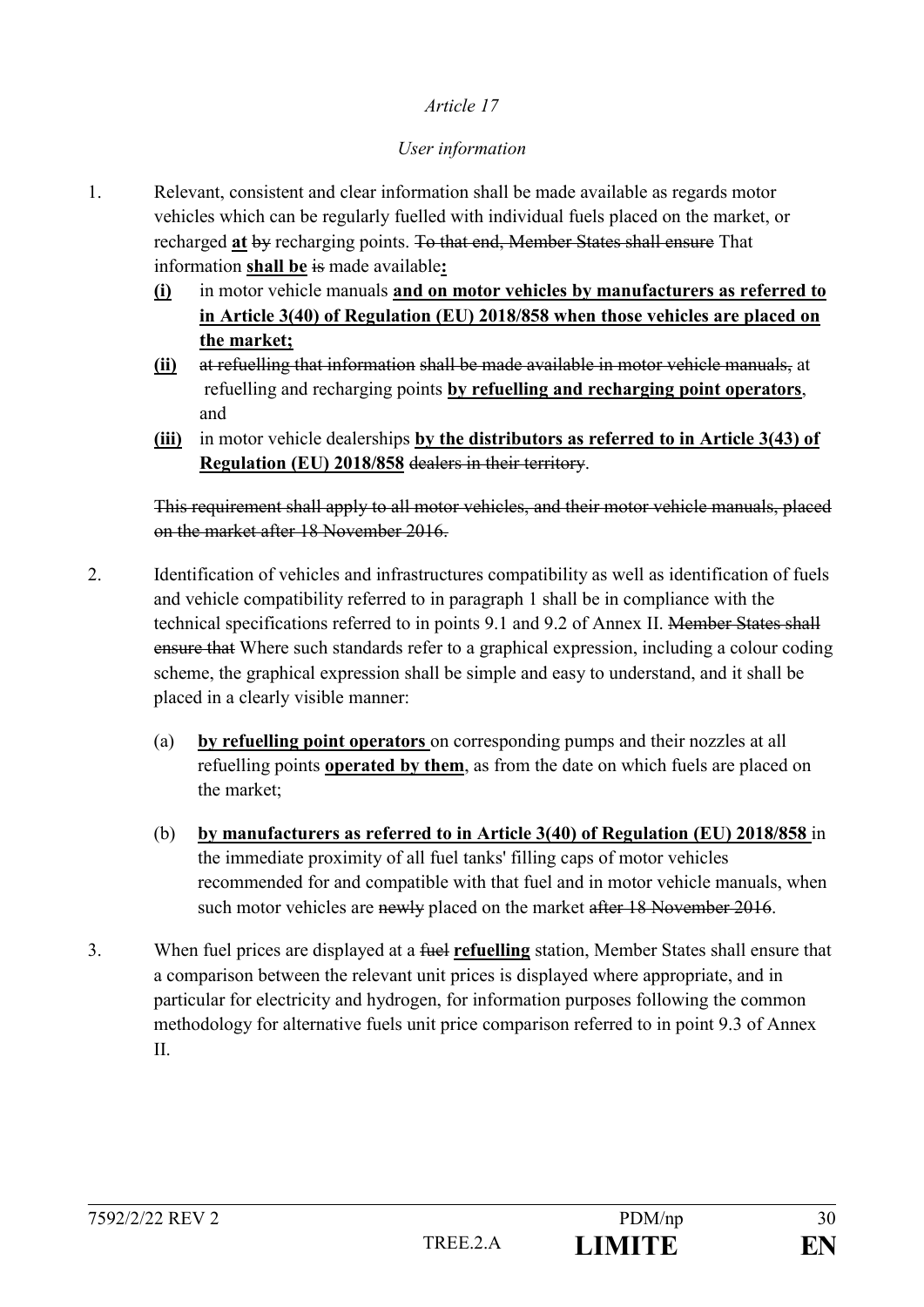- 4. Where European Standards setting technical specifications of a fuel do not include labelling provisions for compliance with the standards in question, where the labelling provisions do not refer to a graphical expression including colour coding schemes, or where the labelling provisions are not suitable for attaining the objectives of this Regulation, the Commission may**, by means of implementing acts in accordance with Article 21(2),** for the purposes of the uniform implementation of paragraphs 1 and 2:
	- (a) mandate ESOs to develop compatibility labelling specifications,
	- (b) adopt implementing acts determin**e**ing the graphical expression, including a colour coding scheme, of compatibility for fuels introduced in the Union market which reach the level of 1 % of the total volume of sales, in the assessment of the Commission, in more than one Member State.
- 5. Where provisions on labelling of the respective European Standards are updated, implementing acts regarding the labelling are adopted or new European Standards for alternative fuels are developed, as necessary, the corresponding requirements on labelling shall apply **24 months after their respective updating or adoption to** all refuelling and recharging points and **to all** motor vehicles **when they are placed on the market** registered on the territory of the Member States 24 months after their respective updating or adoption.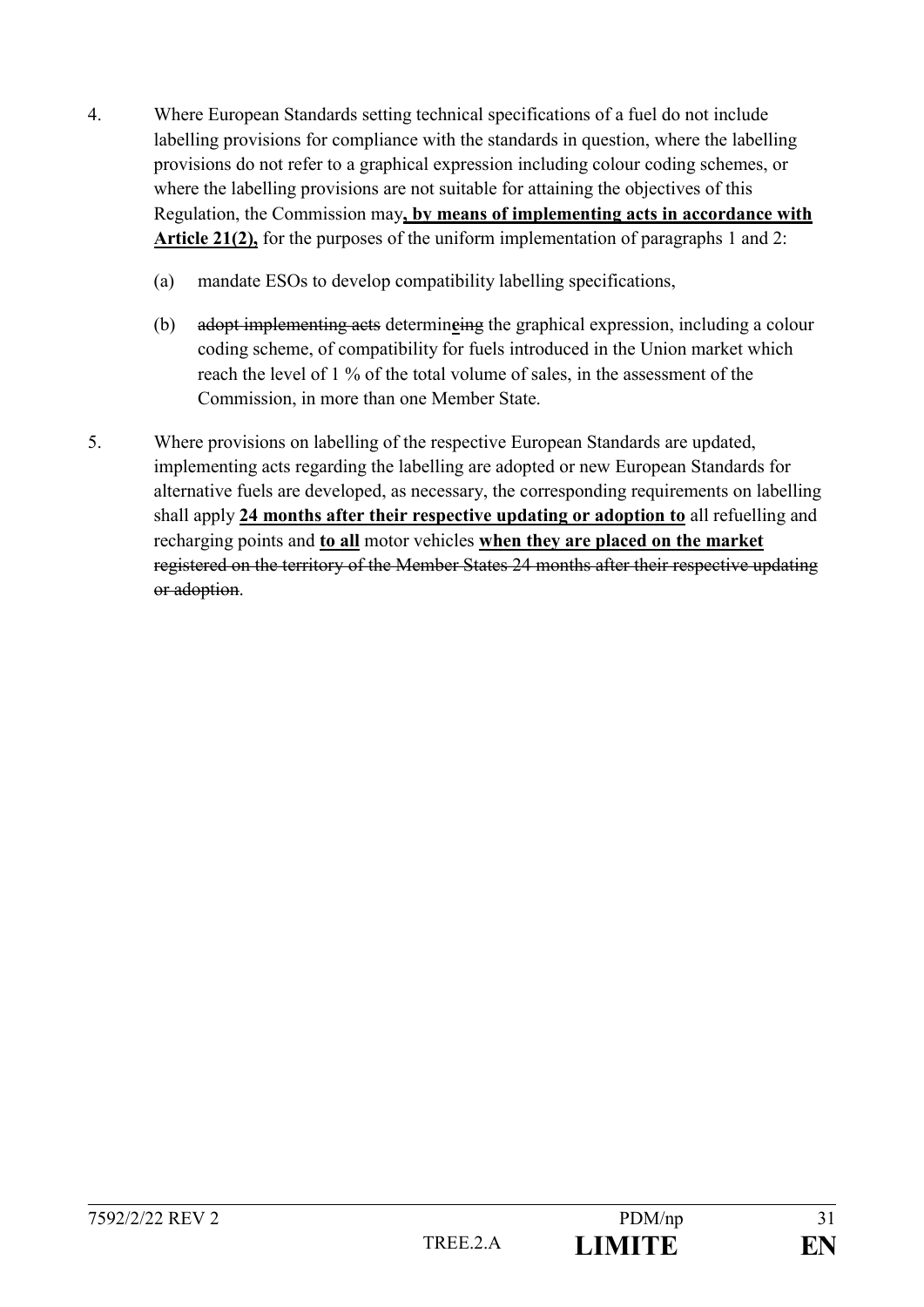### *Data provisions*

- 1. Member States shall appoint an IDentification Registration Organisation ('IDRO'). The IDRO shall issue and manage unique identification ('ID') codes to identify, at least operators of recharging points and mobility service providers, at the latest one year after the date **of application** referred to in Article 24.
- 2. No later than 1 year after **the date of application as referred to in Article 24** entry into force of this Regulation, operators of publicly accessible recharging **points** and refuelling points **for alternative fuels** or, in accordance with the arrangement between them, the owners of those points, shall ensure the availability of static and dynamic data concerning alternative fuels infrastructure operated by them **or services inherently linked to such infrastructure that they provide or they outsource** and allow accessibility of that data through the National Access Points at no cost. The following data types shall be made available:
	- (a) static data for publicly accessible recharging **points** and refuelling points **for alternative fuels** operated by them:
		- (i) geographic location of the recharging **points** and refuelling points **for alternative fuels**,
		- (ii) number of connectors,
		- (iii) number of parking spaces for people with disabilities,
		- (iv) contact information of the owner and operator of the recharging and refuelling station,

### **(v) opening hours**.

- (b) further static data for publicly accessible recharging points operated by them:
	- (i) identification (ID) codes, at least of the operator of the recharging point and mobility service porviders offering services at that recharging point, as referred to in parapgraph 1,
	- (ii) type of connector,
	- (iii) type of current (AC/DC),
	- (iv) power output (kW),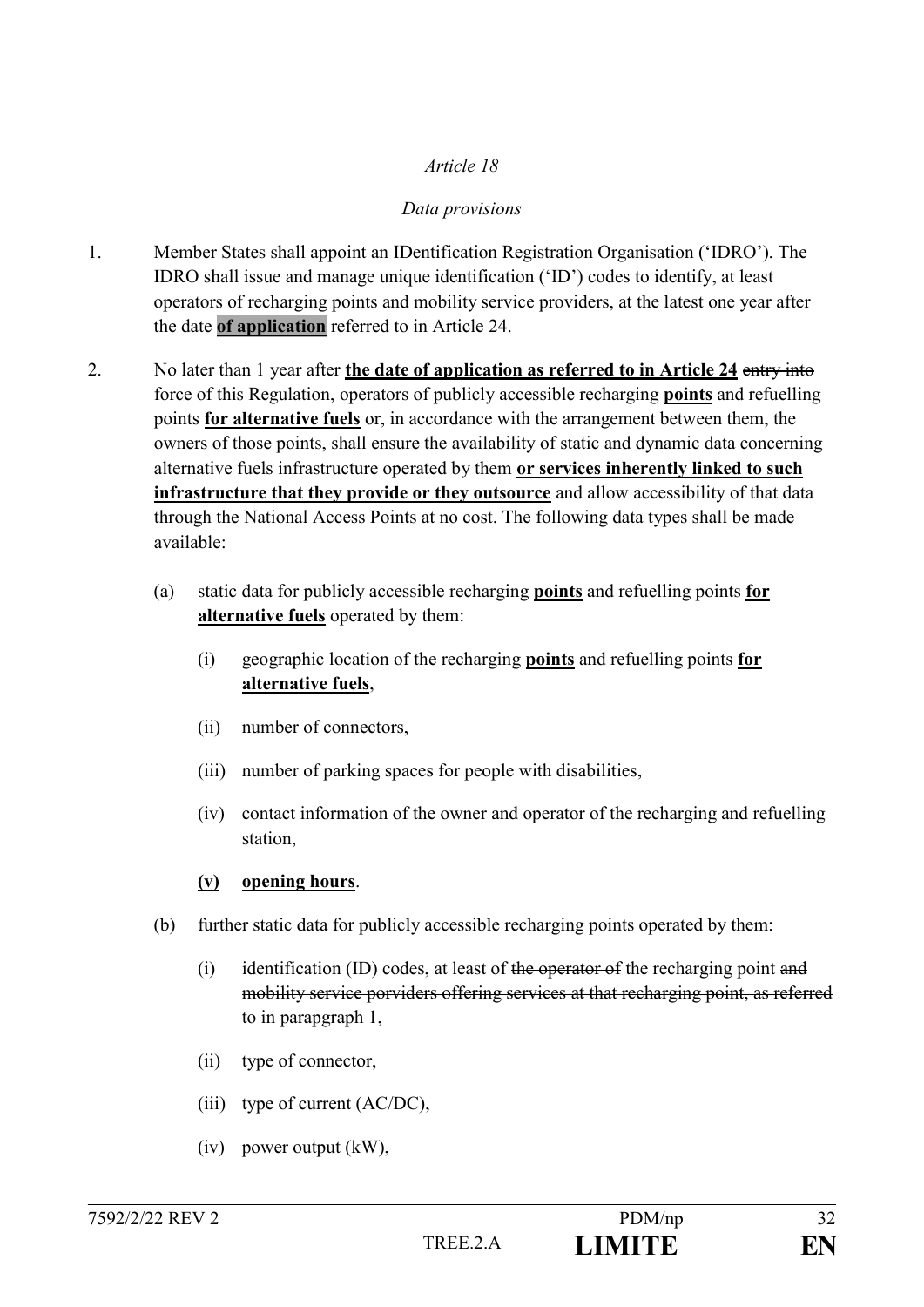- (c) dynamic data for all recharging **points** and refuelling points **for alternative fuels** operated by them:
	- (i) operational status (operational/out of order),
	- (ii) availability (in use/ not in use),
	- (iii) ad hoc price,
	- (iv) opening hours.

The requirements laid down in point (c) shall not apply to publicly accessible recharging points that do not require payment for the recharging service.

- 3. Member States shall ensure the accessibility of data on an open and non-discriminatory basis to all stakeholders through their National Access Point.
- 4. The Commission shall be empowered to adopt delegated acts in accordance with Article 20 to: (a) add **to the data types specified in paragraph 2** additional data types **concerning alternative fuels infrastructure operated by them or services inherently linked to such infrastructure that they provide or they outsource** to the ones specified in paragraph 2, **in view of technological developments or new services made available on the market**;
	- (b) specify elements related to the data format, frequency and quality in which these data shall be made available;
	- (c) establish detailed procedures enabling the provision and exchange of data required pursuant to paragraph 2.

## **4a.<sup>15</sup> The Commission may, by means of implementing acts adopted in accordance with Article 21(2):**

- **(a) specify elements related to the data format, frequency and quality in which these data referred to in paragraph 2 and in the delegated acts adopted on the basis of paragraph 4 shall be made available;**
- **(b) establish detailed procedures enabling the provision and exchange of data required pursuant to paragraph 2 as supplemented by the delegated acts adopted on the basis of paragraph 4.**

**Implementing acts adopted on the basis of the first subparagraph of this paragraph shall provide that the provisions of delegated acts adopted on the basis of Article 7(1) of Directive 2010/40/EU that concern the same elements and procedures with respect to the same data as the ones covered by such implementing acts shall cease to apply from the date of application of those implementing acts.** 

<u>.</u> **<sup>15</sup> This paragraph is still under consideration, waiting for suggestions from the Commission.**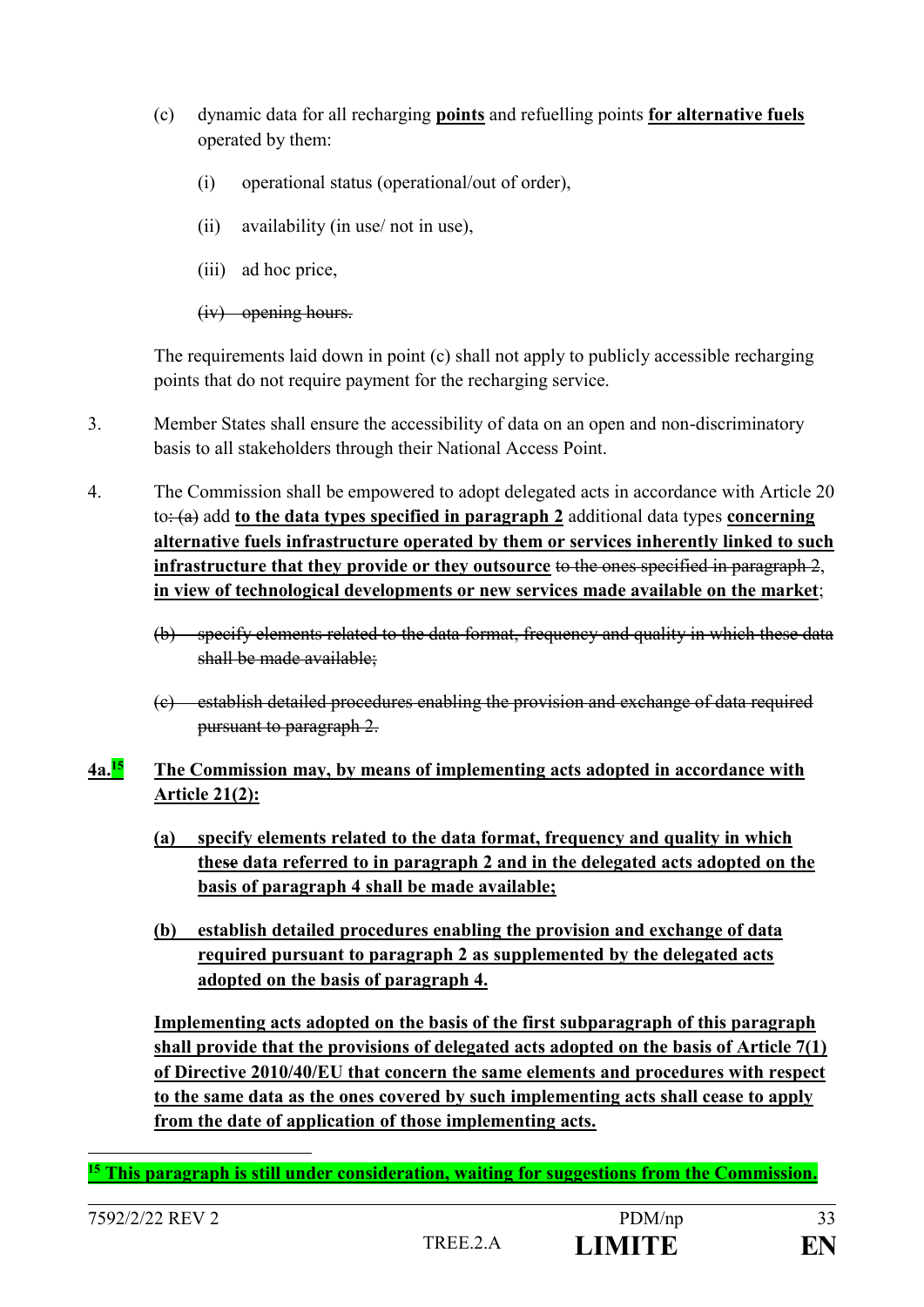5. The delegated **and implementing** acts referred to in paragraph 4 **and 4a** shall provide for **reasonable** transitional periods of at least 24 months before the provisions contained therein, or amendments thereof, become binding on the operators or owners of recharging **points** and refuelling points **for alternative fuels**.

### *Article 19*

### *Common technical specifications*

- 1. Normal power recharging points for electric vehicles, excluding wireless or inductive units, deployed or renewed from the date **of application** referred to in Article 24, shall comply at least with the technical specifications set out in point 1.1 of Annex II.
- 2. High power recharging points for electric vehicles, excluding wireless or inductive units, deployed or renewed from the date **of application** referred to in Article 24 shall comply at least with the technical specifications set out in point 1.2 of Annex II.
- **2a. Recharging points for L-category motor vehicles, deployed or renewed from the date of application referred to in Article 24, shall comply at least with the technical specifications set out in point 1.4 of Annex II.**
- **2b. Recharging points for electric buses, deployed or renewed from the date of application referred to in Article 24, shall comply at least with the technical specifications set out in point 1.5 of Annex II.**
- 3. Publicly accessible hydrogen refuelling points deployed or renewed from the date **of application** referred to in Article 24 shall comply **at least** with the technical specifications set out in points 3.1, 3.2, 3.3, and 3.4 of Annex II.
- 4. **Shore-side electricity** on-shore power supply **for sea-going vessels/ships** installations for maritime transport, deployed or renewed from the date **of application** referred to in Article 24 shall comply with the technical specifications set out in points 4.1 and 4.2 of Annex II.
- **4a. Shore-side electricity** on-shore power **supply for inland waterway vessels, deployed or renewed from the date of application referred to in Article 24 shall comply at least with the technical specifications set out in points 4.2 of Annex II.**
- 5. CNG **R**refuelling points for **compressed natural gas (CNG) for** motor vehicles deployed or renewed from the date **of application** referred to in Article 24 shall comply **at least** with the technical specifications set out in point 8**.1** of Annex II.
- **5a. CNG connectors/receptors deployed or renewed from the date of application referred to in Article 24 shall comply at least with the technical specifications set out in point 8.2 of Annex II.**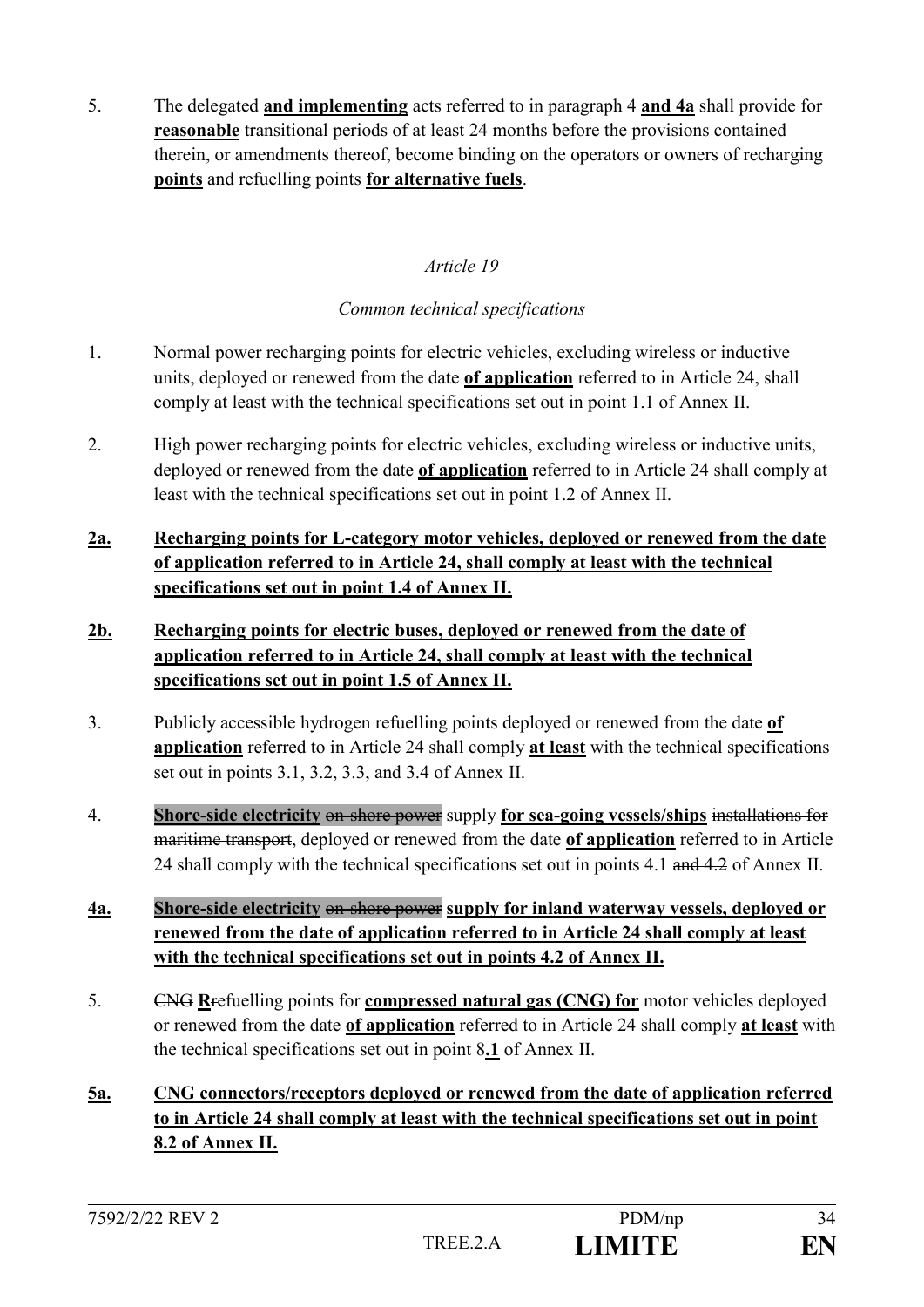- **5b. Refuelling points for** LNG **liquefied methane for motor vehicles deployed or renewed from the date of application referred to in Article 24 shall comply at least with the technical specifications set out in point 8.3 of Annex II.**
- **5c. Refuelling points for** LNG **liquefied methane for inland waterway vessels or sea going ships deployed or renewed from the date of application referred to in Article 24 shall comply at least with the technical specifications set out in point 8.4 of Annex II.**
- 6. In accordance with Article 10 of Regulation (EU) No 1025/2012, the Commission may request European standardisation organisations to draft European standards defining technical specifications for areas referred to in Annex II to this Regulation for which no common technical specifications have been adopted by the Commission.
- 7. The Commission shall be empowered to adopt delegated acts in accordance with Article 20 to:
	- (a) supplement this Article with common technical specifications, to enable full technical interoperability of the recharging and refuelling infrastructure in terms of physical connections*,* communication exchanges and access for people with reduced mobility for the areas listed in Annex II;
	- (b) amend Annex II by updating the references to the standards referred to in the technical specifications set out in that Annex.

## **When such delegated acts are to apply to exisiting infrastructures those acts shall be based on a cost-benefit analysis, submitted to the European Parliament and the Council together with those delegated acts.**

8. The delegated acts referred to in paragraph 7 shall provide for **reasonable** transitional periods of at least 24 months before the technical specifications contained therein, or amendments thereof, become binding on the infrastructure to be deployed or renewed.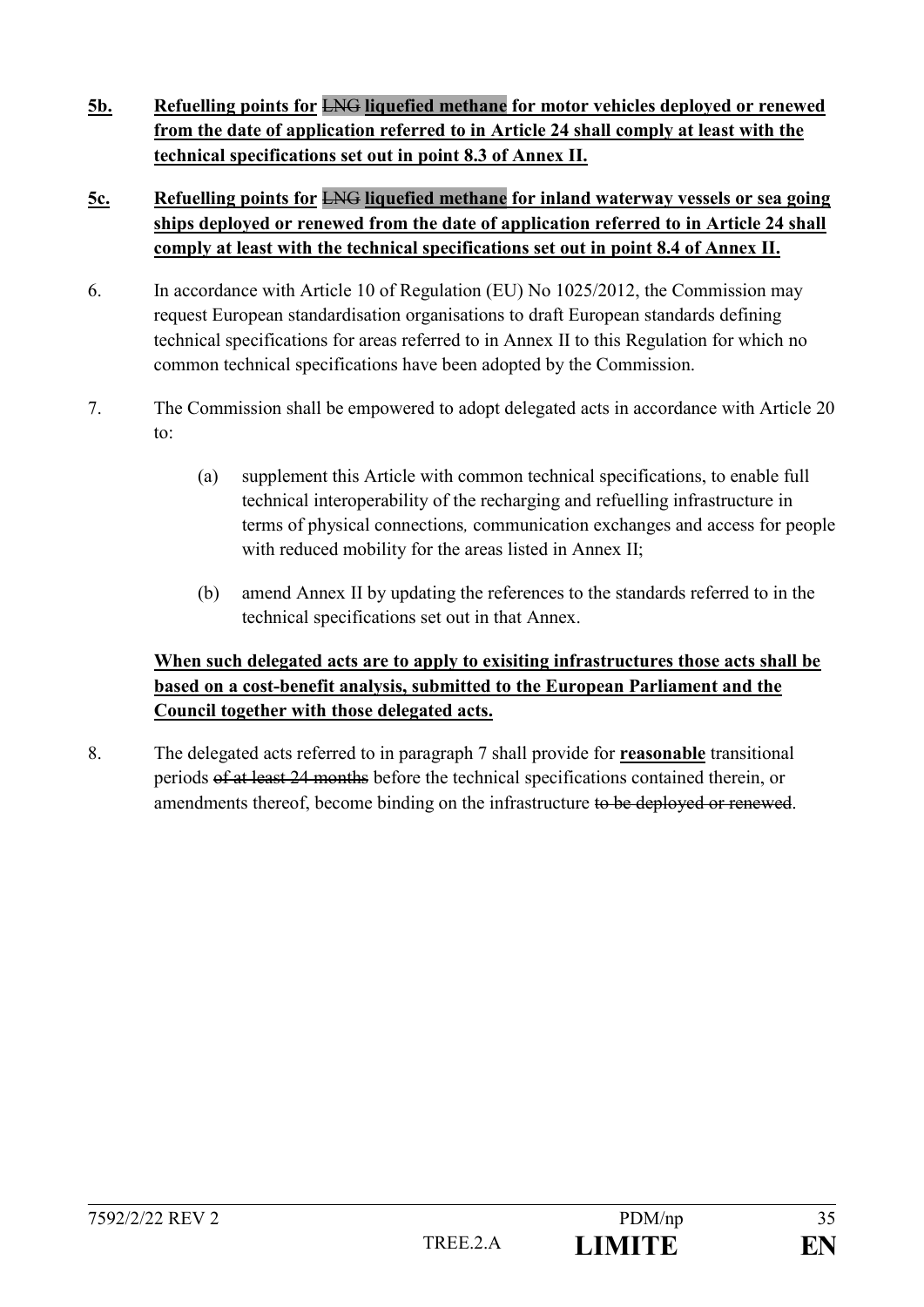#### *Exercise of the delegation*

- 1. The power to adopt delegated acts is conferred on the Commission subject to the conditions laid down in this Article.
- 2. The power to adopt delegated acts referred to in Articles 18 and 19 shall be conferred on the Commission for a period of five years from the date **of application as** referred to in Article 24. The Commission shall draw up a report in respect of the delegation of power not later than nine months before the end of the five-year period. The delegation of power shall be tacitly extended for periods of an identical duration, unless the European Parliament or the Council opposes such extension not later than three months before the end of each period.
- 3. The delegation of power referred in Articles 18 and 19 may be revoked at any time by the European Parliament or by the Council. A decision to revoke shall put an end to the delegation of the power specified in that decision. It shall take effect the day following the publication of the decision in the Official Journal of the European Union or at a later date specified therein. It shall not affect the validity of any delegated acts already in force.
- 3a. Before adopting a delegated act, the Commission shall consult experts designated by each Member State in accordance with the principles laid down in the Interinstitutional Agreement on Better Law-Making of 13 April 2016.
- 4. As soon as it adopts a delegated act, the Commission shall notify it simultaneously to the European Parliament and to the Council.
- 5. A delegated act adopted pursuant to Articles 18 and 19 shall enter into force only if no objection has been expressed either by the European Parliament or the Council within a period of two months of notification of that act to the European Parliament and the Council or if, before the expiry of that period, the European Parliament and the Council have both informed the Commission that they will not object. That period shall be extended by three months at the initiative of the European Parliament or of the Council.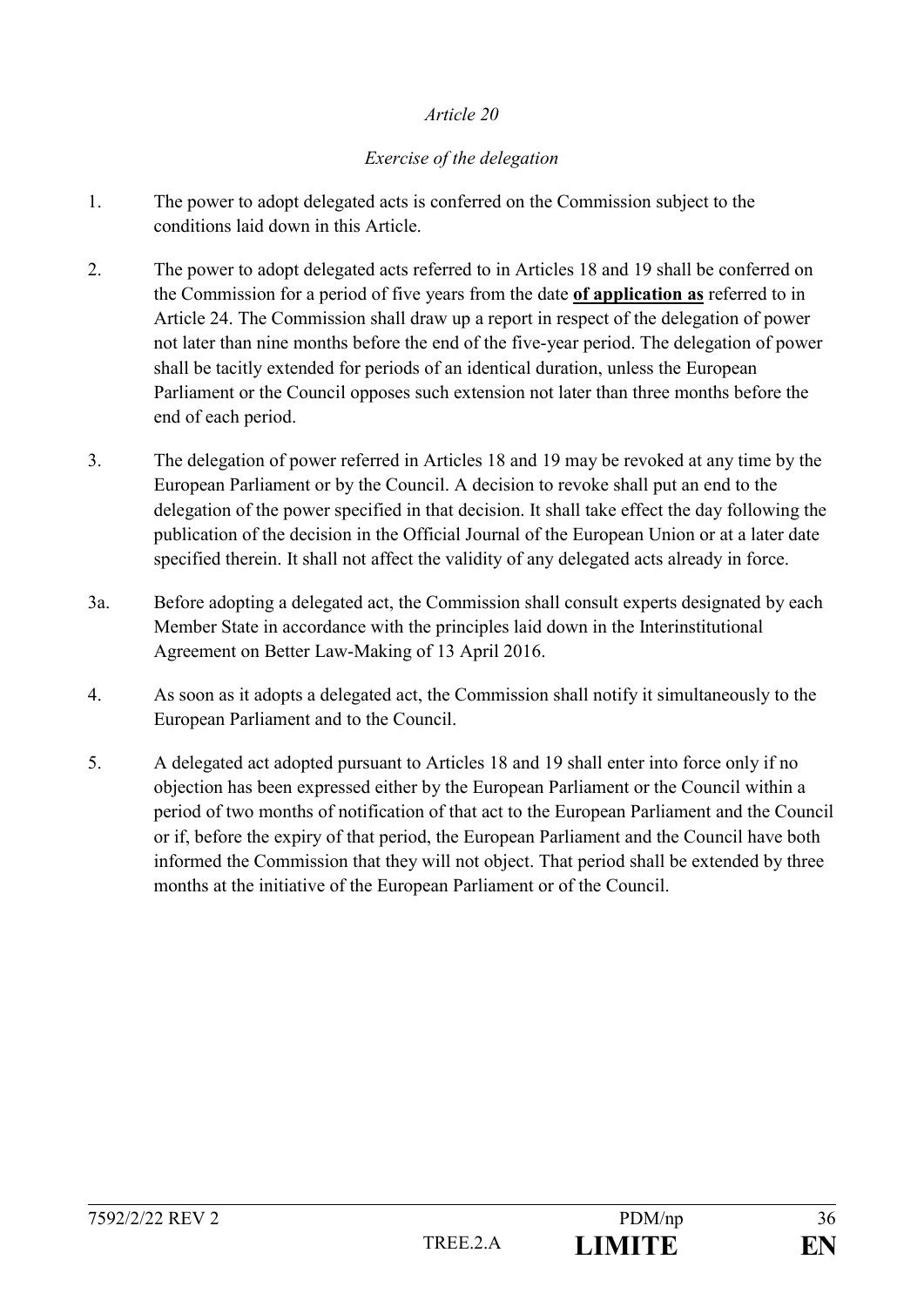### *Committee procedure*

- 1. The Commission shall be assisted by a committee. That committee shall be a committee within the meaning of Regulation (EU) No 182/2011.
- 2. Where reference is made to this paragraph, Article 5 of Regulation (EU) No 182/2011 shall apply. Where the committee delivers no opinion, the Commission shall not adopt the draft implementing act and the third subparagraph of Article 5(4) of Regulation (EU) No 182/2011 shall apply.
- **[**3. Where the opinion of the committee is to be obtained by written procedure, that procedure shall be terminated without result when, within the time limit for delivery of the opinion, the chair of the committee so decides or a simple majority of committee members so request.**]**

### *Article 22*

### *Review*

- **1.** By 31 December **2024**, the Commission shall review **the provisions of** this Regulation **related to heavy-duty vehicles**, and, where appropriate, submit a proposal to amend **this Regulation** it. In support of this review, the Commission shall submit to the European Parliament and to the Council<del>, 2 years after the entry into force of this Regulation, a focused</del> technology-readiness report. **a technology and market readiness report dedicated to heavy-duty vehicles. This report shall take into account the first indications of the preferences of the market. It shall also consider the technological and standard developments achieved by that date and those expected in the short term, in particular regarding recharging and refuelling standards and technologies such as high power recharging standards, electric road systems (ERS) and liquid hydrogen. Regarding hydrogen refuelling stations, the Commission shall further assess the date referred to in Article 6(1) in light of the technology and market developments,** as well as **the need to specify a minimum capacity for those stations, [as well as the relevance and date to extend the requirements to deploy hydrogen refuelling stations to the TEN-T comprehensive network].**
- **2. By 31 December 2026, the Commission shall review this Regulation, and, where appropriate, submit a proposal to amend it. The Commission shall in particular** assess the level of market development at which the requirements of the second subparagraph of Article 3(1) should be discontinued cease to apply throughout the Union in order to avoid adverse effects. It shall also **review whether the electronic means of payment referred to in Article 5(2) are still appropriate.**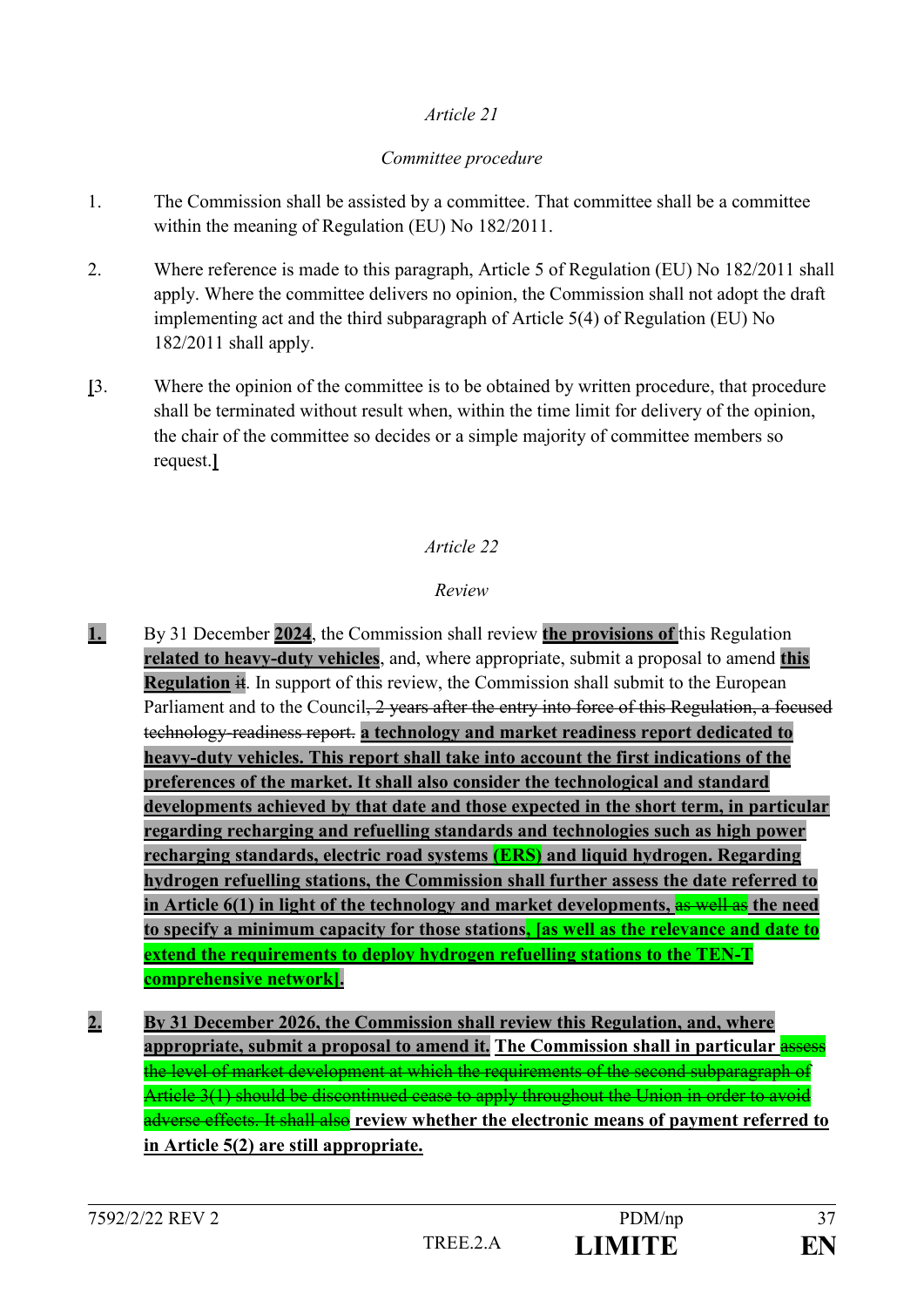#### *Repeal*

- 1. Directive 2014/94/EU is repealed **with effect** from the date **of application** referred to in Article 24.
- 2. References to Directive 2014/94/EU shall be construed as references to this Regulation and shall be read in accordance with the correlation table laid down in Annex IV.

### *Article 24*

#### *Entry into force*

This Regulation shall enter into force on the twentieth day following that of its publication in the Official Journal of the European Union.

It shall apply from [**x**] months after entry into force.

This Regulation shall be binding in its entirety and directly applicable in all Member States.

Done at Brussels,

*For the European Parliament For the Council*

*The President The President*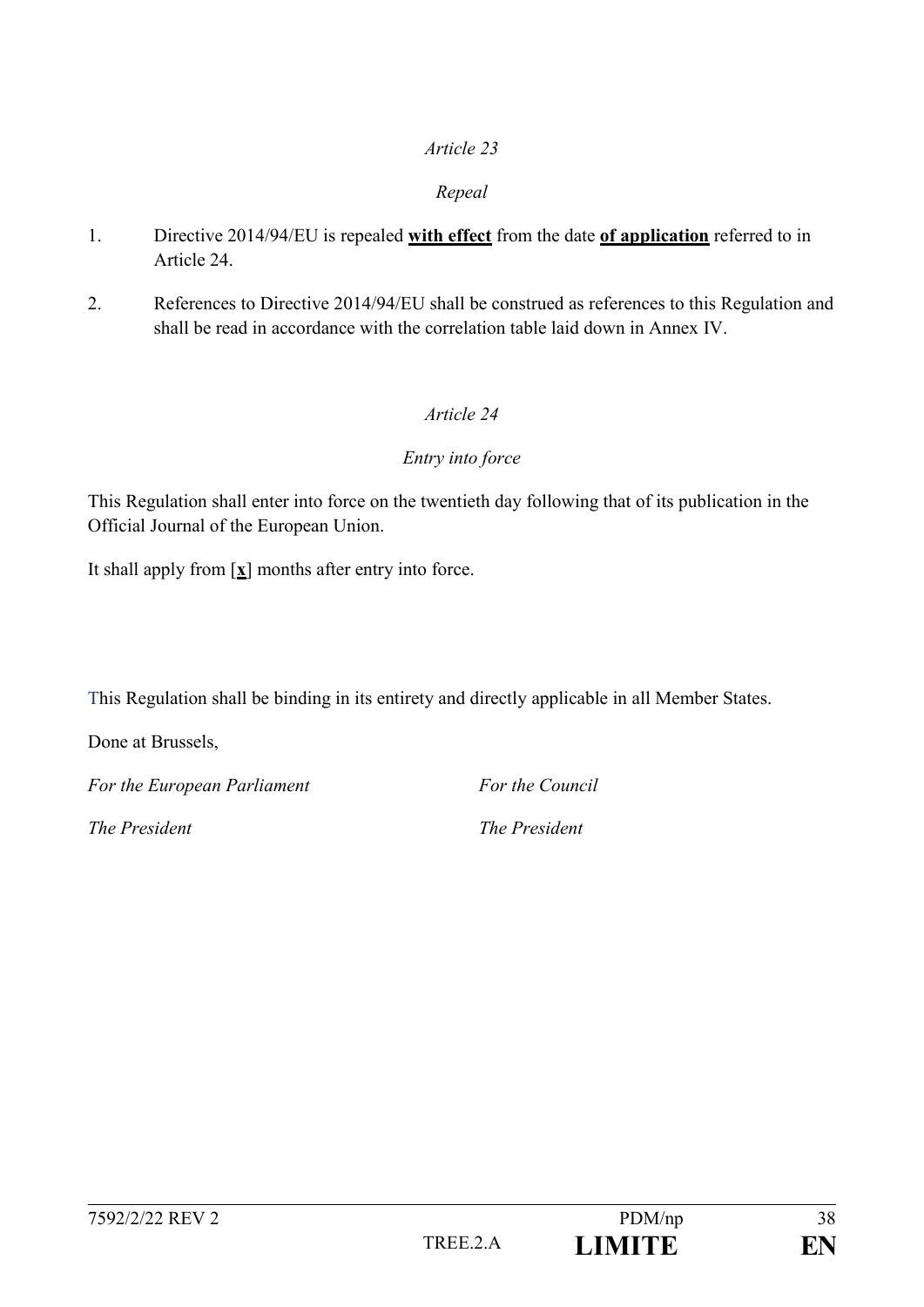## **ANNEX I**

### **Reporting**

The **national** progress report referred to in Article 14(1) of the Regulation shall include at least the following elements:

- 1. target setting
	- (a) vehicle uptake projections for 31 December of the years 2025, 2030 and 2035 for:
		- light-duty road vehicles separately for battery electric, plug in hybrid, and hydrogen;
		- heavy-duty road vehicles, separately for battery electric and hydrogen;
	- (b) targets for 31 December 2025, 2030 and 2035 for:
		- electric recharging infrastructure for light-duty vehicles: number of recharging stations and power output (classification of recharging stations following Annex III to this Regulation);
		- **development of recharging stations for light-duty vehicles not accessible to the public, if applicable**;
		- electric recharging infrastructure for heavy-duty vehicles: number of recharging stations and power output;
		- **development of recharging stations for heavy-duty vehicles not accessible to the public, if applicable**;
		- hydrogen refuelling stations: number of refuelling stations, capacity of the refuelling stations and connector provided;
		- LNG road refuelling stations **for liquefied methane**: number of refuelling stations and capacity of stations;
		- LNG refuelling points **for liquefied methane** at maritime ports of the TEN-T core and TEN-T comprehensive network, including location (port) and capacity per port;
		- shore-side electricity on-shore power supply at maritime ports of the TEN-T core and TEN-T comprehensive network, including exact location (port) and capacity of each installation within the port;
		- **shore-side electricity** on shore power supply at inland waterway ports of the TEN-T core and TEN-T comprehensive network including location (port) and capacity;
		- electricity supply for stationary aircraft, number of installations per airport of the TEN-T core and TEN-T comprehensive network;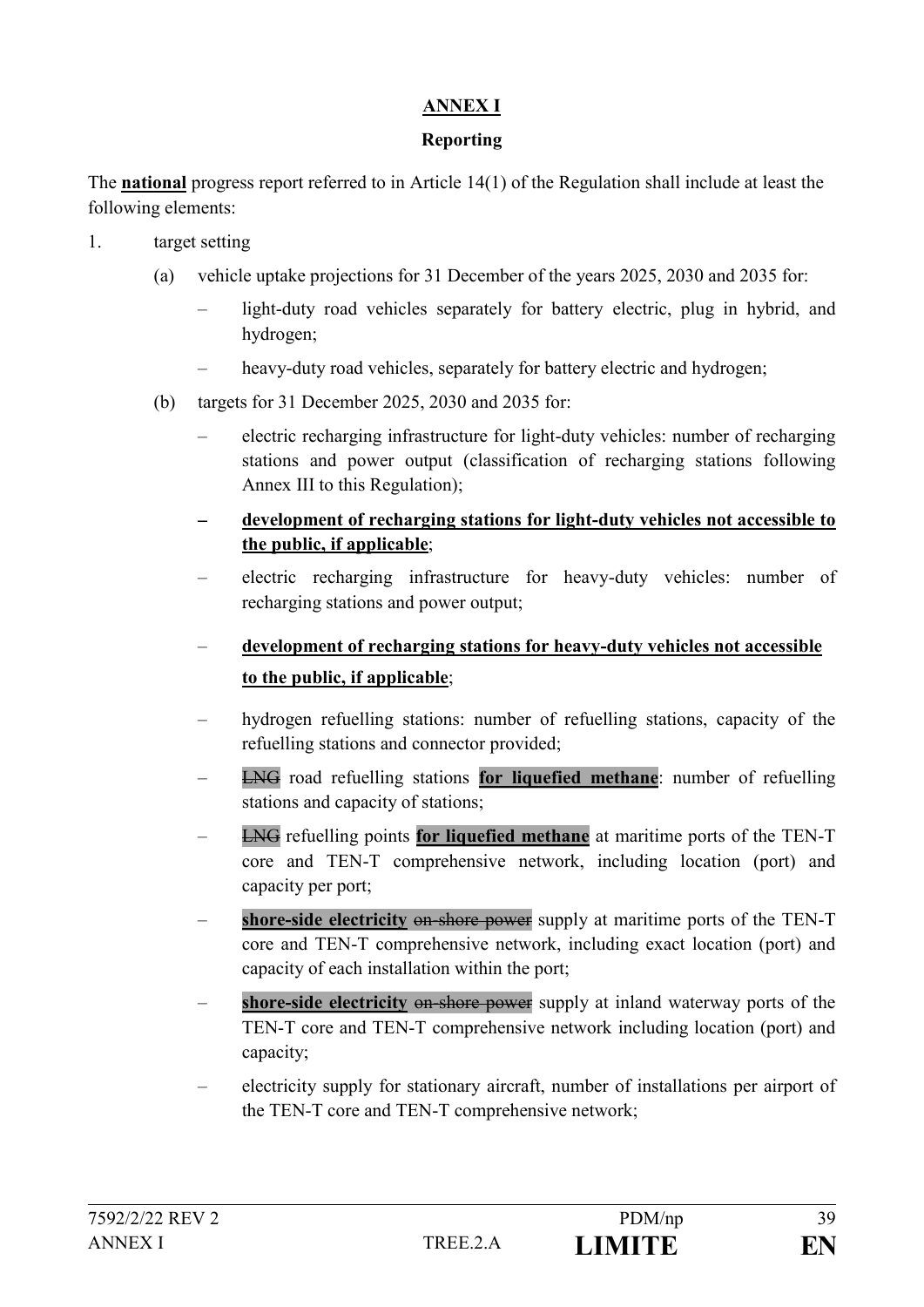- **other national targets and objectives for which no EU wide mandatory national targets exist, if applicable. For alternative fuels infrastructure in ports, airports and for rail the location and capacity/size of the installation has to be reported;**
- 2. utilisation rates: for the categories under point 1(b), reporting the utilisation of that infrastructure;
- 3. the level of achievement of the **targets** national objectives reported for the deployment of alternative fuels in the different transport modes (road, rail, water and air):
	- level of achievement of the infrastructure deployment targets as referred to in point 1(b) for all transport modes, **if applicable,** in particular for electric recharging stations, electric road system (if applicable), hydrogen refuelling stations, **shore-side electricity** on-shore power supply in maritime and inland waterway ports, LNG bunkering at TEN-T core maritime ports, other alternative fuels infrastructure in ports, electricity supply to stationary aircrafts;
	- for recharging points, specifying the ratio of public to private infrastructure;
	- alternative fuels infrastructure deployment within urban nodes;

## **3a. the review of the derogation pursuant to Article 3(2b);**

- 4. legal measures: information on legal measures, which may consist of legislative, regulatory or administrative measures to support the build-up of alternative fuels infrastructure, such as building permits, parking lot permits, certification of the environmental performance of businesses and fuel **refuelling** stations concessions;
- 5. information on the policy measures supporting the implementation of the national policy framework, including:
	- direct incentives for the purchase of means of transport using alternative fuels or for building the infrastructure;
	- availability of tax incentives to promote means of transport using alternative fuels and the relevant infrastructure;
	- use of public procurement in support of alternative fuels, including joint procurement;
	- demand-side non-financial incentives, for example preferential access to restricted areas, parking policy and dedicated lanes;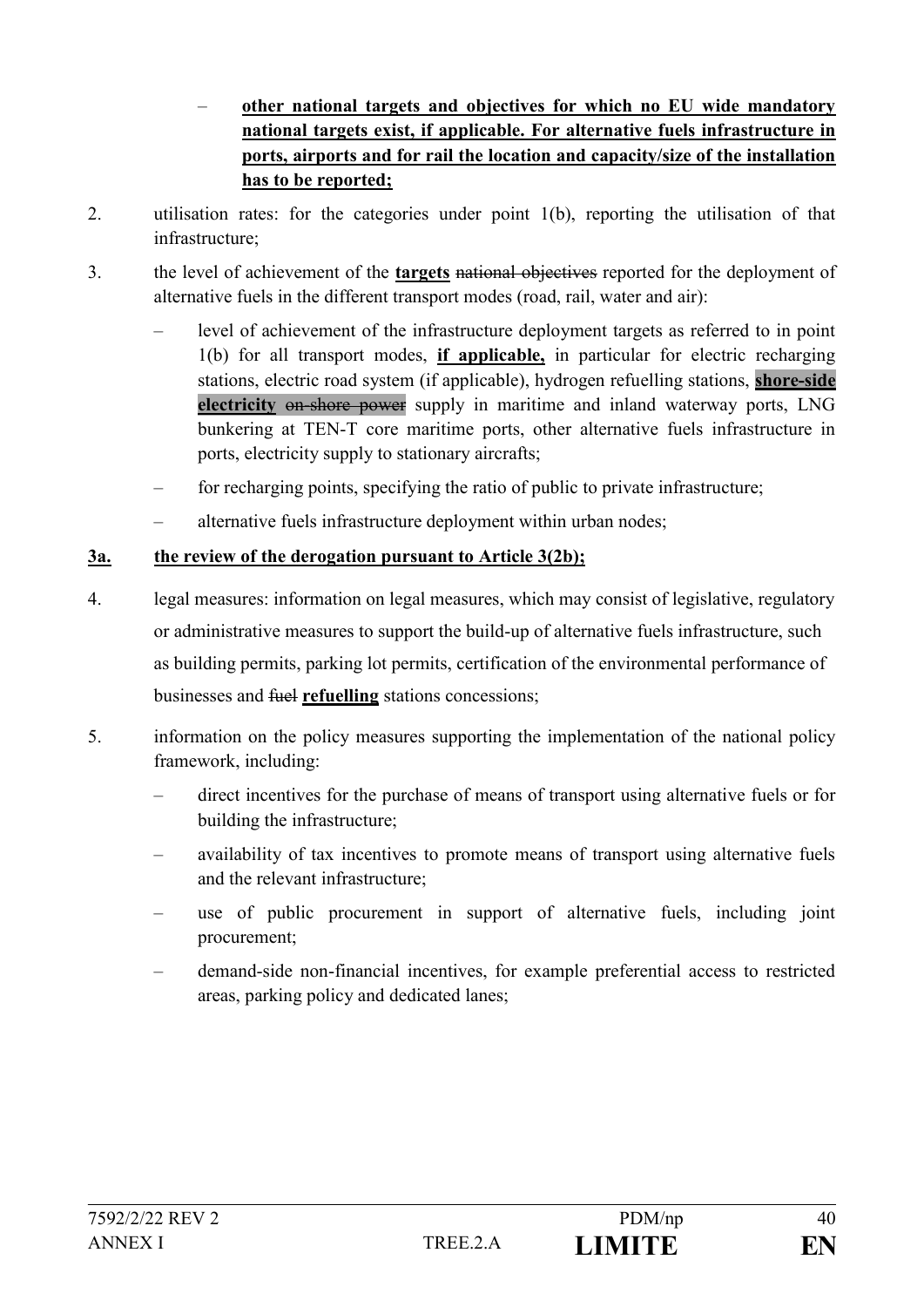- 6. public deployment and manufacturing support, including:
	- annual public budget allocated for alternative fuels infrastructure deployment, broken down by alternative fuel and by transport mode (road, rail, water and air);
	- annual public budget allocated to support manufacturing plants for alternative fuels technologies, broken down by alternative fuel;
	- consideration of any particular needs during the initial phase of the deployment of alternative fuels infrastructures;
- 7. research, technological development and demonstration (RTD&D): annual public budget allocated to support alternative fuels RTD&D.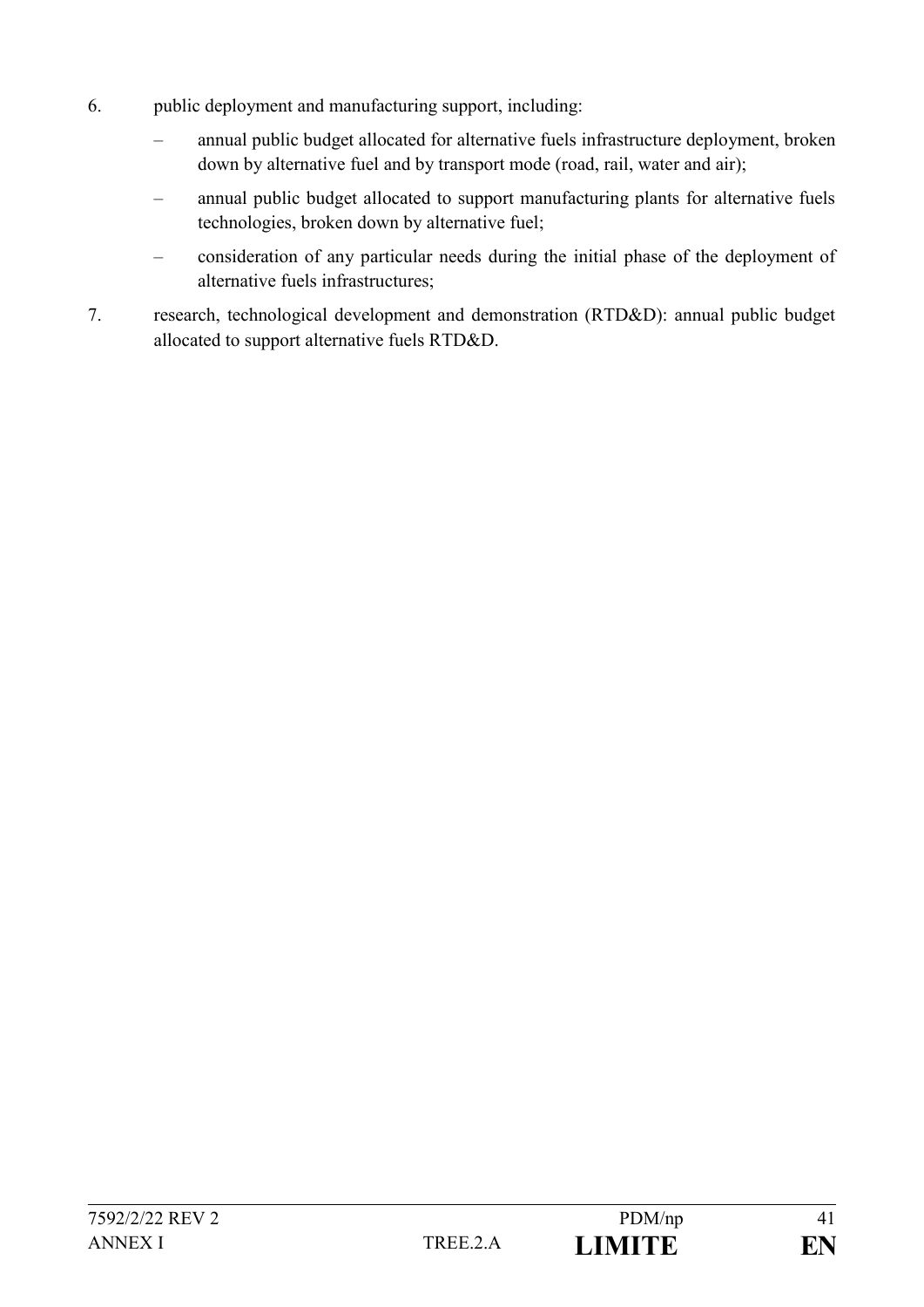#### **ANNEX II**

### **Technical specifications**

### **1. Technical specifications for electricity supply for road transport**

- 1.1. Normal power recharging points for motor vehicles:
	- alternating current (AC) normal power recharging points for electric vehicles shall be equipped, for interoperability purposes, at least with socket outlets or vehicle connectors of Type 2 as described in standard EN 62196-2:2017.
	- **direct current (DC) normal power recharging points for electric vehicles shall be equipped, for interoperability purposes, at least with connectors of the combined charging system 'Combo 2' as described in standard EN 62196-3**
- 1.2. High power recharging points for motor vehicles:
	- alternating current (AC) high power recharging points for electric vehicles shall be equipped, for interoperability purposes, at least with connectors of Type 2 as described in standard EN 62196-2:2017;
	- direct current (DC) high power recharging points for electric vehicles shall be equipped, for interoperability purposes, at least with connectors of the combined charging system 'Combo 2' as described in standard EN 62196-3:2014.
- 1.3. Wireless recharging points for motor vehicles as specified by Commission Delegated Regulation (EU) 2021/ […/…] supplementing Directive 2014/94 EU of the European Parliament and of the Council with regards standards for wireless recharging points for motor vehicles.
- 1.4. Recharging points for L-category motor vehicles **shall comply at least with** as specified by Commission Delegated Regulation (EU) 2019/1745.
- 1.5. Recharging points for electric buses **shall comply at least with** as specified by Commission Delegated Regulation (EU) 2021/**1444** supplementing Directive 2014/94 EU of the European Parliament and of the Council with regards standards for **electric buses** wireless recharging points for motor vehicles.
- 1.6. Technical specifications for battery swapping for motor vehicles.
- 1.7. Technical specifications regarding the connector for recharging heavy-duty vehicles (DC charging).
- 1.8. Technical specifications for inductive static wireless recharging for passenger cars and light-duty commercial vehicles.
- 1.9. Technical specifications for inductive static wireless recharging for heavy-duty vehicles.
- 1.10. Technical specifications for inductive dynamic wireless recharging for passenger cars and light-duty vehicles.
- 1.11. Technical specifications for inductive dynamic wireless recharging for heavy-dutyvehicles.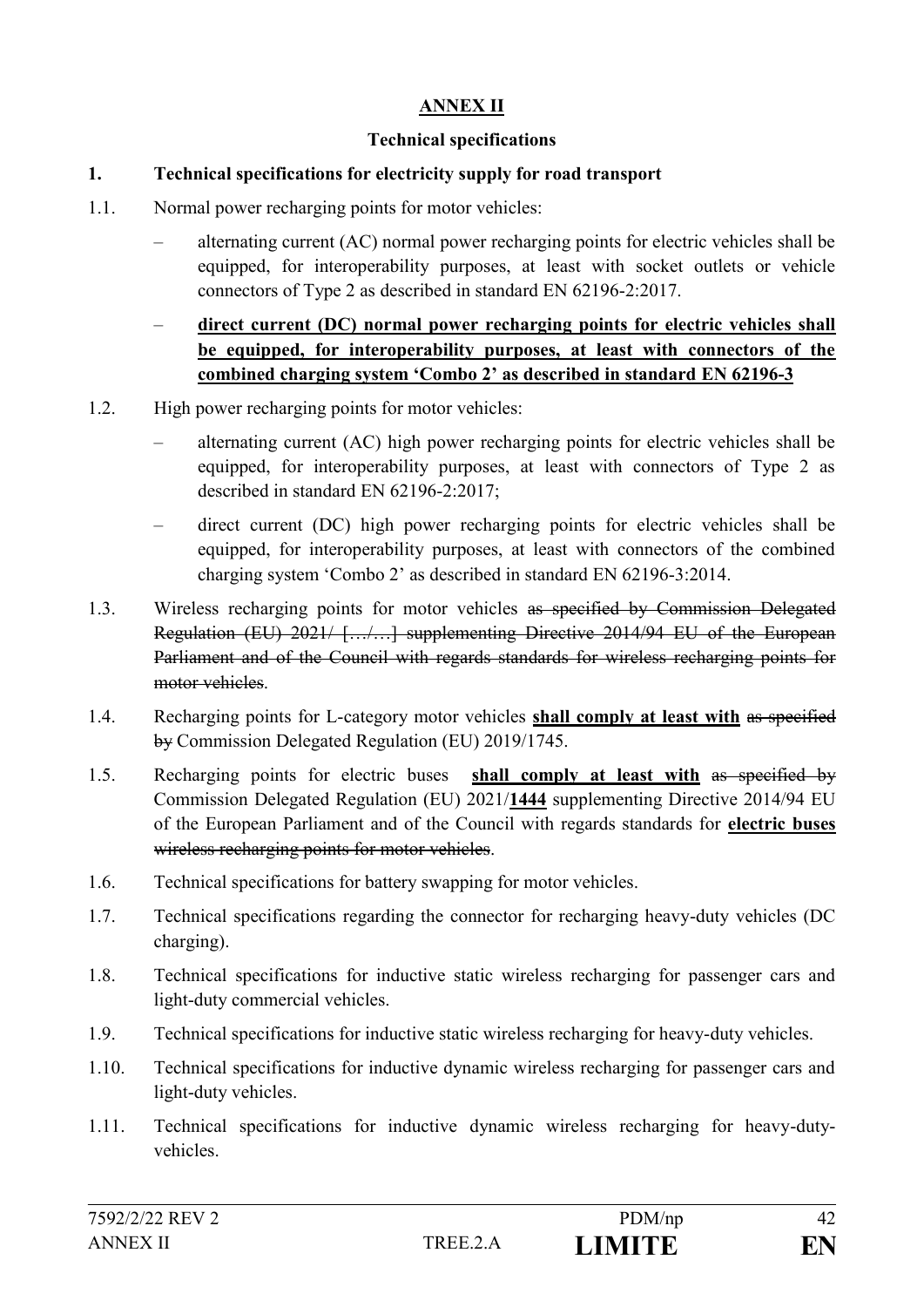- 1.12. Technical specifications for inductive static wireless recharging for electric buses.
- 1.13. Technical specifications for inductive dynamic wireless recharging for electric buses.
- 1.14. Technical specifications for electric road system (ERS) for dynamic overhead power supply via a pantograph for heavy-duty vehicles.
- 1.15. Technical specifications for electric road system (ERS) for dynamic ground level power supply through conductive rails for passenger cars, light-duty vehicles and heavy-duty vehicles.
- 1.16. Technical specifications for battery swapping for L-category vehicles.
- 1.17. If feasible, technical specifications for battery swapping for passenger cars and light-duty vehicles.
- 1.18. If feasible, technical specifications for battery swapping for heavy-duty vehicles.
- 1.19. Technical specifications for recharging stations to ensure access to users with disabilities.

## **2. Technical specifications for communication exchange in the electric vehicle recharging ecosystem**

- 2.1. Technical specifications regarding communication between the electric vehicle and the recharging point (vehicle-to-grid communication).
- 2.2. Technical specifications regarding communication between the recharging point and the recharging point management system (back-end communication).
- 2.3. Technical specifications regarding communication between the recharging point operator, electromobility service providers and e-roaming platforms.
- 2.4. Technical specifications regarding communication between the recharging point operator and the distributed system operators.

### **3. Technical specifications for hydrogen supply for road transport**

- 3.1. Outdoor hydrogen refuelling points dispensing gaseous hydrogen used as fuel on board motor vehicles shall comply **at least** with the technical specifications of the ISO/TS 20100 gaseous hydrogen fuelling specification.
- 3.2. The hydrogen purity dispensed by hydrogen refuelling points shall comply **at least** with the technical specifications included in the ISO 14687:2019standard.
- 3.3. Hydrogen refuelling points shall employ fuelling algorithms and equipment complying **at least** with the ISO 19880-1:2020 Gaseous Hydrogen Fuelling specification.
- 3.4. Connectors for motor vehicles for the refuelling of gaseous hydrogen shall comply **at least** with the ISO 17268:2020 gaseous hydrogen motor vehicle refuelling connection devices standard.
- 3.5. Technical specifications for connectors for refuelling points dispensing gaseous (compressed) hydrogen for heavy-duty vehicles.
- 3.6. Technical specifications for connectors for refuelling points dispensing liquefied hydrogen for heavy-duty vehicles.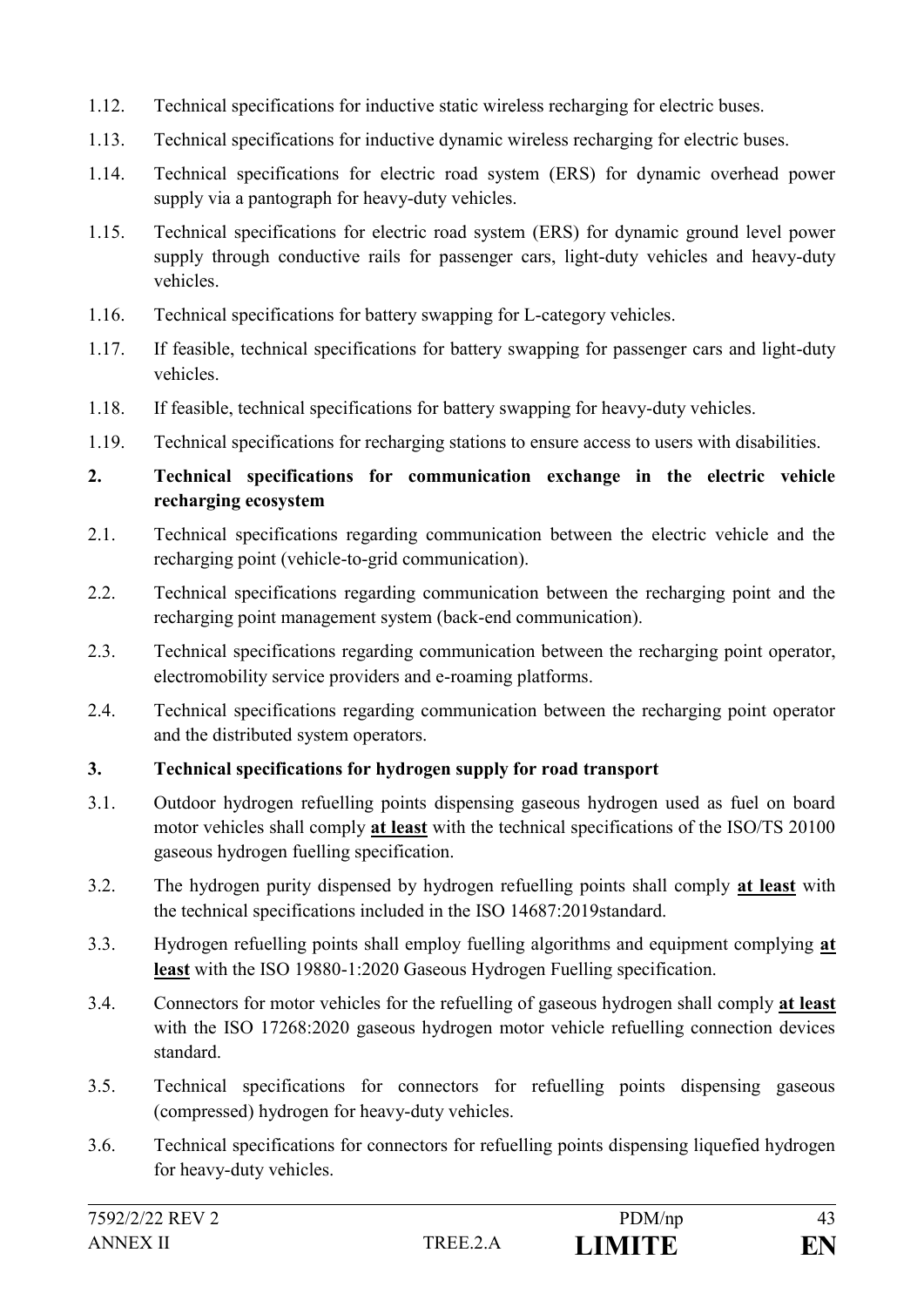### **4. Technical specifications for electricity supply for maritime transport and inland navigation**

- 4.1. **Shore-side electricity** on-shore power supply for seagoing ships, including the design, installation and testing of the systems, shall comply **at least** with the technical specifications of the IEC/IEEE 80005-1:2019 standard, for high-voltage and low-voltage shore connections respectively.
- 4.2. **Shore-side electricity** on-shore power supply for inland waterway vessels shall comply **at least** with Commission Delegated Regulation (EU) 2019/1745.
- 4.3. Technical specifications for **shore-side** on-shore electricity recharging points for maritime vessels, featuring interconnectivity and system interoperability for maritime vessels.
- 4.4. Technical specifications for **shore-side** on-shore battery recharging points for inland navigation vessels, featuring interconnectivity and system interoperability for inland navigation vessels.
- 4.5. Technical specifications for port-to-grid communication interface in automated onshore power supply (OPS) and battery recharging systems for maritime vessels.
- 4.6. Technical specifications for port-to-grid communication interface in automated onshore power supply (OPS) and battery recharging systems for inland navigation vessels.
- 4.7. If feasible, technical specifications for battery swapping and recharging at onshore stations for inland navigation vessels.
- **5. Technical specifications for hydrogen bunkering for maritime transport and inland navigation**
- 5.1. Technical specifications for refuelling points and bunkering for gaseous (compressed) hydrogen for maritime hydrogen-fuelled vessels.
- 5.2. Technical specifications for refuelling points and bunkering for gaseous (compressed) hydrogen inland navigation hydrogen-fuelled vessels.
- **6. Technical specifications for methanol bunkering for maritime transport and inland navigation**
- 6.1. Technical specifications for refuelling points and bunkering for renewable methanol for maritime methanol-fuelled vessels.
- 6.2. Technical specifications for refuelling points and bunkering for renewable methanol for inland navigation methanol-fuelled vessels.
- **7. Technical specifications for ammonia bunkering for maritime transport and inland navigation**
- 7.1. Technical specifications for refuelling points and bunkering for renewable ammonia for maritime ammonia-fuelled vessels.
- 7.2. Technical specifications for refuelling points and bunkering for renewable ammonia for inland navigation ammonia-fuelled vessels.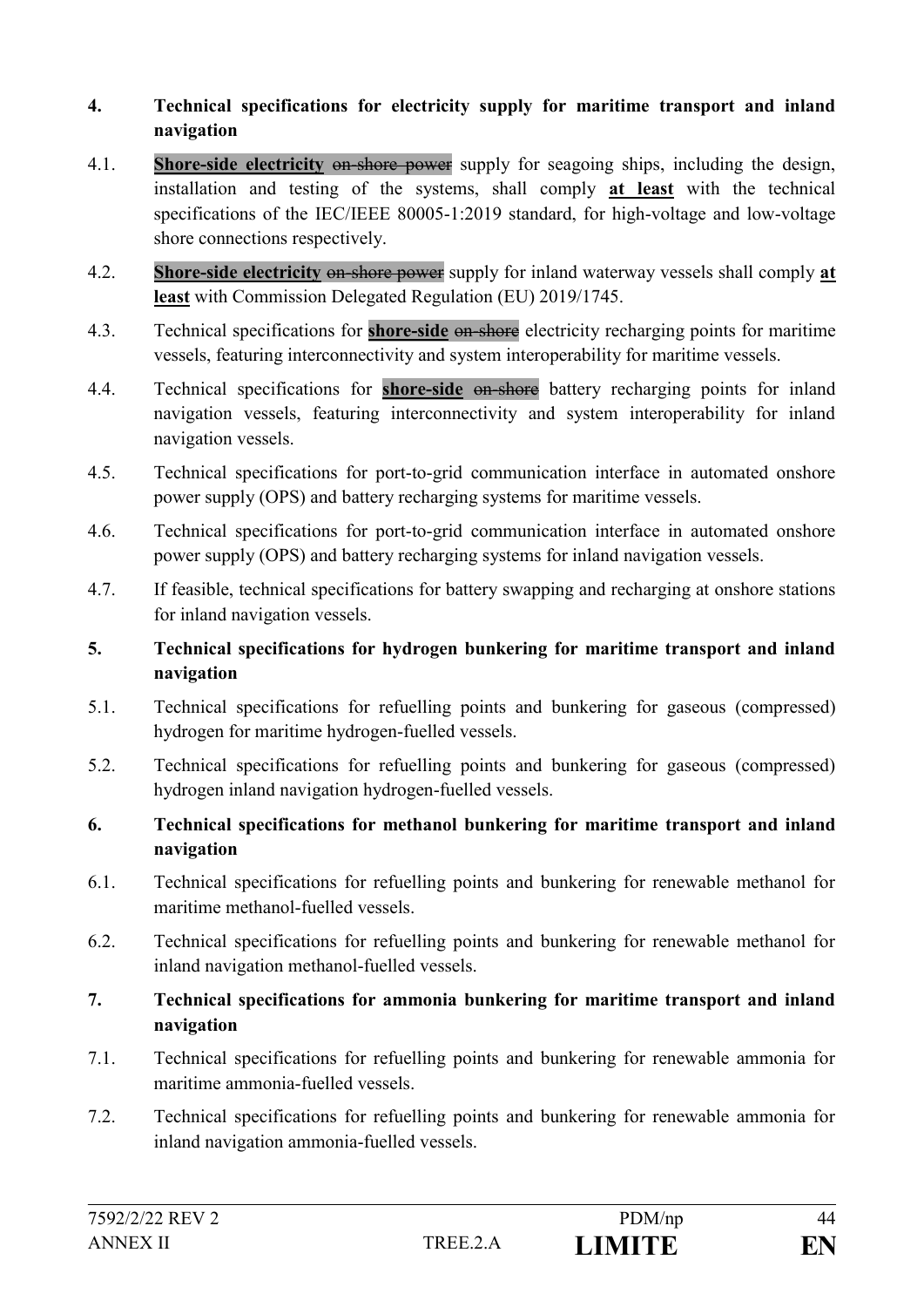### **8. Technical specifications for natural gas refuelling points**

- 8.1. Refuelling points for compressed natural gas (CNG) for motor vehicles shall comply **at least** with Commission Delegated Regulation (EU) 2019/1745.
- 8.2. CNG connectors/receptacles shall comply **at least** with UNECE Regulation No 110 (referring to ISO 14469:2017).
- 8.3. Refuelling points for LNG **liquefied methane** for motor vehicles shall comply **at least** with Commission Delegated Regulation (EU) 2019/1745.
- 8.4. Refuelling points for LNG **liquefied methane** for inland waterway vessels or sea-going ships shall comply **at least** with Commission Delegated Regulation (EU) 2019/1745.

### **9. Technical specifications related to fuel labelling**

- 9.1. The 'Fuels Identification of vehicle compatibility Graphical expression for consumer information' label shall comply **at least** with standard EN 16942:2016+A1:2021.
- 9.2. The 'Identification of vehicles and infrastructures compatibility Graphical expression for consumer information on EV power supply' shall comply **at least** with standard EN 17186**:2019**.
- 9.3. The common methodology for alternative fuels unit price comparison set out by Commission Implementing Regulation (EU) 2018/732.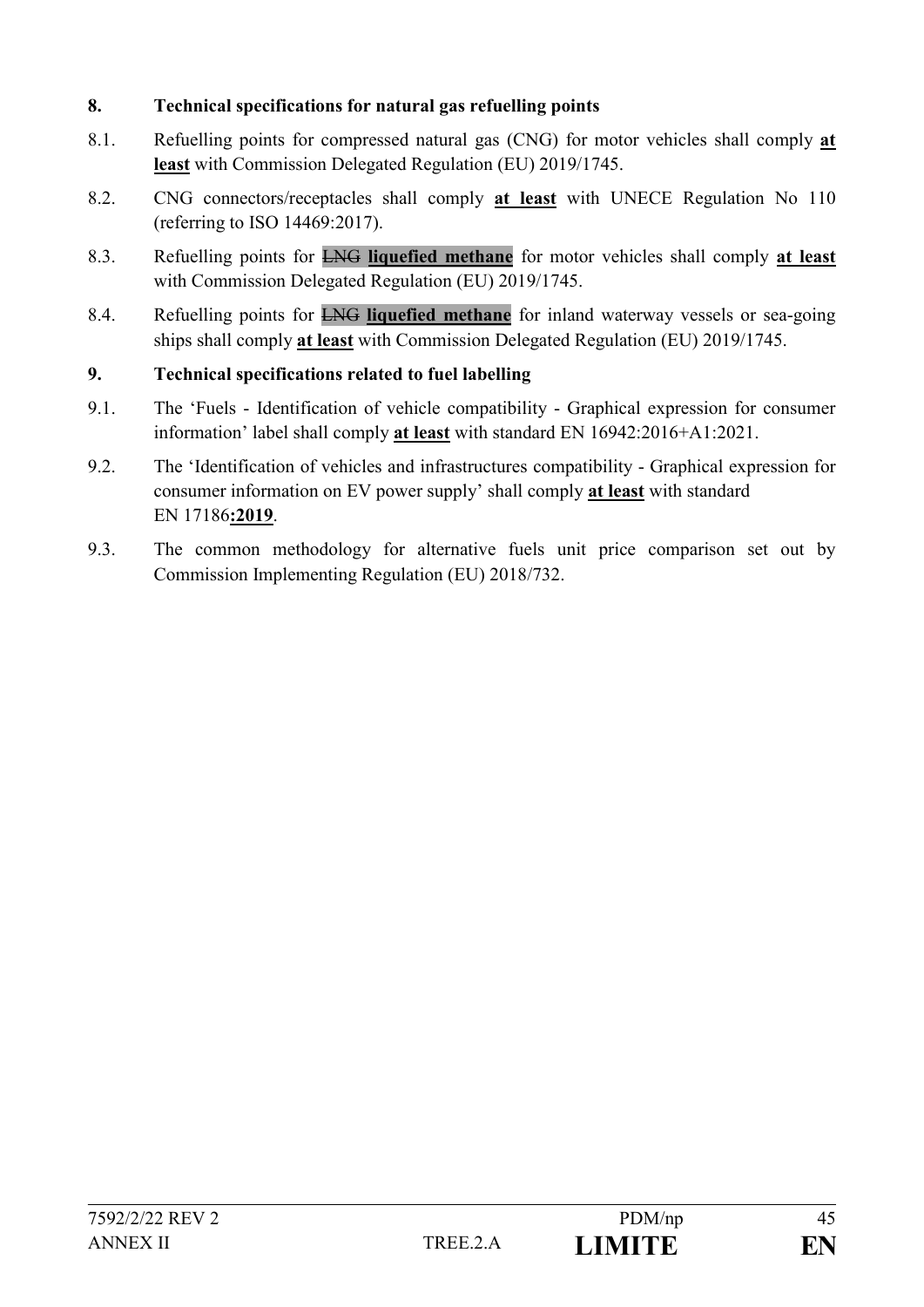#### **ANNEX III**

### **Reporting requirements on deployment of electric vehicles and publicly accessible recharging infrastructure**

- 1. Member States must categorise their reporting on electric vehicles deployment as follows:
	- battery electric vehicles, separately for categories M1, N1, M2/3 and N2/3
	- plug in hybrid electric vehicles, separately for categories M1, N1, M2/3 and N2/3
- 2. Member States must categorise their reporting on deployment of publicly accessible recharging points as follows:

| Category           | Sub-category                                      | <b>Maximum</b> power<br>output           | <b>Definition</b><br>pursuant to Article<br>2 of this<br><b>Regulation</b> |
|--------------------|---------------------------------------------------|------------------------------------------|----------------------------------------------------------------------------|
| Category 1<br>(AC) | Slow AC recharging<br>point, single-phase         | $P < 7.4$ kW                             | Normal power<br>recharging point                                           |
|                    | Medium-speed AC recharging<br>point, triple-phase | 7.4 kW $\leq$ P $\leq$ 22 kW             |                                                                            |
|                    | Fast AC recharging<br>point, triple-phase         | $P > 22$ kW                              |                                                                            |
| Category 2<br>(DC) | Slow DC recharging point                          | $P < 50$ kW                              |                                                                            |
|                    | Fast DC recharging point                          | $50 \text{ kW} \leq P < 150 \text{ kW}$  | High power<br>recharging point                                             |
|                    | Level 1 - Ultra-fast DC recharging<br>point       | $150 \text{ kW} \leq P < 350 \text{ kW}$ |                                                                            |
|                    | Level 2 - Ultra-fast DC recharging<br>point       | $P \geq 350$ kW                          |                                                                            |

- 3. The following data must be provided separately for publicly accessible recharging infrastructure dedicated to light-duty vehicles and heavy-duty vehicles:
	- number of recharging points, to be reported for each of the categories under point 2;
	- **number of recharging stations following the same categorisation as for the recharging point;**
	- total aggregated power output of the recharging stations.
		- […]